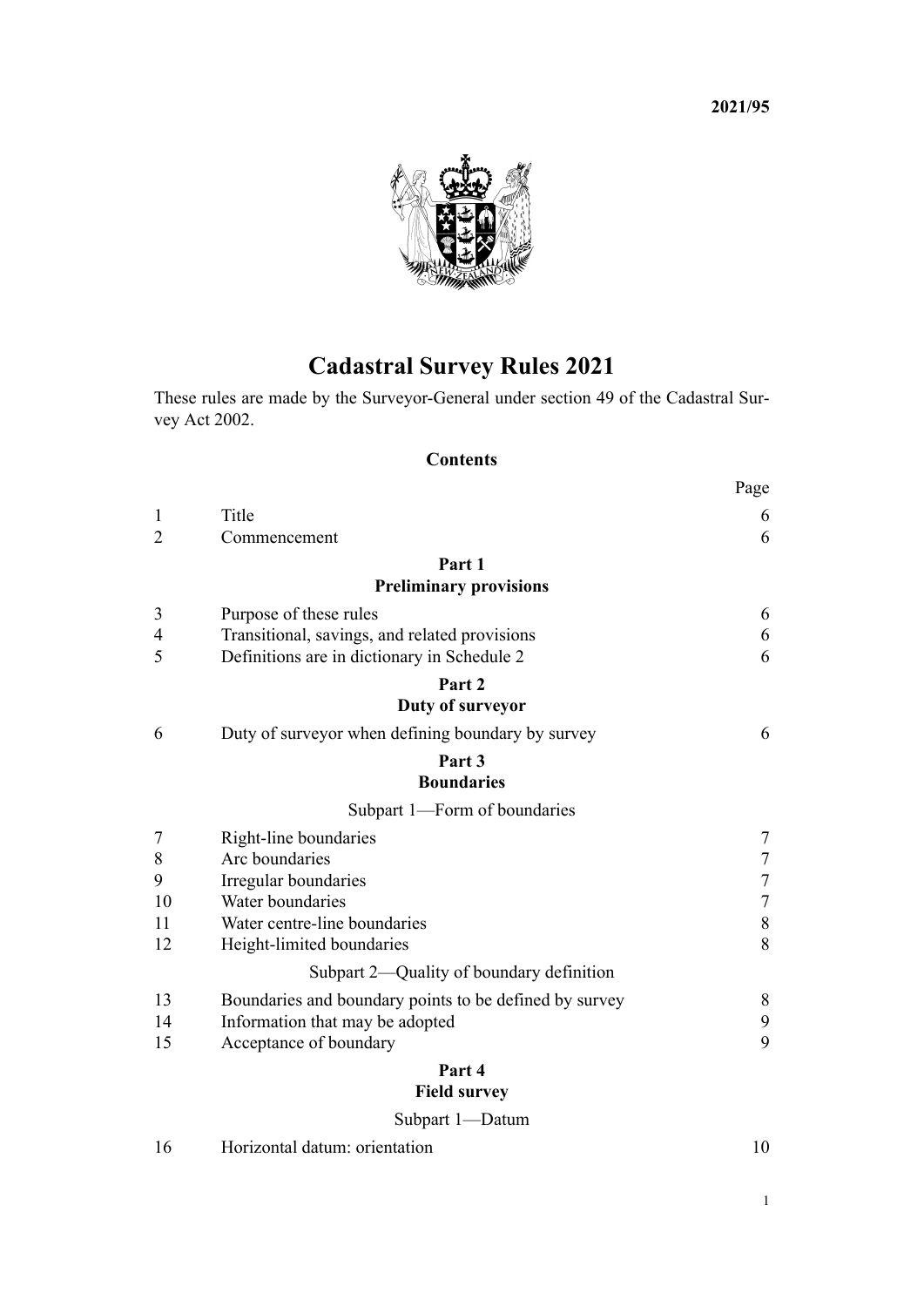|    | <b>Cadastral Survey Rules 2021</b>                                                                      | 2021/95 |
|----|---------------------------------------------------------------------------------------------------------|---------|
| 17 | Horizontal datum: connection                                                                            | 10      |
| 18 | Vertical datum                                                                                          | 10      |
|    | Subpart 2-Accuracy standards                                                                            |         |
| 19 | Accuracy of non-boundary marks                                                                          | 10      |
| 20 | Accuracy of connection to control network                                                               | 11      |
| 21 | Accuracy of boundary referencing                                                                        | 11      |
| 22 | Use of class A                                                                                          | 11      |
| 23 | Use of class B                                                                                          | 12      |
| 24 | Use of class C                                                                                          | 12      |
| 25 | Use of class D                                                                                          | 12      |
| 26 | Class to be used where connected boundaries have different classes                                      | 12      |
| 27 | Accuracy of boundary points                                                                             | 13      |
| 28 | Accuracy must be sufficient to avoid overlap                                                            | 13      |
| 29 | Accuracy of water, water centre-line, and irregular boundaries                                          | 13      |
| 30 | Accuracy of intersection of right-line boundary with water, water<br>centre-line, or irregular boundary | 14      |
|    | Subpart 3—Reference marks                                                                               |         |
| 31 | Boundary points must be referenced                                                                      | 14      |
| 32 | Number and distance of permanent reference marks                                                        | 14      |
| 33 | Nature of permanent reference marks                                                                     | 15      |
| 34 | Reference marks for height-limited boundaries to have reduced<br>levels                                 | 15      |
|    | Subpart 4-Boundary marking                                                                              |         |
| 35 | Boundaries must be marked                                                                               | 15      |
| 36 | New boundary marks                                                                                      | 16      |
| 37 | Disturbed boundary marks and survey marks                                                               | 16      |
|    | Part 5                                                                                                  |         |
|    | <b>Parcels</b>                                                                                          |         |
|    | Subpart 1-Form of boundary                                                                              |         |
| 38 | Primary parcel boundaries                                                                               | 17      |
|    | Subpart 2-Parcel extents                                                                                |         |
| 39 | Accounting for primary parcels                                                                          | 17      |
| 40 | Width of parcels                                                                                        | 17      |
| 41 | Parcel areas                                                                                            | 18      |
|    | Subpart 3—Parcel appellation                                                                            |         |
| 42 | General land appellation                                                                                | 18      |
| 43 | Parcel type components                                                                                  | 18      |
| 44 | Māori land appellation                                                                                  | 19      |
| 45 | Unique parcel identifier                                                                                | 19      |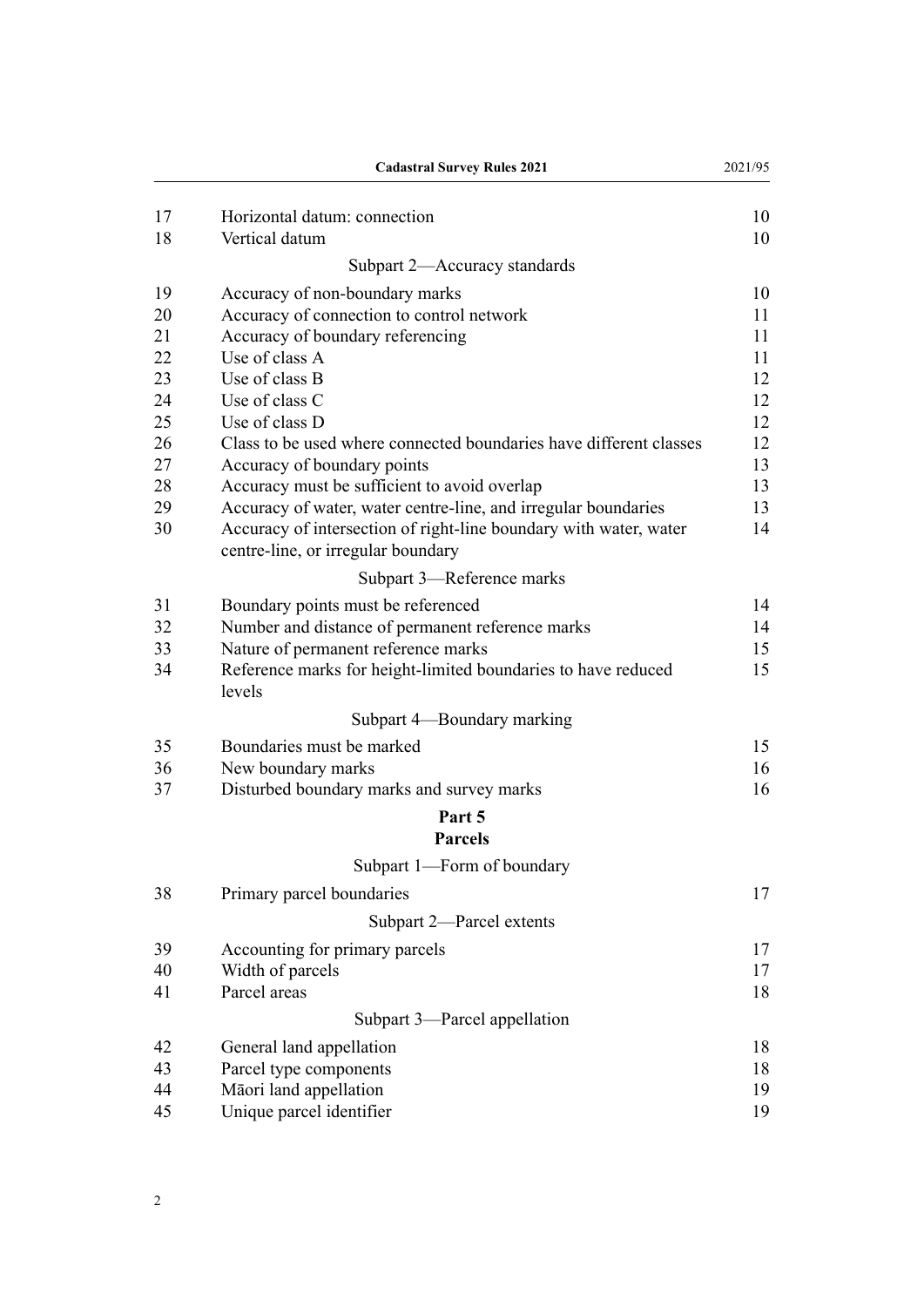# **[Part 6](#page-19-0)**

# **[Non-primary parcels](#page-19-0)** [Subpart 1—Form of boundary](#page-19-0)

| 46                               | Non-primary parcel boundaries                                                                                                                                                                                                                                                                                                             | 20                               |
|----------------------------------|-------------------------------------------------------------------------------------------------------------------------------------------------------------------------------------------------------------------------------------------------------------------------------------------------------------------------------------------|----------------------------------|
|                                  | Subpart 2-Parcels                                                                                                                                                                                                                                                                                                                         |                                  |
| 47<br>48<br>49                   | Non-primary parcels crossing boundaries<br>Surrendering part of easement or revoking part of covenant<br>Centre-line easements                                                                                                                                                                                                            | 21<br>21<br>21                   |
|                                  | Subpart 3-Accuracy standards                                                                                                                                                                                                                                                                                                              |                                  |
| 50<br>51<br>52<br>53<br>54<br>55 | Classes A and B for non-primary parcels<br>Classes A and B with inaccurate relationship to underlying parcel<br>Class C for non-primary parcels<br>Class C with inaccurate relationship to underlying parcel<br>Acceptance of non-primary boundaries<br>Accuracy and survey requirements where underlying parcel not<br>created by survey | 21<br>21<br>22<br>23<br>23<br>24 |
|                                  | Subpart 4—Permanent structure boundaries                                                                                                                                                                                                                                                                                                  |                                  |
| 56<br>57                         | Permanent structure boundary<br>Accuracy of permanent structure boundaries                                                                                                                                                                                                                                                                | 25<br>25                         |
|                                  | Subpart 5—Existing unit and lease developments                                                                                                                                                                                                                                                                                            |                                  |
| 58<br>59                         | Existing unit and lease boundaries may be accepted<br>CSD number for unit title development                                                                                                                                                                                                                                               | 25<br>26                         |
|                                  | Subpart 6-Height-limited boundaries                                                                                                                                                                                                                                                                                                       |                                  |
| 60<br>61<br>62                   | Vertical datum and vertical control mark<br>Referencing height-limited boundary points<br>Height-limited boundary points on existing unit developments                                                                                                                                                                                    | 26<br>26<br>26                   |
|                                  | Subpart 7-Non-primary parcel marking and reference marks                                                                                                                                                                                                                                                                                  |                                  |
| 63<br>64                         | Boundary marks for non-primary parcels<br>Reference marks where non-primary parcel marked                                                                                                                                                                                                                                                 | 27<br>27                         |
|                                  | Subpart 8—Non-primary parcels over water                                                                                                                                                                                                                                                                                                  |                                  |
| 65<br>66<br>67<br>68             | Application<br>Class C for common marine and coastal area<br>Accepting existing water boundaries<br>Offsetting MHWS or MLWS                                                                                                                                                                                                               | 27<br>27<br>27<br>27             |
| 69<br>70                         | Class and dimensions of intersecting boundaries<br>Horizontal datum and connection                                                                                                                                                                                                                                                        | 27<br>28                         |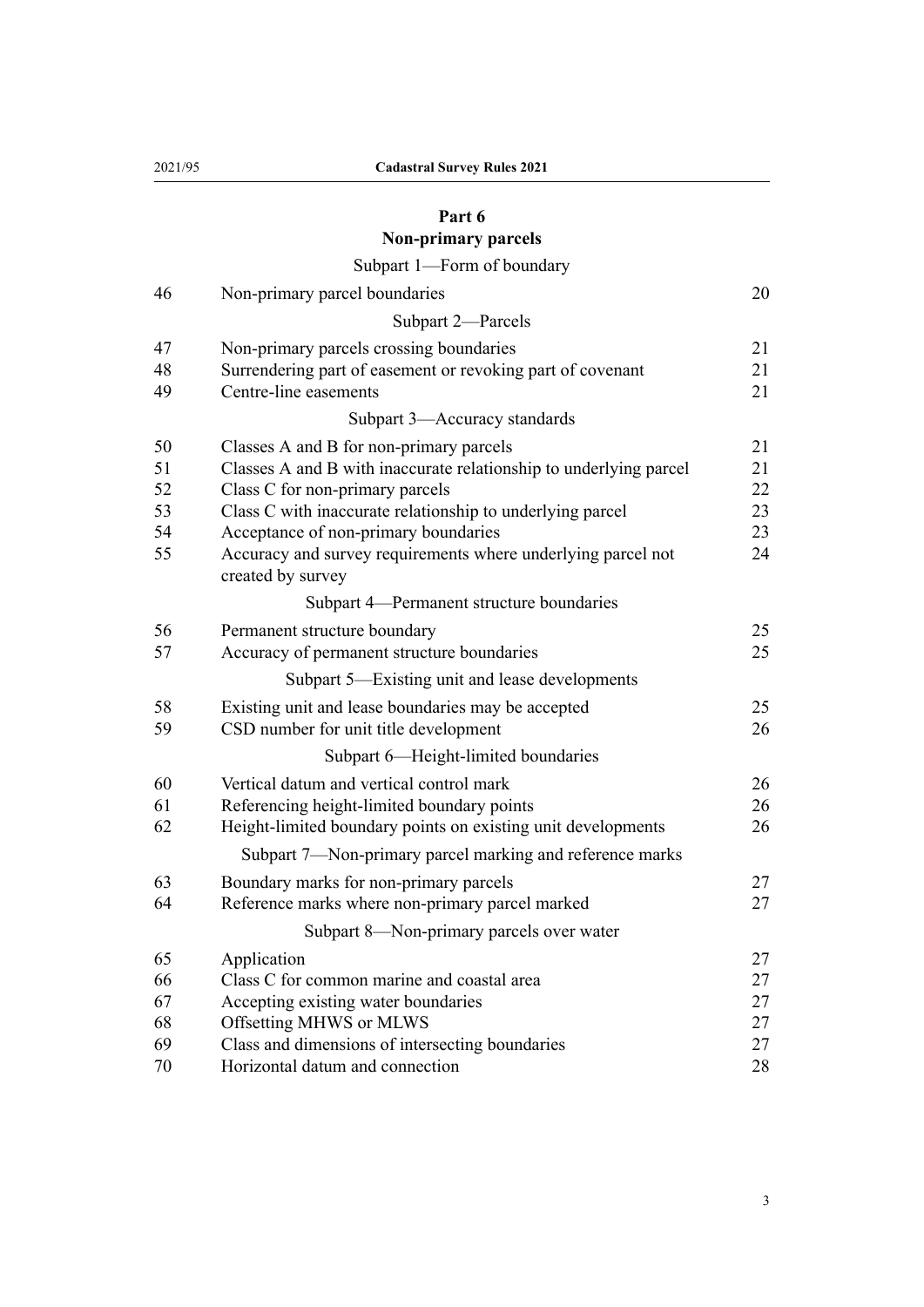# **[Part 7](#page-27-0)**

# **[Cadastral survey datasets](#page-27-0)**

# [Subpart 1—Generic CSD requirements](#page-27-0)

| 71  | Content of CSD                                               | 28 |
|-----|--------------------------------------------------------------|----|
| 72  | Information to be included in survey report                  | 28 |
| 73  | Certification                                                | 29 |
| 74  | Units of measure for CSDs                                    | 30 |
| 75  | Adopted information must match source                        | 30 |
|     | Subpart 2—Record of survey                                   |    |
| 76  | Record of survey                                             | 30 |
| 77  | Datum information                                            | 31 |
| 78  | Vector information                                           | 31 |
| 79  | Boundary information                                         | 31 |
| 80  | Survey mark information                                      | 31 |
| 81  | Information about occupation and physical features           | 32 |
|     | Subpart 3-Survey diagram                                     |    |
| 82  | Depicting survey mark information                            | 32 |
| 83  | Parcel information                                           | 33 |
| 84  | Parcel information for movable marginal strip                | 33 |
| 85  | Water, water centre-line, and irregular boundaries           | 33 |
| 86  | Height-limited boundaries                                    | 34 |
| 87  | Parcel annotations                                           | 34 |
| 88  | Boundary annotations                                         | 34 |
| 89  | Vectors                                                      | 34 |
| 90  | Diagram symbols, line styles, and text                       | 35 |
| 91  | Presentation of information on survey diagram                | 35 |
|     | Subpart 4-Title plan                                         |    |
| 92  | Title plan information                                       | 35 |
| 93  | New easement information                                     | 36 |
| 94  | Existing easement information                                | 36 |
| 95  | Covenant information                                         | 36 |
| 96  | Area schedule                                                | 37 |
|     | Subpart 5-Title diagram                                      |    |
| 97  | Parcel information                                           | 37 |
| 98  | Parcel information for unit title or cross lease development | 38 |
| 99  | Parcel information for movable marginal strip                | 38 |
| 100 | Water, water centre-line, and irregular boundaries           | 38 |
| 101 | Permanent structure boundaries                               | 38 |
| 102 | Height-limited boundaries                                    | 39 |
| 103 | Parcel annotations                                           | 39 |
| 104 | Boundary annotations                                         | 40 |
| 105 | Boundary dimensions                                          | 40 |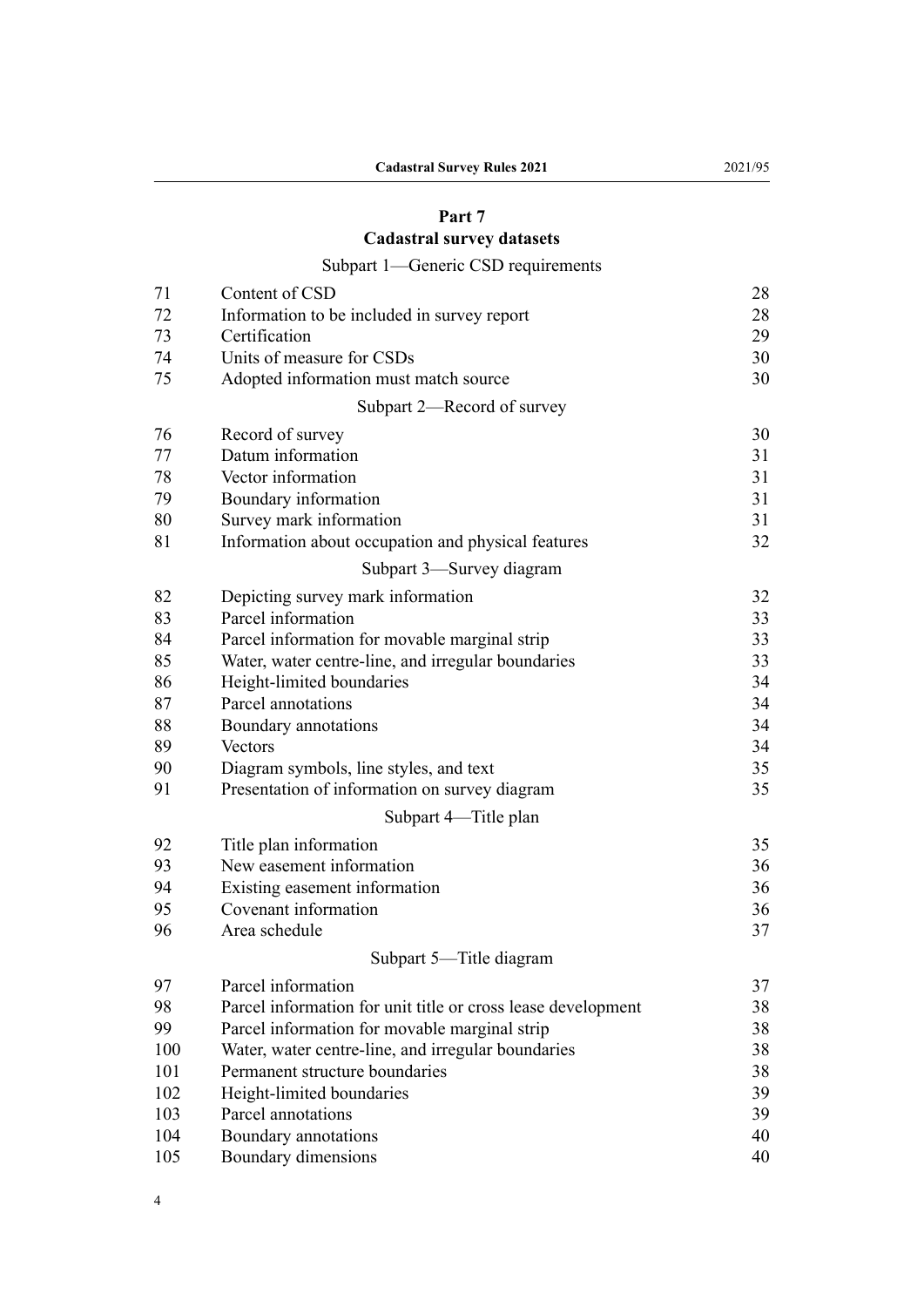| 2021/95 | <b>Cadastral Survey Rules 2021</b>                                      |    |
|---------|-------------------------------------------------------------------------|----|
| 106     | Diagram symbols, line styles, and text                                  | 41 |
| 107     | Presentation of information on title diagram                            | 41 |
|         | Part 8                                                                  |    |
|         | <b>Ground movement</b>                                                  |    |
|         | Subpart 1-Preliminary provisions                                        |    |
| 108     | Interpretation                                                          | 41 |
|         | Subpart 2-Parcel boundaries subject to ground movement                  |    |
| 109     | Re-establishing boundaries affected by ground movement                  | 41 |
| 110     | Defining non-primary parcel boundaries                                  | 42 |
| 111     | Redefinition of underlying parcel boundaries in greater<br>Christchurch | 42 |
|         | Part 9                                                                  |    |
|         | <b>Boundary reinstatements</b>                                          |    |
|         | Subpart 1—Preliminary provisions                                        |    |
| 112     | Interpretation                                                          | 43 |
|         | Subpart 2—General requirements                                          |    |
| 113     | CSD must be lodged for boundary marking                                 | 43 |
|         | Subpart 3—Complex boundary reinstatements                               |    |
| 114     | Complex boundary reinstatements and restrictions                        | 43 |
|         | Subpart 4—Simple boundary reinstatements: field survey                  |    |
| 115     | Horizontal datum: orientation                                           | 46 |
| 116     | Reference marks                                                         | 46 |
|         | Subpart 5—Simple boundary reinstatement CSD                             |    |
| 117     | Content of simple boundary reinstatement CSD                            | 46 |
| 118     | Survey report                                                           | 46 |
| 119     | Record of survey                                                        | 46 |
| 120     | Reinstatement diagram                                                   | 47 |
| 121     | Diagram symbols, line styles, and text                                  | 47 |
|         | Part 10                                                                 |    |
|         | <b>Revocation</b>                                                       |    |
| 122     | Revocation                                                              | 47 |
|         | <b>Schedule 1</b>                                                       | 48 |
|         | Transitional, savings, and related provisions                           |    |
|         | <b>Schedule 2</b>                                                       | 49 |
|         | <b>Dictionary</b>                                                       |    |
|         | <b>Schedule 3</b>                                                       | 53 |
|         | Official geodetic datum and projections                                 |    |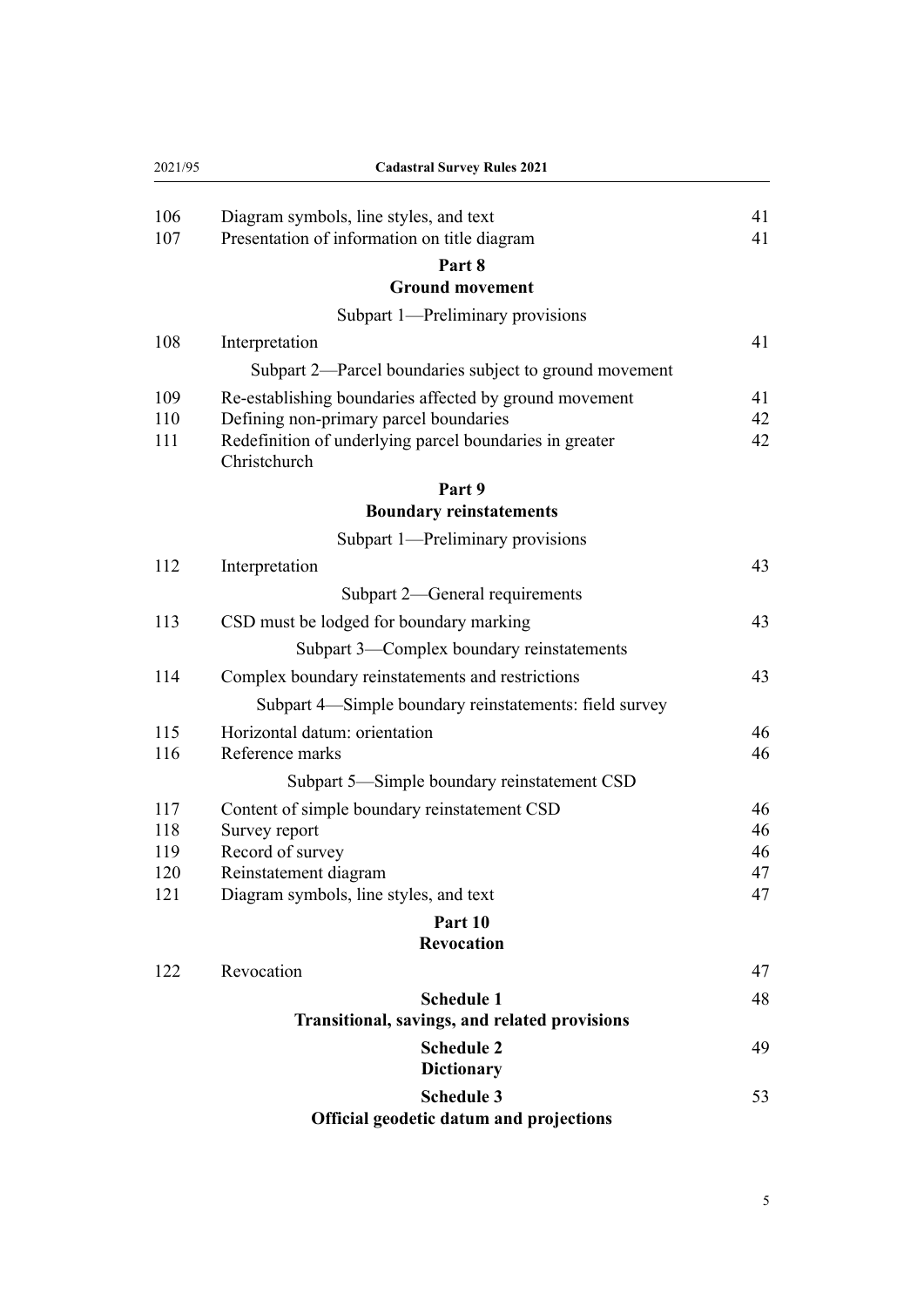<span id="page-5-0"></span>

| r 1 | <b>Cadastral Survey Rules 2021</b>                          | 2021/95 |
|-----|-------------------------------------------------------------|---------|
|     | <b>Schedule 4</b><br>Cadastral survey network marks         | 54      |
|     | <b>Schedule 5</b><br><b>Official vertical datums</b>        | 55      |
|     | Schedule 6<br><b>Vertical control marks</b>                 | 55      |
|     | <b>Schedule 7</b><br>Diagram symbols, line styles, and text | 56      |

# **Rules**

#### **1 Title**

These rules are the Cadastral Survey Rules 2021.

### **2 Commencement**

These rules come into force on 30 August 2021.

# **Part 1 Preliminary provisions**

#### **3 Purpose of these rules**

The purpose of these rules is to specify standards for the conduct of cadastral surveys and cadastral survey datasets.

## **4 Transitional, savings, and related provisions**

The transitional, savings, and related provisions set out in [Schedule 1](#page-47-0) have effect according to their terms.

#### **5 Definitions are in dictionary in Schedule 2**

The dictionary in [Schedule 2](#page-48-0) defines terms used in these rules.

# **Part 2**

# **Duty of surveyor**

## **6 Duty of surveyor when defining boundary by survey**

When defining a boundary by survey, a cadastral surveyor must—

- (a) gather all evidence relevant to the definition of the boundary and its boundary points; and
- (b) interpret that evidence in accordance with all relevant enactments and rules of law; and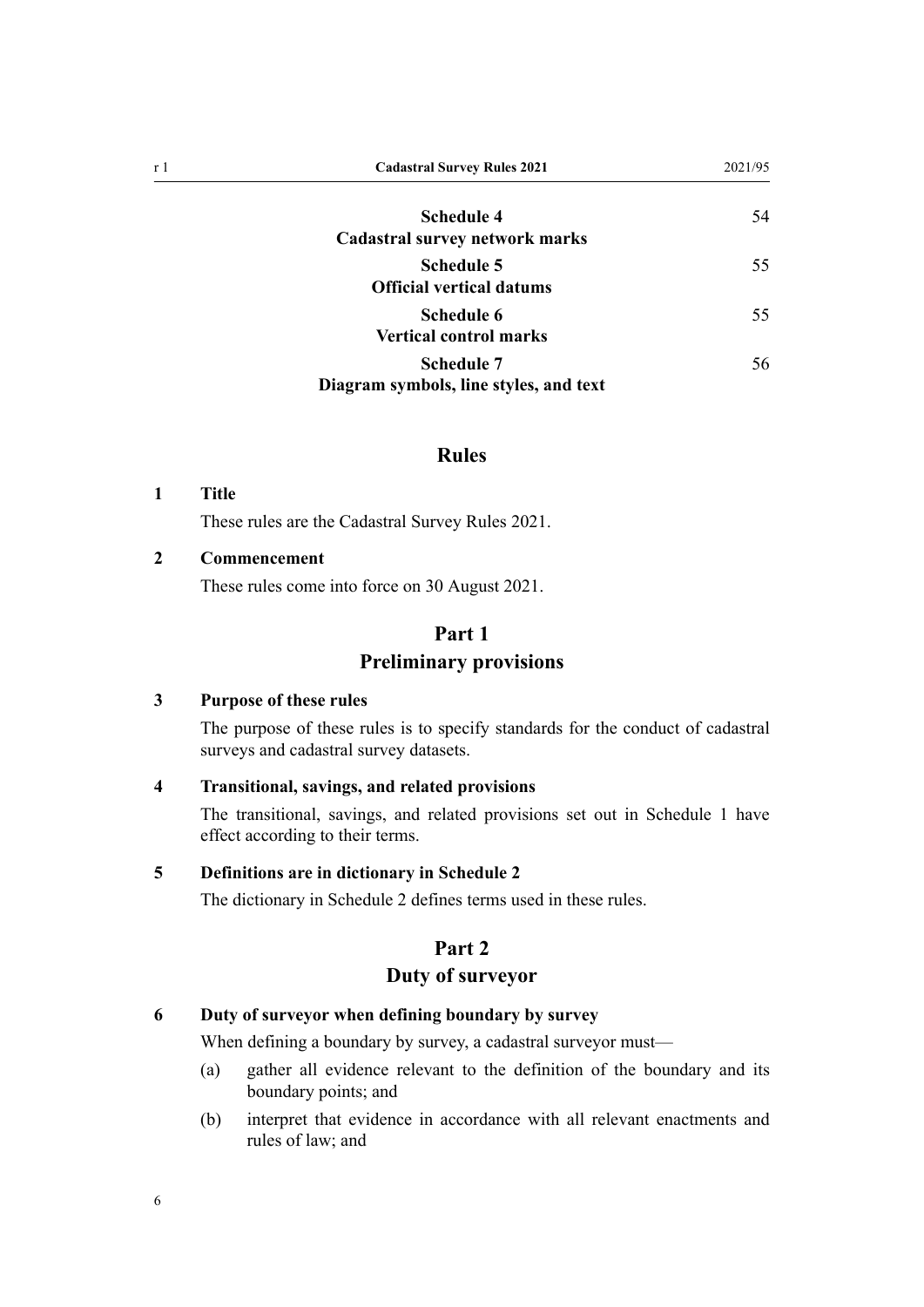<span id="page-6-0"></span>(c) use that evidence to determine the correct position of the boundary and boundary points in relation to other boundaries and boundary points. Compare: SR 2010/492 r 6.1

# **Part 3 Boundaries**

# Subpart 1—Form of boundaries

# **7 Right-line boundaries**

A right-line boundary must follow the shortest distance between 2 boundary points.

Compare: SR 2010/492 r 2

## **8 Arc boundaries**

An arc boundary must follow part of the circumference of a horizontal circle. Compare: SR 2010/492 r 2

## **9 Irregular boundaries**

- (1) An irregular boundary must follow an irregular line.
- (2) An irregular boundary must not be used unless expressly allowed by these rules.
- (3) An existing irregular boundary on a new primary parcel must be converted to 1 or more right-line boundaries unless it is—
	- (a) accepted in accordance with [rule 15](#page-8-0); or
	- (b) part of a new primary parcel that is—
		- (i) over 20 ha and comprises more than 80% of the existing primary parcel being extinguished; or
		- (ii) over 100 ha; or
	- (c) a former water boundary.

Compare: SR 2010/492 rr 2, 6.6

#### **10 Water boundaries**

*Boundary to follow landward margin*

- (1) A water boundary must follow the landward margin of—
	- (a) a river bed or a stream bed; or
	- (b) a lake bed; or
	- (c) a tidal area.

*Accretion and erosion*

(2) If the margin of a water body has moved as a result of accretion or erosion,—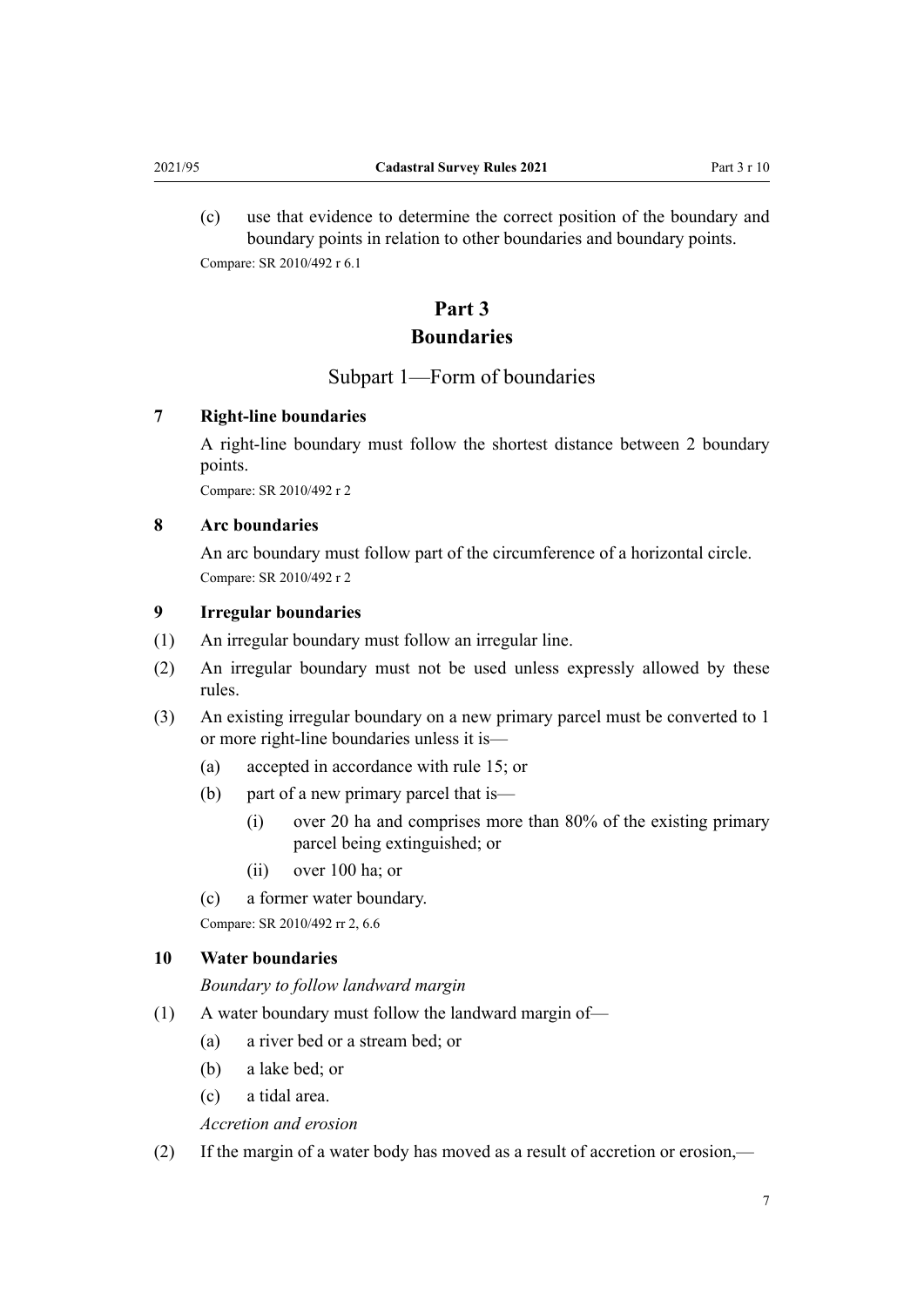- <span id="page-7-0"></span>(a) any erosion that affects the water boundary must be accounted for unless the boundary is accepted under [rule 15](#page-8-0); and
- (b) subject to paragraph (a), the boundary may be adopted in its previously defined position if entitlement to accretion is not being claimed.

*Avulsion and artificial diversion/reclamation*

- (3) If the margin of a water body has moved by processes other than accretion or erosion, the existing water boundary may be—
	- (a) adopted and set in its previously defined position as an irregular boundary; or
	- (b) converted to 1 or more right-line boundaries.

Compare: SR 2010/492 rr 2, 6.7

#### **11 Water centre-line boundaries**

- (1) A water centre-line boundary follows the line midway between the landward margins of a stream or river bed.
- (2) An existing irregular boundary that followed the centre-line of a water body may be adopted in its previously defined position as a water centre-line boundary.
- (3) A new boundary must not be a water centre-line boundary. Compare: SR 2010/492 r 20.9(a), (c)

#### **12 Height-limited boundaries**

- (1) A height-limited boundary must define the upper or lower extent of a parcel.
- (2) The boundary must be—
	- (a) a surface that is mathematically described, if at least 1 point has a reduced level; or
	- (b) a surface of a water body or the bed of a water body.

Compare: SR 2010/492 rr 2, 6.8

# Subpart 2—Quality of boundary definition

#### **13 Boundaries and boundary points to be defined by survey**

The following boundaries and boundary points must be defined by survey:

- (a) a new water boundary or irregular boundary:
- (b) a new boundary point:
- (c) an existing irregular boundary, water boundary, or water centre-line boundary that is being converted into 1 or more right-line boundaries:
- (d) an existing boundary or boundary point that is being marked or is required by [rule 35\(2\)](#page-14-0) to be marked even if it is impracticable to mark.

Compare: SR 2010/492 r 6.2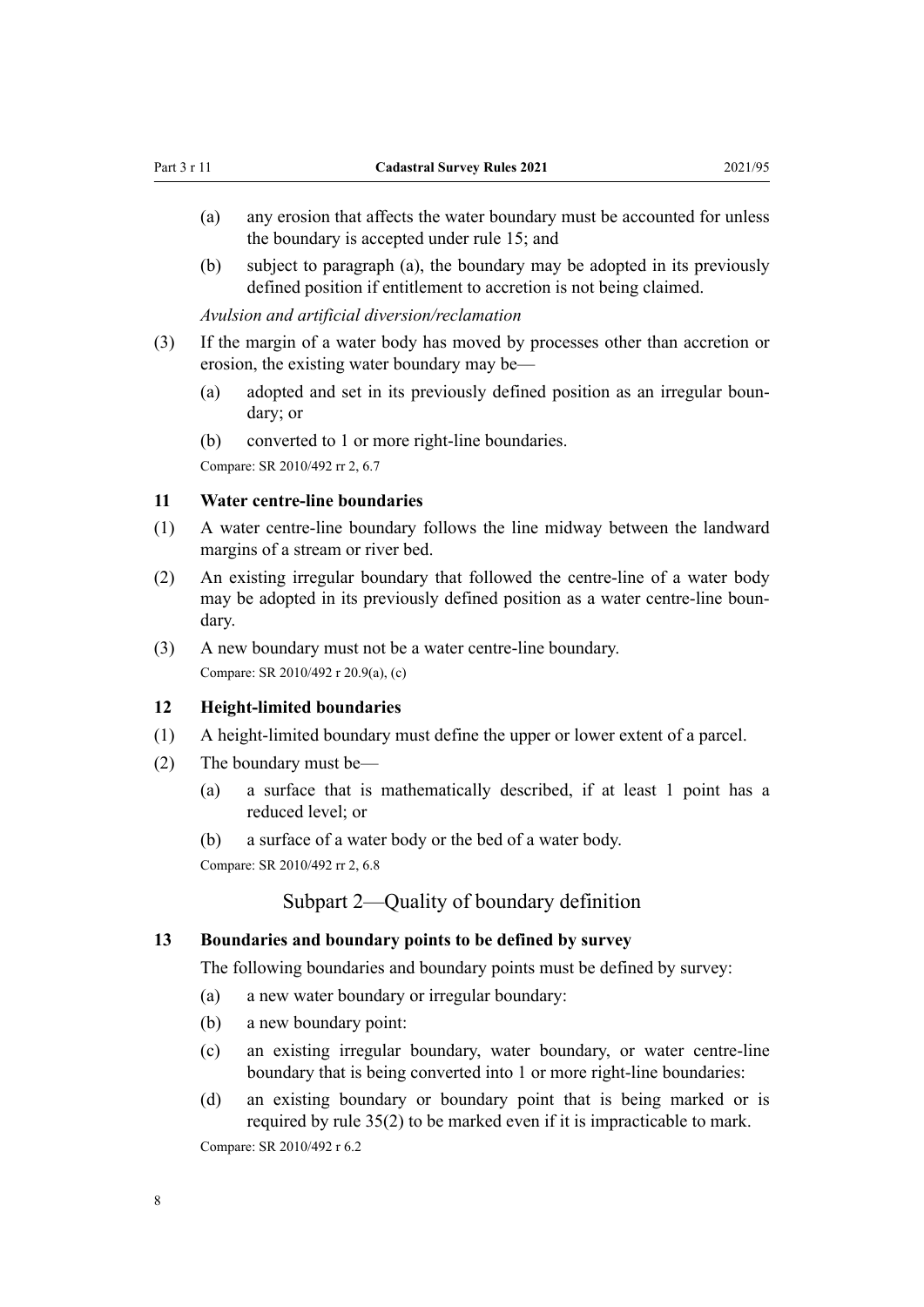#### <span id="page-8-0"></span>**14 Information that may be adopted**

In these rules, information is **adopted** by incorporating in a CSD—

- (a) information from an approved CSD; or
- (b) in the absence of suitable CSD information, information from an estate record held by the tenure system manager; or
- (c) information from a CSD that was lodged only for recording purposes, if the information is verified as complying with these rules.

Compare: SR 2010/492 r 2

#### **15 Acceptance of boundary**

- (1) In these rules, a boundary is **accepted** if the boundary is adopted without hav‐ ing to comply with an accuracy standard.
- (2) An existing primary parcel boundary and its associated boundary points may be accepted if—
	- (a) there is no risk of the boundary encroaching on another parcel; and
	- (b) the boundary is part of a new primary parcel over 20 ha that comprises more than 80% of the existing primary parcel being extinguished; and
	- (c) any 1 of the following applies:
		- (i) the boundary is a right-line boundary that does not have a boun‐ dary bearing or a boundary distance in an approved CSD; or
		- (ii) the boundary has a magnetic bearing and the reorientation of the bearing cannot be determined without measurement; or
		- (iii) the boundary is part of the balance of a title that is to remain limited as to parcels or remain a Hawke's Bay interim title and its boundary points do not meet the class C boundary accuracy stated in item (iii) of table 2 in [rule 27\(1\)](#page-12-0); or
		- (iv) the boundary is an existing water boundary or water centre-line boundary that is part of the balance of a title that is to remain limited as to parcels or remain a Hawke's Bay interim title; or
		- (v) the boundary is an existing irregular boundary.
- (3) An existing boundary and boundary points of a balance parcel or residue parcel that is not common with another new parcel on the survey may be accepted.
- (4) An existing boundary and its associated boundary points that are part of a new primary parcel over 100 ha and that are not in common with another new parcel on the survey that is 100 ha or less may be accepted.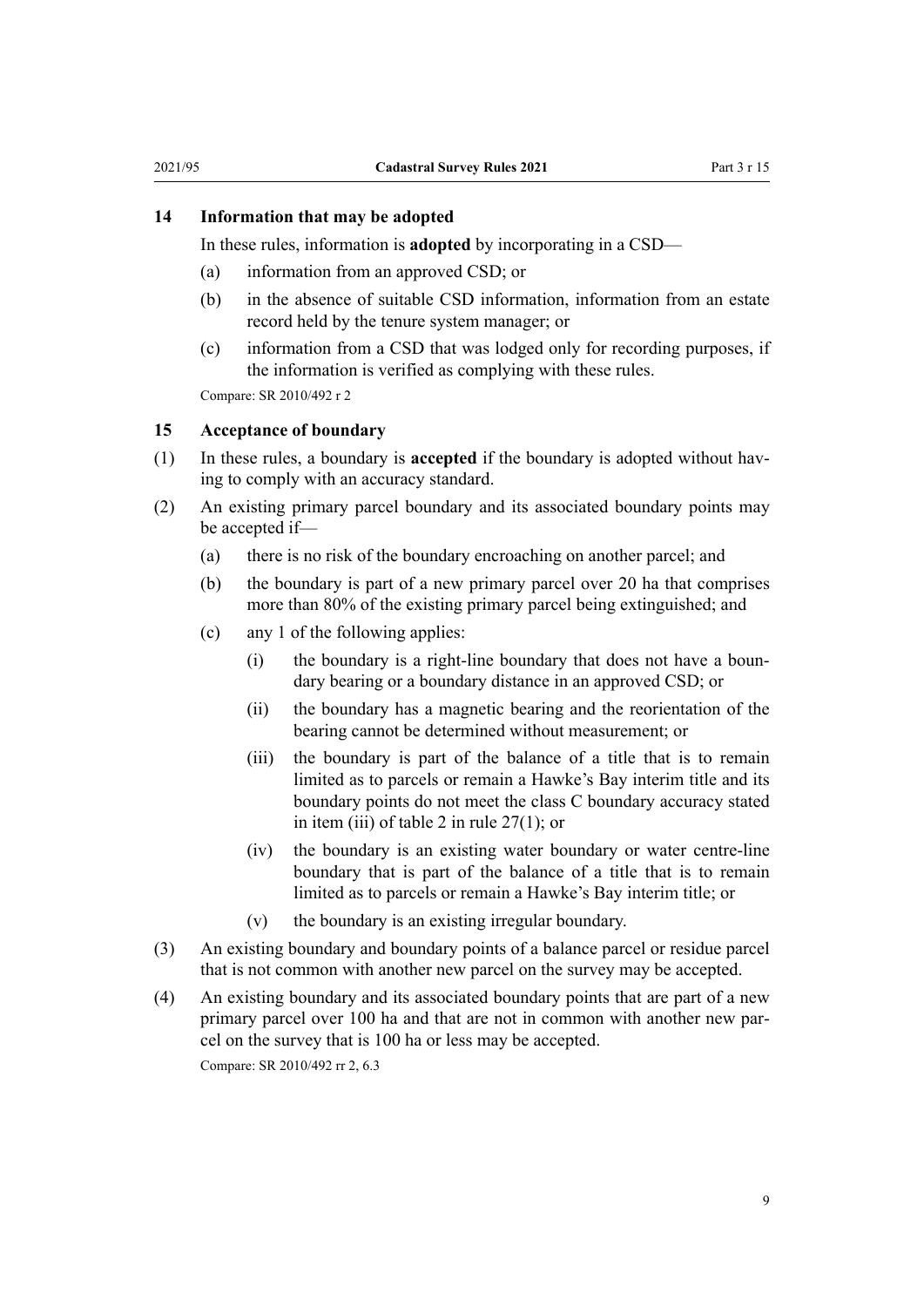# **Part 4 Field survey**

# Subpart 1—Datum

#### <span id="page-9-0"></span>**16 Horizontal datum: orientation**

- (1) Every bearing in a cadastral survey that defines or marks a new primary parcel boundary point must be oriented in terms of an official projection applicable to the area (*see* [Schedule 3](#page-52-0)).
- (2) However, subclause (1) does not apply if the survey does not make a new field measurement.
- (3) Every bearing in a cadastral survey must be expressed in terms of the same horizontal projection.

Compare: SR 2010/492 r 4.1

#### **17 Horizontal datum: connection**

- (1) A new boundary point, a new boundary mark, and an old boundary mark on a primary parcel being created must be connected by 1 or more vectors to—
	- (a) a cadastral survey network mark (*see* [Schedule 4\)](#page-53-0) within 1,000 m, where one exists; or
	- (b) any cadastral survey network mark, where one does not exist within 1,000 m.
- (2) The vectors required by subclause (1) must be adopted or measured. Compare: SR 2010/492 r 4.2

#### **18 Vertical datum**

- (1) All reduced levels in a survey must be expressed in terms of a single official vertical datum (*see* [Schedule 5](#page-54-0)).
- (2) If 1 or more vertical control marks (*see* [Schedule 6\)](#page-54-0) exist within 1,000 m of any new height-limited boundary point that is defined by a reduced level, at least 1 of those vertical control marks must be included in the survey.
- (3) If no vertical control mark exists within 1,000 m of any boundary point referred to in subclause (2), a vertical control mark at any distance must be included in the survey.

Compare: SR 2010/492 r 4.3

Subpart 2—Accuracy standards

## **19 Accuracy of non-boundary marks**

(1) The horizontal accuracy between any 2 new or old non-boundary marks must not exceed—

 $0.025 + (dist \times 0.00005)$  m to a maximum of 0.20 m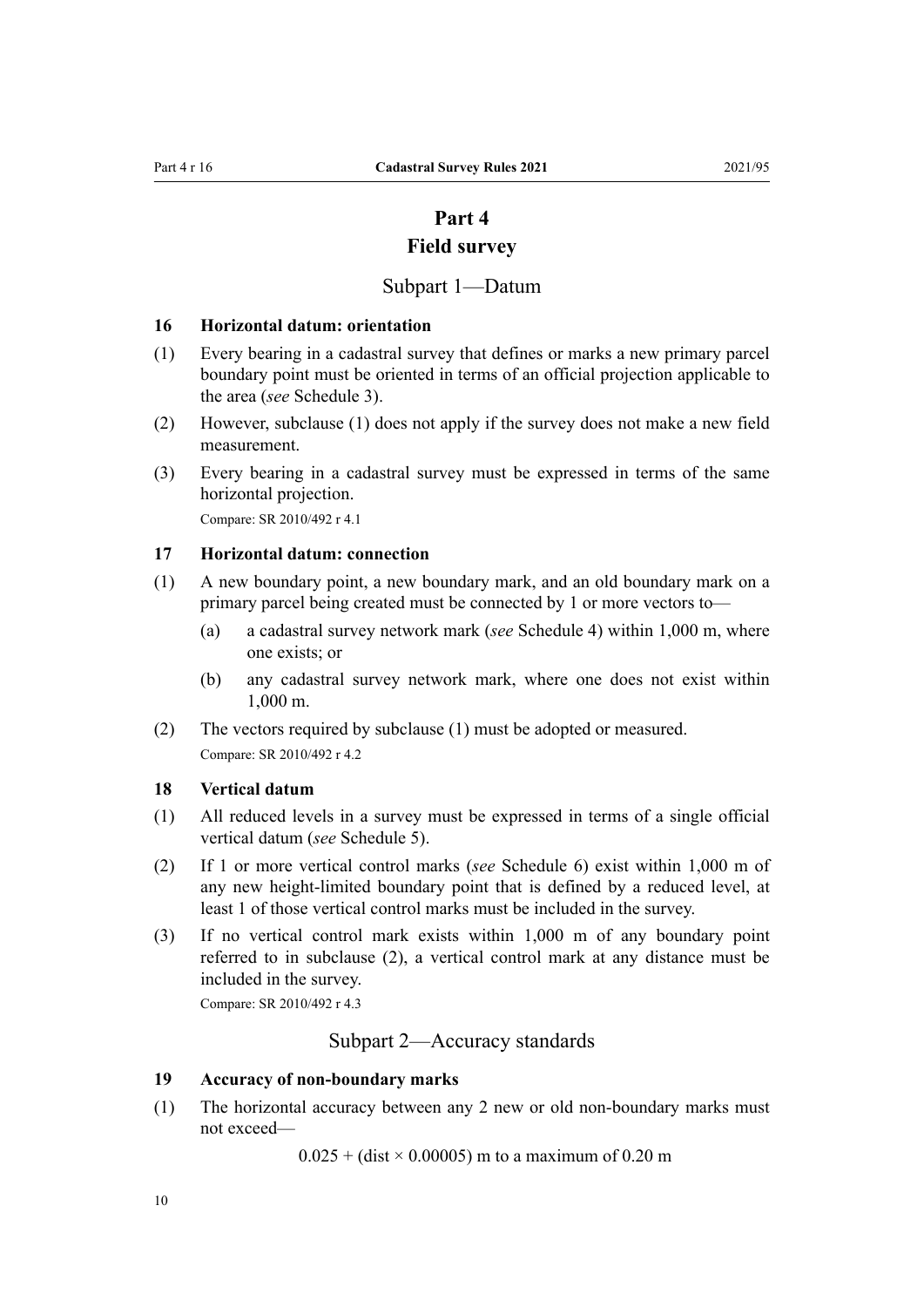where **dist** is the horizontal distance between the marks in metres.

<span id="page-10-0"></span>(2) The vertical accuracy between any 2 new or old non-boundary marks must not exceed—

 $0.030 + (dist \times 0.0001)$  m to a maximum of 0.20 m

where **dist** is the slope distance between the marks in metres. Compare: SR 2010/492 r 3.1

#### **20 Accuracy of connection to control network**

(1) The horizontal accuracy between any adopted cadastral survey network mark and a new or an old non-boundary mark must not exceed—

 $0.025 + (dist \times 0.00015)$  m to a maximum of 0.20 m

where **dist** is the horizontal distance between the marks in metres.

(2) The vertical accuracy between any vertical control mark and a new heightlimited boundary point must not exceed—

 $0.030 + (dist \times 0.0001)$  m to a maximum of 0.20 m

where **dist** is the slope distance between the marks in metres. Compare: SR 2010/492 r 3.1

#### **21 Accuracy of boundary referencing**

The accuracy between a boundary point required by these rules to be referenced and all old and new non-boundary marks within the distances specified in [rule 32](#page-13-0),  $51(2)$ , or  $61(4)$  must not exceed the tolerance specified for the relevant class in table 1.

| <b>Class of boundary point</b> | <b>Horizontal tolerance</b> | <b>Vertical tolerance</b> |
|--------------------------------|-----------------------------|---------------------------|
|                                | $0.03 \; \mathrm{m}$        | $0.04 \; \mathrm{m}$      |
|                                | $0.20 \text{ m}$            | $0.20 \text{ m}$          |
|                                | $0.60 \text{ m}$            | $0.60 \text{ m}$          |
|                                | Not applicable              | Not applicable            |

**Table 1: Accuracy tolerances for boundary referencing**

Compare: SR 2010/492 r 3.6

# **22 Use of class A**

- (1) Class A accuracies must be used for a boundary and its associated boundary points that are—
	- (a) in or adjoining an urban area; or
	- (b) intended as a result of a survey to be in an urban area.
- (2) Class A accuracies must be used for the boundary and the associated boundary points of any parcel that is not in an urban area, but is used, or is intended as a result of a survey to be used intensively, for commercial, industrial, or residen‐ tial purposes.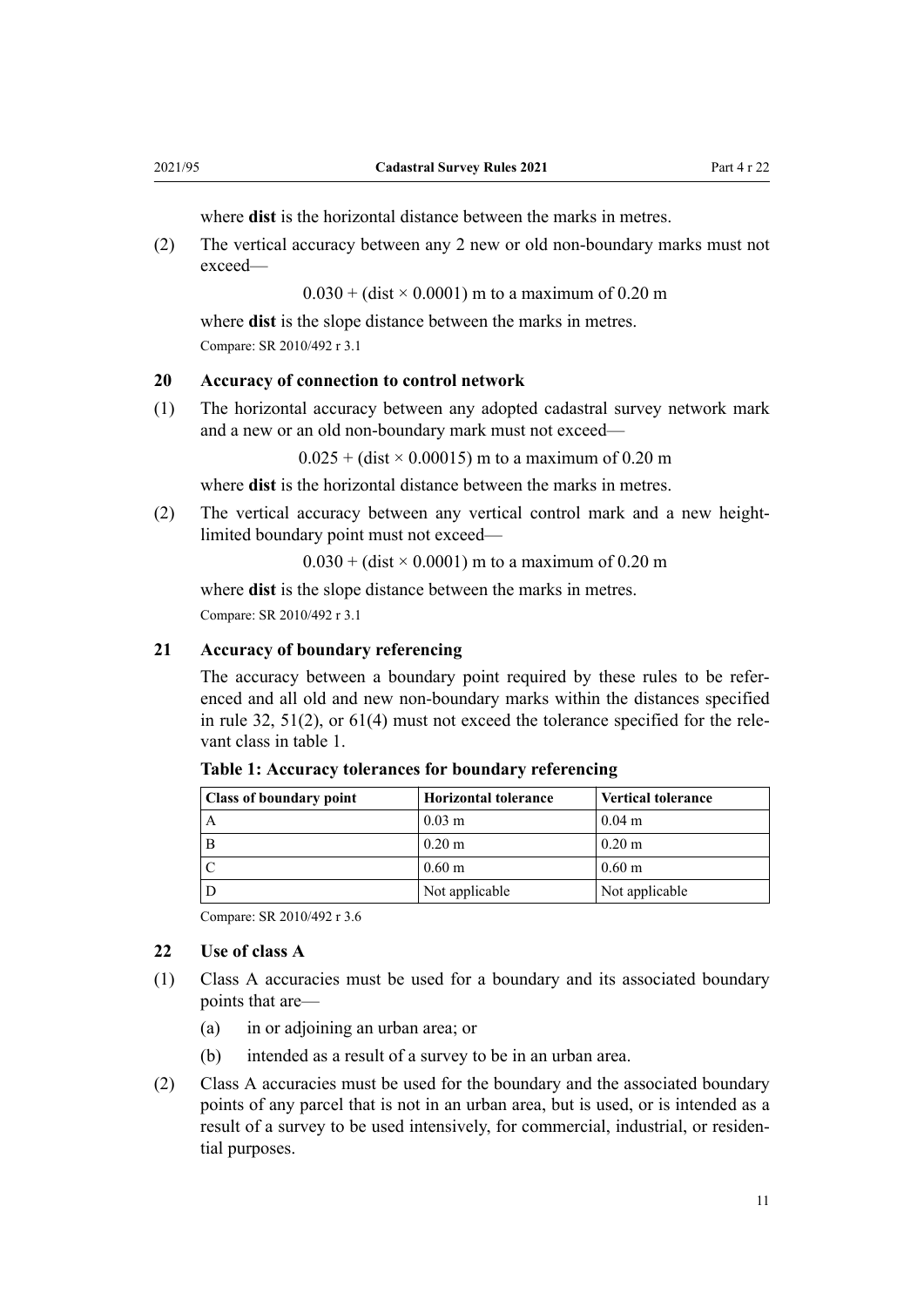<span id="page-11-0"></span>(3) Class A accuracies may be used in any other circumstances instead of class B or class C accuracies. Compare: SR 2010/492 r 3.2.1

#### **23 Use of class B**

Class B accuracies must be used for a boundary and its associated boundary points unless—

- (a) [rule 22](#page-10-0) requires class A to be used; or
- (b) class C or class D accuracies are used in accordance with rule 24 or 25.

Compare: SR 2010/492 r 3.2.2

## **24 Use of class C**

Class C accuracies may be used for an existing primary parcel boundary and its associated boundary points that are adopted if —

- (a) the boundary is part of a new primary parcel that is—
	- (i) over 20 ha and comprises more than 80% of the existing primary parcel being extinguished; or
	- (ii) over 100 ha; and
- (b) either—
	- (i) its boundary points do not meet class B accuracy tolerances in [rule 27](#page-12-0); or
	- (ii) the parcel is part of a title that is to remain limited as to parcels or remain a Hawke's Bay interim title.

Compare: SR 2010/492 r 3.2.3

#### **25 Use of class D**

Class D must be used for a boundary and its associated boundary points that have been accepted under [rule 15.](#page-8-0)

Compare: SR 2010/492 r 3.2.4

#### **26 Class to be used where connected boundaries have different classes**

The accuracy class that applies to a boundary point must be the most accurate class of the boundaries connected to that point.

Compare: SR 2010/492 r 3.2.5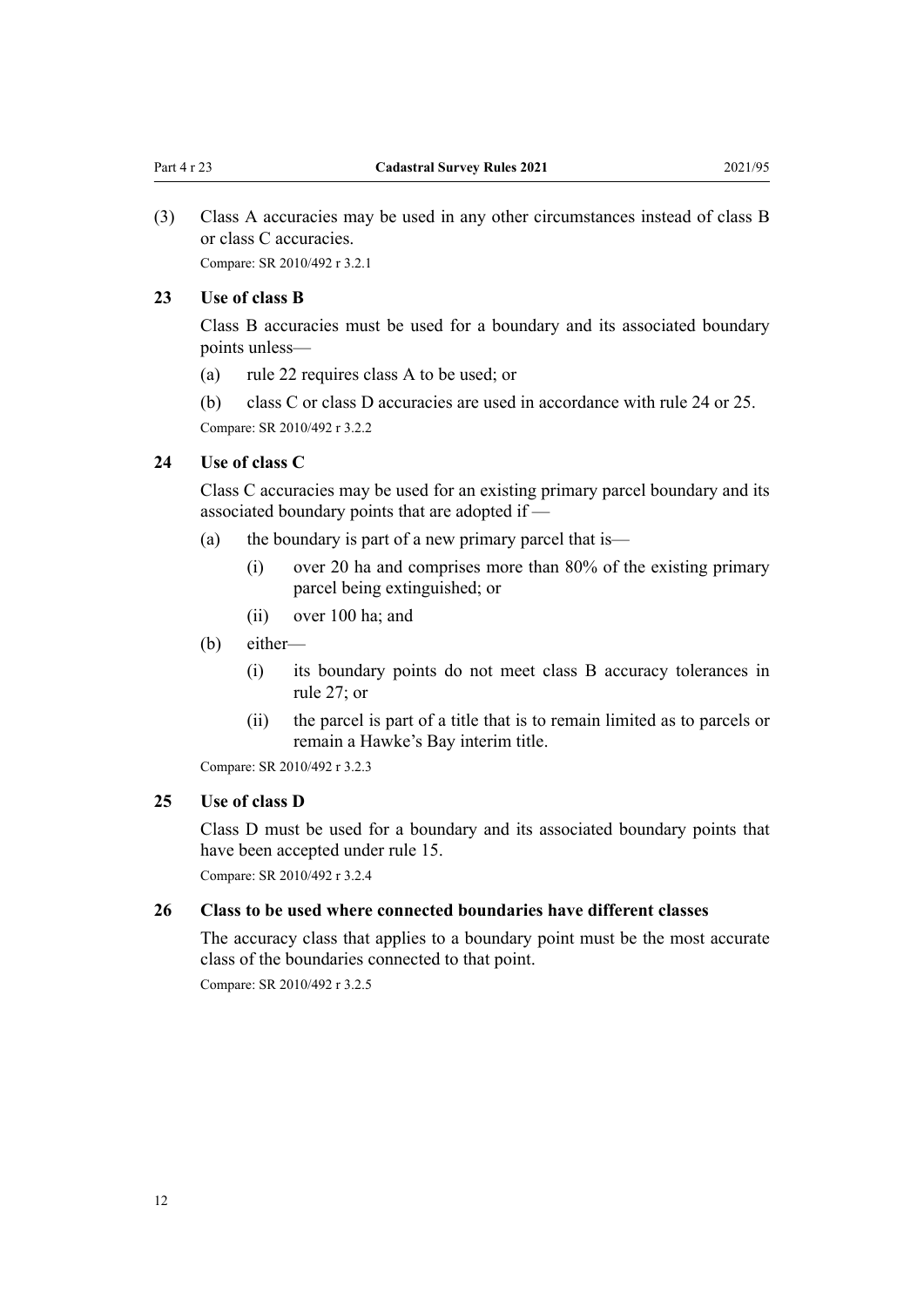#### <span id="page-12-0"></span>**27 Accuracy of boundary points**

(1) The horizontal and vertical accuracy between any boundary point and any other boundary point on a parcel under survey must not exceed the tolerance specified for the relevant class in table 2.

**Table 2: Accuracy tolerances for boundary points**

|       | <b>Boundary class</b> | <b>Tolerance</b>                 |
|-------|-----------------------|----------------------------------|
| (i)   | A                     | $0.06 + (dist \times 0.00015)$ m |
| (ii)  | B                     | $0.30 + (dist \times 0.0006)$ m  |
| (iii) |                       | $1.00 + (dist \times 0.003)$ m   |
| (iv)  | Ð                     | Not specified                    |

**dist** for horizontal accuracy is the horizontal distance between the points in metres, and for vertical accuracy is the slope distance between the points in metres.

- (2) If 2 boundary points have different accuracy classes, the less accurate tolerance applies between those 2 points.
- (3) The accuracy standards in subclause (1) also apply when reinstating a boun‐ dary.
- (4) The accuracy standards in subclause (1) also apply between the boundary points of a non-primary parcel and the boundary points of its underlying parcel if that underlying parcel is not created by the survey. Compare: SR 2010/492 r 3.3.1

#### **28 Accuracy must be sufficient to avoid overlap**

The relationship between a new boundary and any other boundary, including a boundary that is accepted or adopted, must be determined to a sufficient level of accuracy to address the risk of incompatible rights overlapping. Compare: SR 2010/492 r 3.3.2

### **29 Accuracy of water, water centre-line, and irregular boundaries**

- (1) Accuracy classes do not apply to a water boundary, a water centre-line boun‐ dary, or an irregular boundary.
- (2) The position of a water boundary, a water centre-line boundary, or an irregular boundary, including an adopted boundary, must be determined to a sufficient level of accuracy to take into account—
	- (a) the risk of overlap or ambiguity in boundaries, including a water boundary on the other side of the water body; and
	- (b) any statutory requirement applying to the width or size of the related water bodies; and
	- (c) the potential for the margin of the water body to move and for the waterrelated boundary to move or become permanent as a result of that movement; and
	- (d) the nature of the physical feature that defines the water body margin; and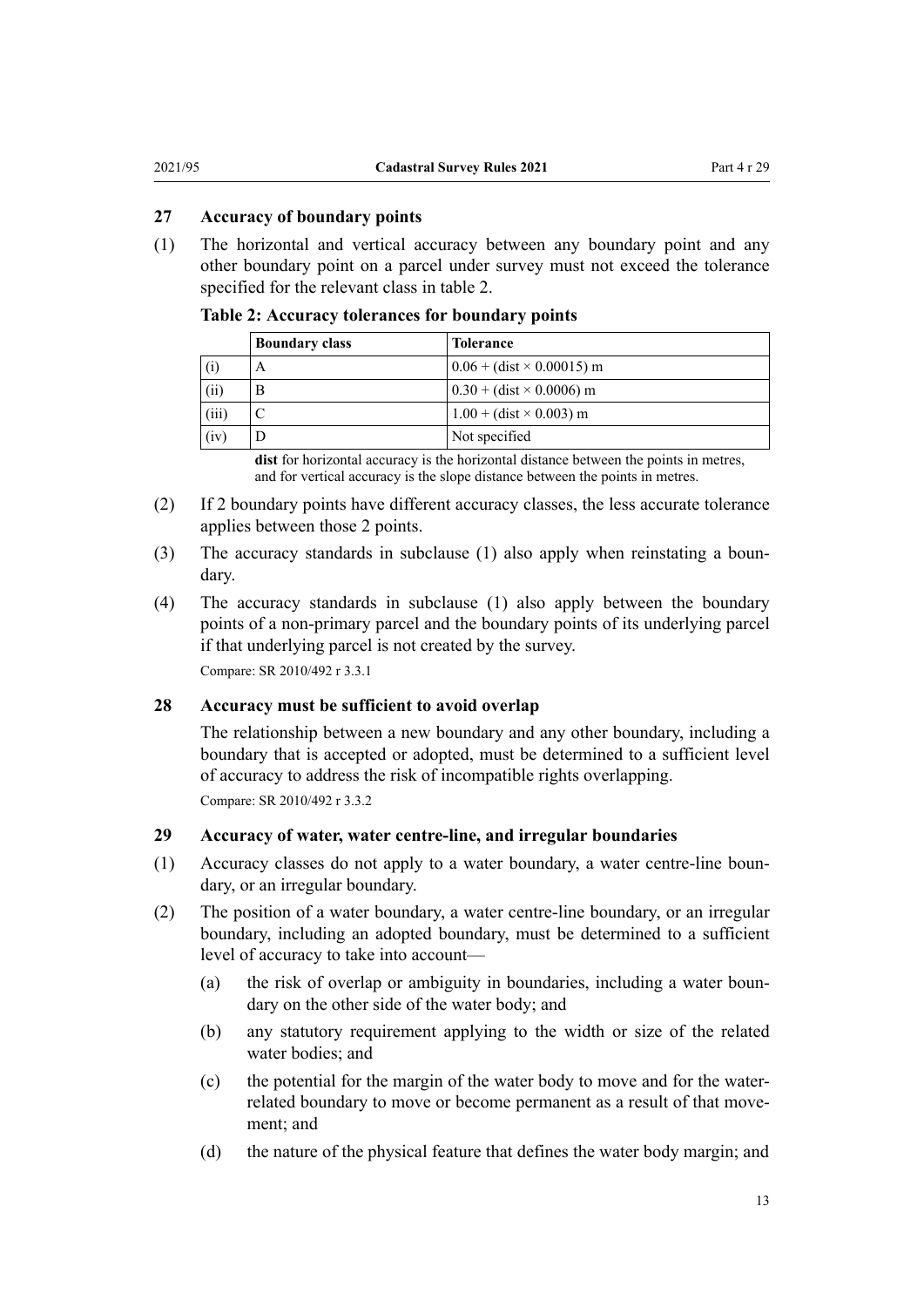- (e) the value of the land and the intensity of the land use.
- <span id="page-13-0"></span>(3) However, subclause (2) does not apply to accepted water boundaries, accepted water centre-line boundaries, or accepted irregular boundaries. Compare: SR 2010/492 r 3.4

## **30 Accuracy of intersection of right-line boundary with water, water centreline, or irregular boundary**

If a right-line boundary intersects a water boundary, a water centre-line boun‐ dary, or an irregular boundary,—

- (a) the bearing must be defined to class A, B, or C accuracies (as appropri‐ ate); and
- (b) the distance must match the accuracy of the water boundary, water centre-line boundary, or irregular boundary as determined under [rule 29\(2\)](#page-12-0) and must be class D.

# Subpart 3—Reference marks

#### **31 Boundary points must be referenced**

The following points or marks on a cadastral survey must be referenced by a permanent reference mark:

- (a) a primary parcel boundary point (marked or unmarked) that is being defined by survey, other than a point on a water boundary, a water centre-line, or an irregular boundary:
- (b) every new or old boundary mark on the boundary of a parcel under sur‐ vey:
- (c) a new height-limited primary parcel boundary point that is defined by a reduced level.

Compare: SR 2010/492 r 7.3.1

#### **32 Number and distance of permanent reference marks**

- (1) If a boundary point is required by these rules to be referenced, that boundary point must—
	- (a) be within 150 m of a PRM if it is class A:
	- (b) be within 500 m of a PRM if it is class B:
	- (c) be within 1,000 m of a PRM if it is class C.
- (2) The survey must include at least 3 PRMs that are each within the applicable distance in subclause (1) of at least 1 boundary point that is required to be referenced.

Compare: SR 2010/492 r 7.3.2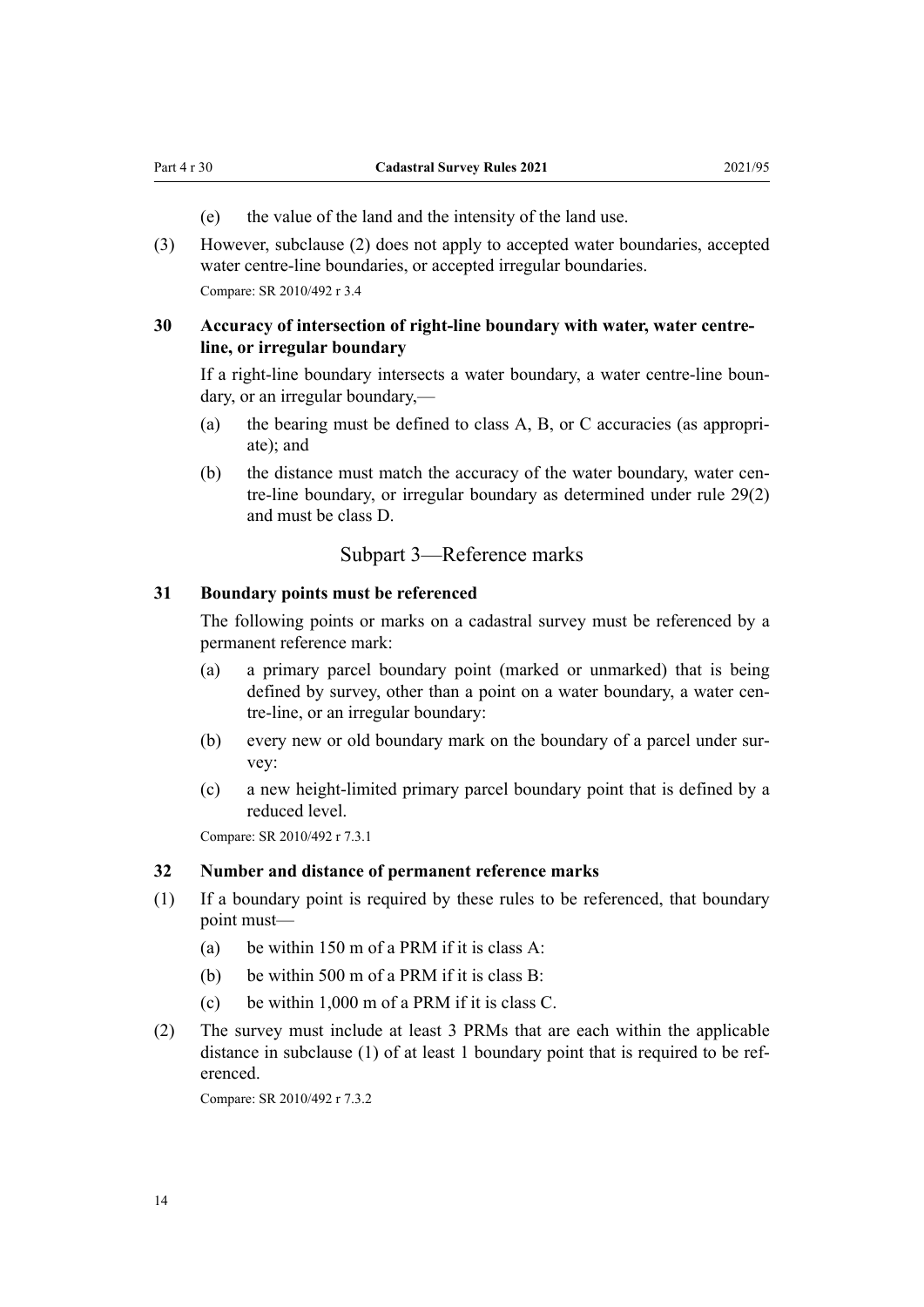#### <span id="page-14-0"></span>**33 Nature of permanent reference marks**

- (1) A PRM must be likely to remain usable and not be disturbed in the foreseeable future, and accordingly be—
	- (a) made of durable material; and
	- (b) set in stable material; and
	- (c) located in a suitable position.
- (2) An adopted mark must not be used as a PRM. Compare: SR 2010/492 r 7.4.3

### **34 Reference marks for height-limited boundaries to have reduced levels**

In the case of a height-limited boundary point that is required by these rules to be referenced, at least 2 of the PRMs required by [rule 32](#page-13-0) must have a reduced level.

Compare: SR 2010/492 r 7.4.3(d)

# Subpart 4—Boundary marking

#### **35 Boundaries must be marked**

- (1) A new boundary point on a new primary parcel must be marked, if practicable, unless—
	- (a) it is a boundary point that is only between new parcels that are all inten‐ ded to remain in the same Crown or territorial authority ownership; or
	- (b) the Māori Land Court does not require the boundary to be marked; or
	- (c) it is a boundary point that is only between parcels that are required to be, or as a result of the survey will be required to be, held in common own‐ ership; or
	- (d) it is on a boundary where the parcels on each side of that boundary are required to be, or as a result of the survey will be required to be, subject to reciprocal rights of way; or
	- (e) it is unlikely that it will need to be physically located in the foreseeable future because of the terrain, ground cover, or protected vegetation; or
	- (f) it is a boundary point that results from an existing irregular boundary, water boundary, or water centre-line boundary that is being converted to a class B right-line boundary; or
	- (g) it coincides with a water boundary or a water centre-line boundary.
- (2) The following boundary points on an existing boundary of a new primary par‐ cel must be marked, if practicable:
	- (a) a boundary point that is subject to conflict: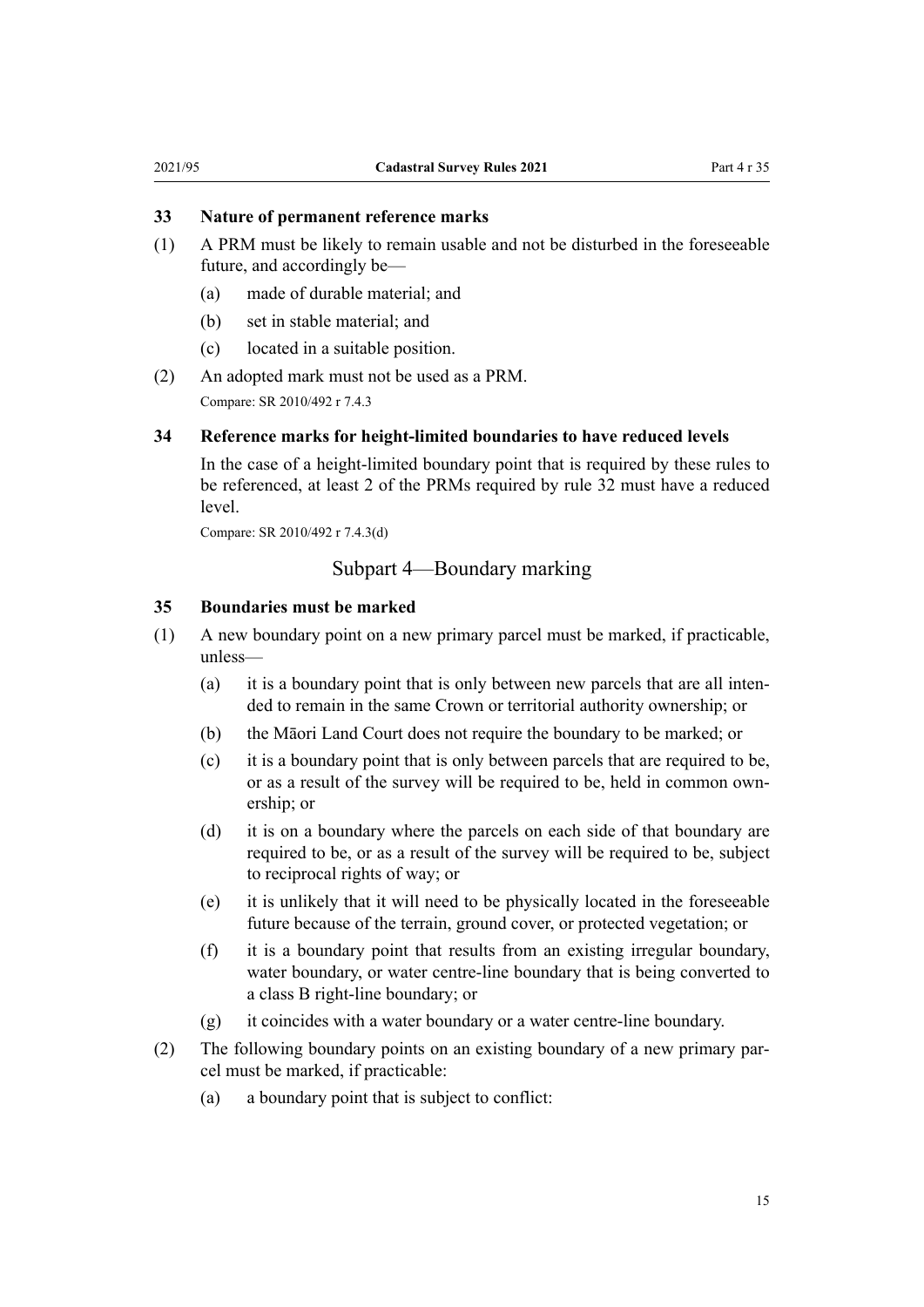- <span id="page-15-0"></span>(b) an existing boundary whose definition in an approved CSD is insufficient to enable its compliance with the applicable accuracy standard to be determined:
- (c) an existing boundary that is only defined on a diagram on transfer:
- (d) an existing boundary of a parcel whose limitation as to parcels is being uplifted:
- (e) an existing boundary of a parcel to support an application to make a Hawke's Bay interim title conclusive:
- (f) an existing boundary of a parcel that is subject to a claim for adverse possession:
- (g) an existing boundary or boundary point that was created on a Māori land CSD that is annotated "computed plan – areas and boundaries not defined by survey":
- (h) a boundary point that was previously an unmarked non-primary parcel boundary point.
- (3) A boundary of a parcel that is to remain limited as to parcels must not be marked unless it is also part of a parcel that is required by subclause (2)(d) to be marked.

Compare: SR 2010/492 r 7.1

#### **36 New boundary marks**

- (1) A new boundary mark must be—
	- (a) a wooden peg, chamfered at the top, with a minimum width of 45 mm and at least 3,000 mm² in cross-section; or
	- (b) any other type of peg that is clearly labelled as a boundary mark; or
	- (c) a post; or
	- (d) a mark in a post that, if practicable, is clearly labelled as a boundary mark; or
	- (e) if compliance with any of paragraphs (a) to (d) is impracticable, any other type of mark that, if practicable, is clearly labelled as a boundary mark.
- (2) A new boundary mark must be—
	- (a) soundly anchored in place; and
	- (b) readily visible, if practicable; and
	- (c) placed on a boundary point.

Compare: SR 2010/492 r 7.2

#### **37 Disturbed boundary marks and survey marks**

(1) A disturbed boundary mark may be removed or driven below the surface.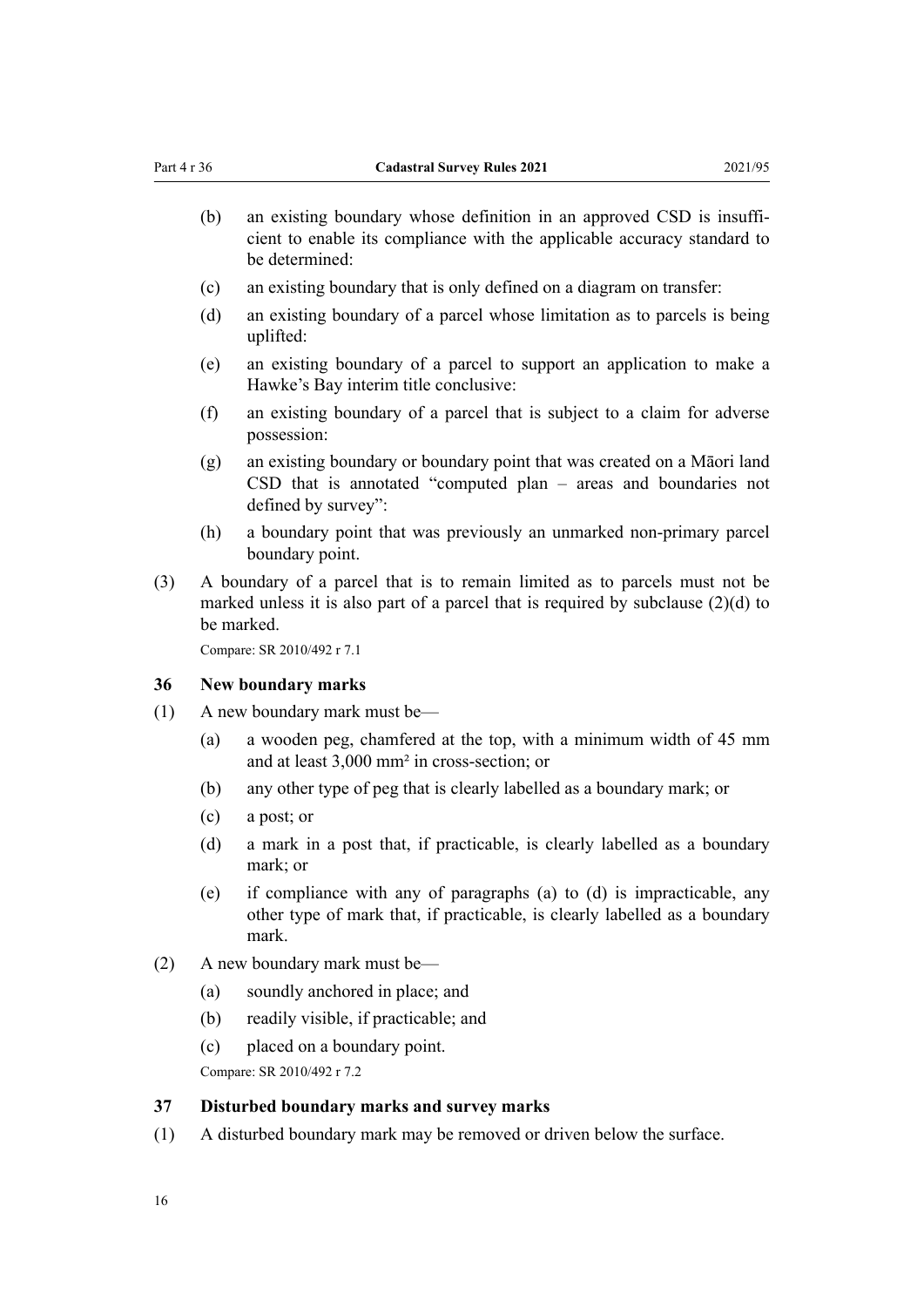- <span id="page-16-0"></span>(2) Subclause (1) is treated as prior written approval of the Surveyor-General under [section 55\(5\)](http://legislation.govt.nz/pdflink.aspx?id=DLM142608) of the Act.
- (3) A disturbed boundary or non-boundary mark must be treated as a new survey mark at its new position.

Compare: SR 2010/492 rr 7.6, 20.1

# **Part 5 Parcels**

Subpart 1—Form of boundary

## **38 Primary parcel boundaries**

- (1) The horizontal extent of a primary parcel must be defined by—
	- (a) a right-line boundary; or
	- (b) an arc boundary; or
	- (c) an irregular boundary; or
	- (d) a water boundary; or
	- (e) a water centre-line boundary.
- (2) The vertical extent of a primary parcel, where the vertical extent is limited, must be defined by a height-limited boundary. Compare: SR 2010/492 r 6.5

# Subpart 2—Parcel extents

#### **39 Accounting for primary parcels**

- (1) This rule applies if a CSD creates a new primary parcel.
- (2) All land in existing primary parcels being extinguished must be included in 1 or more new primary parcels, residue parcels, or balance parcels.
- (3) If the new primary parcel has a height-limited boundary, all space occupied by existing primary parcels being extinguished must be included in 1 or more new primary parcels, residue parcels, or balance parcels. Compare: SR 2010/492 r 5.1

#### **40 Width of parcels**

- (1) A new primary parcel must be at least—
	- (a) 0.10 m wide if its boundaries are class A; or
	- (b) 0.20 m wide if its boundaries are class B, C, or D.
- (2) However, subclause (1) does not apply to an existing parcel that is already under-width, a balance parcel, or a residue parcel. Compare: SR 2010/492 r 5.4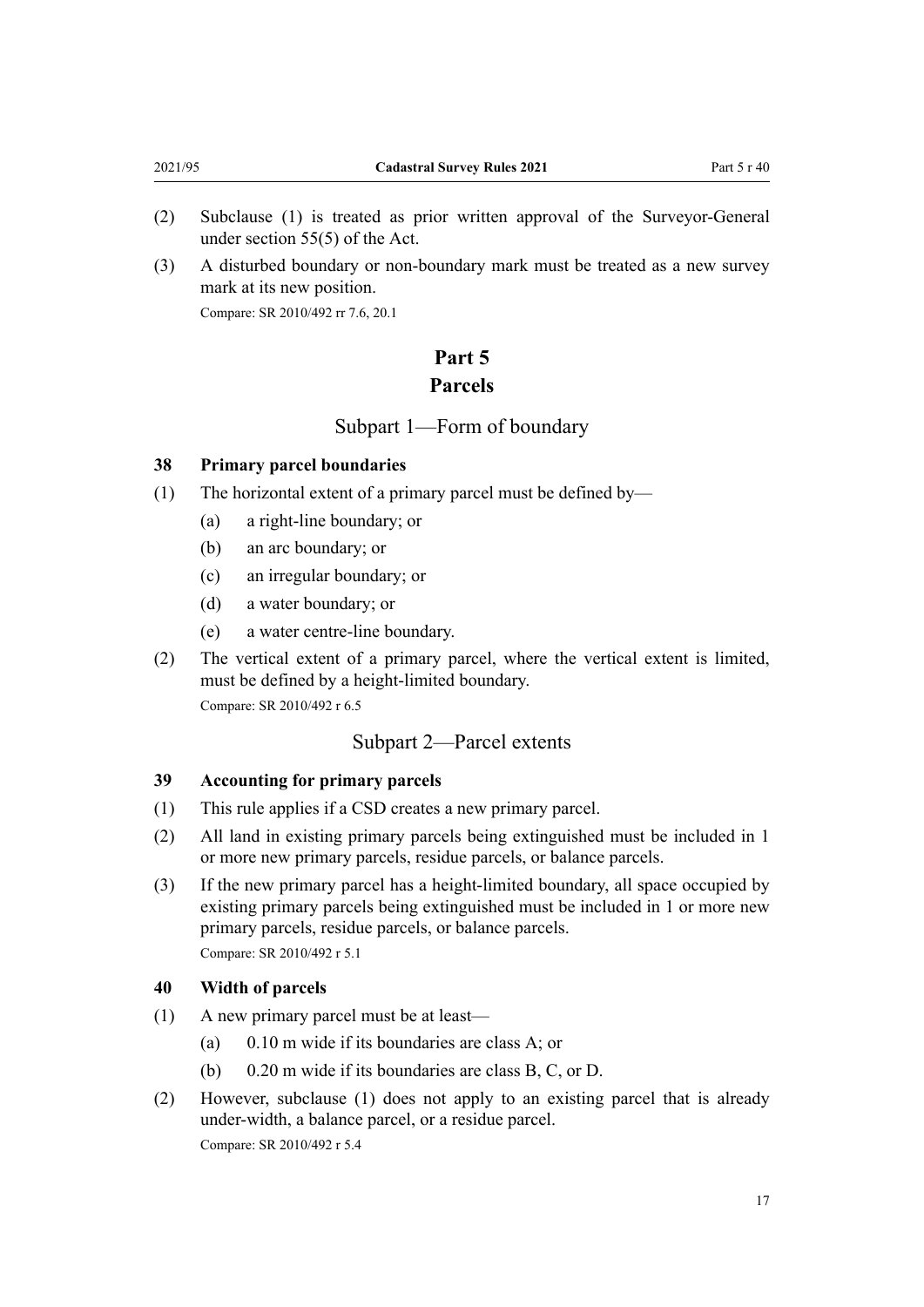# <span id="page-17-0"></span>**41 Parcel areas**

- (1) An area must be assigned to a primary parcel unless it is a residue parcel or balance parcel, and the area must include the areas of all movable marginal strips in that primary parcel.
- (2) An area must be assigned to a parcel intended for a lease unless the parcel is defined by 1 or more permanent structure boundaries.
- (3) An area must be assigned to a portion of land being claimed as accretion, dry stream bed, or adverse possession.
- (4) If a parcel requires an area under this rule and its shape varies with height, the required area is the area of the polygon described by the extent of the parcel when vertically projected onto the horizontal plane.
- (5) An area assigned to a parcel—
	- (a) must be correctly calculated from its boundary information; and
	- (b) must be expressed in hectares; and
	- (c) must not be less than 0.0001 ha; and
	- (d) may be rounded to 1 part in 1,000 or 0.0001 ha, whichever is greater.

Compare: SR 2010/492 rr 5.3, 8.3.2(c)

## Subpart 3—Parcel appellation

#### **42 General land appellation**

- (1) A new parcel (except a parcel of Māori freehold land, a balance parcel, or a residue parcel) must be identified in a CSD using the following components in the order stated:
	- (a) a parcel type (*see* rule 43):
	- (b) a unique parcel identifier (*see* [rule 45\)](#page-18-0):
	- (c) the CSD number.
- (2) Appellations for the following parcels must have the prefix "Part":
	- (a) a balance parcel:
	- (b) a residue parcel, except a residue parcel to which subclause (4) applies.
- (3) An existing appellation for a proposed unit created under a former Act or for‐ mer survey regulations must retain its appellation.
- (4) A residue parcel that is being defined as the bed of a lake, river, or part of the common marine and coastal area must not be given an appellation. Compare: SR 2010/492 r 5.5.1

#### **43 Parcel type components**

The parcel type component of an appellation in rule  $42(1)(a)$  must be as specified in table 3.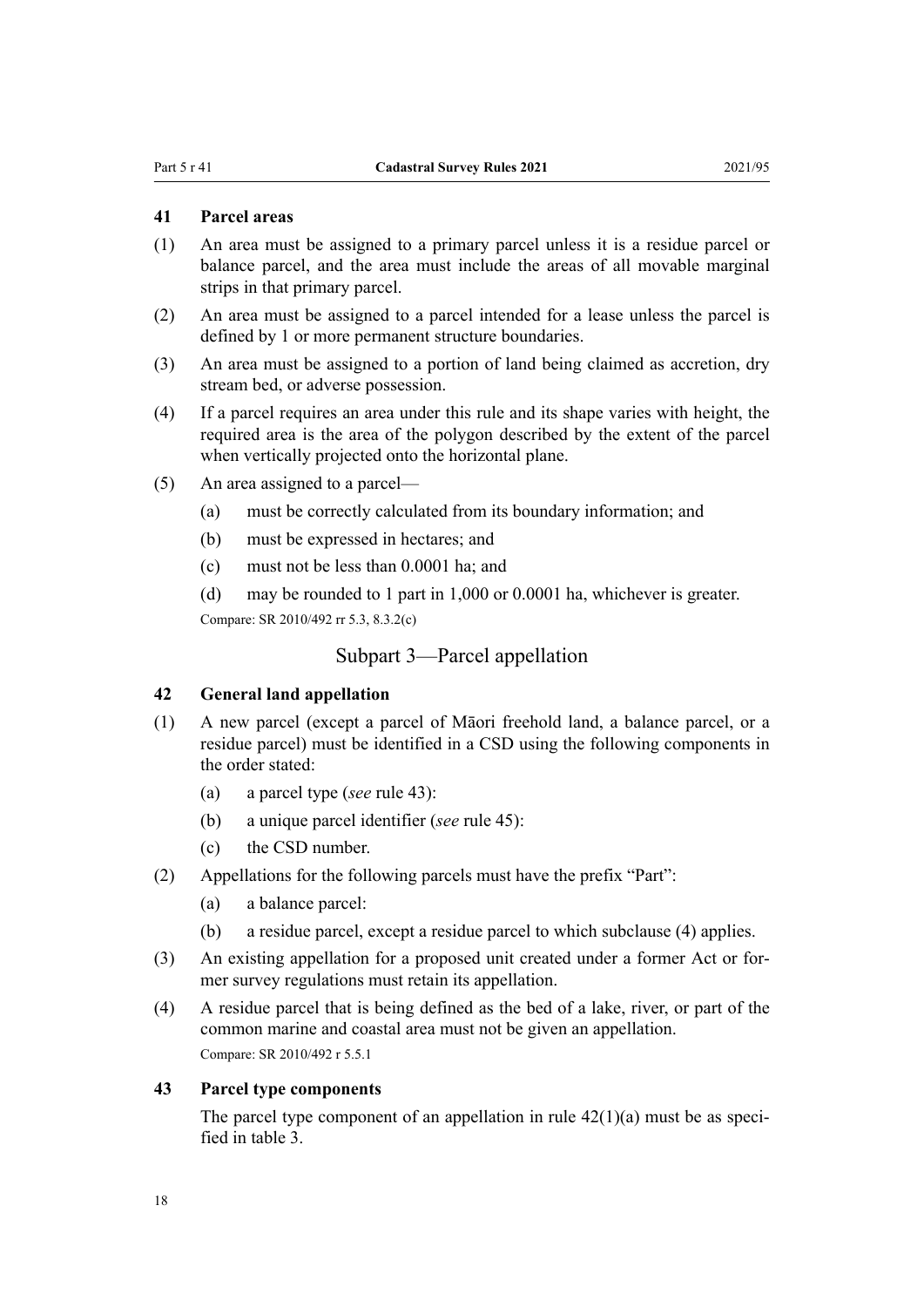| <b>Type of parcel</b>                 | Parcel type component             |  |
|---------------------------------------|-----------------------------------|--|
| Primary parcel in a Land Transfer CSD | "Lot"                             |  |
| —with a height-limited boundary       | "Height-Limited Lot"              |  |
| Primary parcel in a Survey Office CSD | "Section"                         |  |
| -with a height-limited boundary       | "Height-Limited Section"          |  |
| Unit title development                | As appropriate,-                  |  |
|                                       | "Principal Unit":<br>(a)          |  |
|                                       | "Accessory Unit":<br>(b)          |  |
|                                       | "Future Development Unit":<br>(c) |  |
|                                       | (d)<br>"Common Property"          |  |
| Movable marginal strip parcel         | "Marginal Strip"                  |  |
| Esplanade strip parcel                | "Esplanade Strip"                 |  |
| Any other non-primary parcel          | "Area"                            |  |
| -with a height-limited boundary       | "Height-Limited Area"             |  |

<span id="page-18-0"></span>**Table 3: Parcel type component of appellation**

Compare: SR 2010/492 r 5.5.2

# **44 Māori land appellation**

- (1) A new parcel of Māori freehold land in a CSD must be described using the fol‐ lowing components in the order stated:
	- (a) a block name:
	- (b) a unique parcel identifier (*see* rule 45):
	- (c) the CSD number.
- (2) However, an alternative legal description that has been confirmed by the Māori Land Court may be used for the components in subclause (1)(a) and (b). Compare: SR 2010/492 r 5.5.3

#### **45 Unique parcel identifier**

A unique parcel identifier must meet the following requirements:

- (a) it must follow the format in table 4:
- (b) a number must be a positive integer:
- (c) a letter must be upper case:
- (d) the parcel identifier must be unique within the CSD, despite the parcel type.

### **Table 4: Unique parcel identifier format**

| <b>Parcel tenure type</b> | Unique parcel identifier format                  |
|---------------------------|--------------------------------------------------|
| Lot                       | A number                                         |
| Section                   | A number                                         |
| Māori Block               | A sequence of alternating letters and<br>numbers |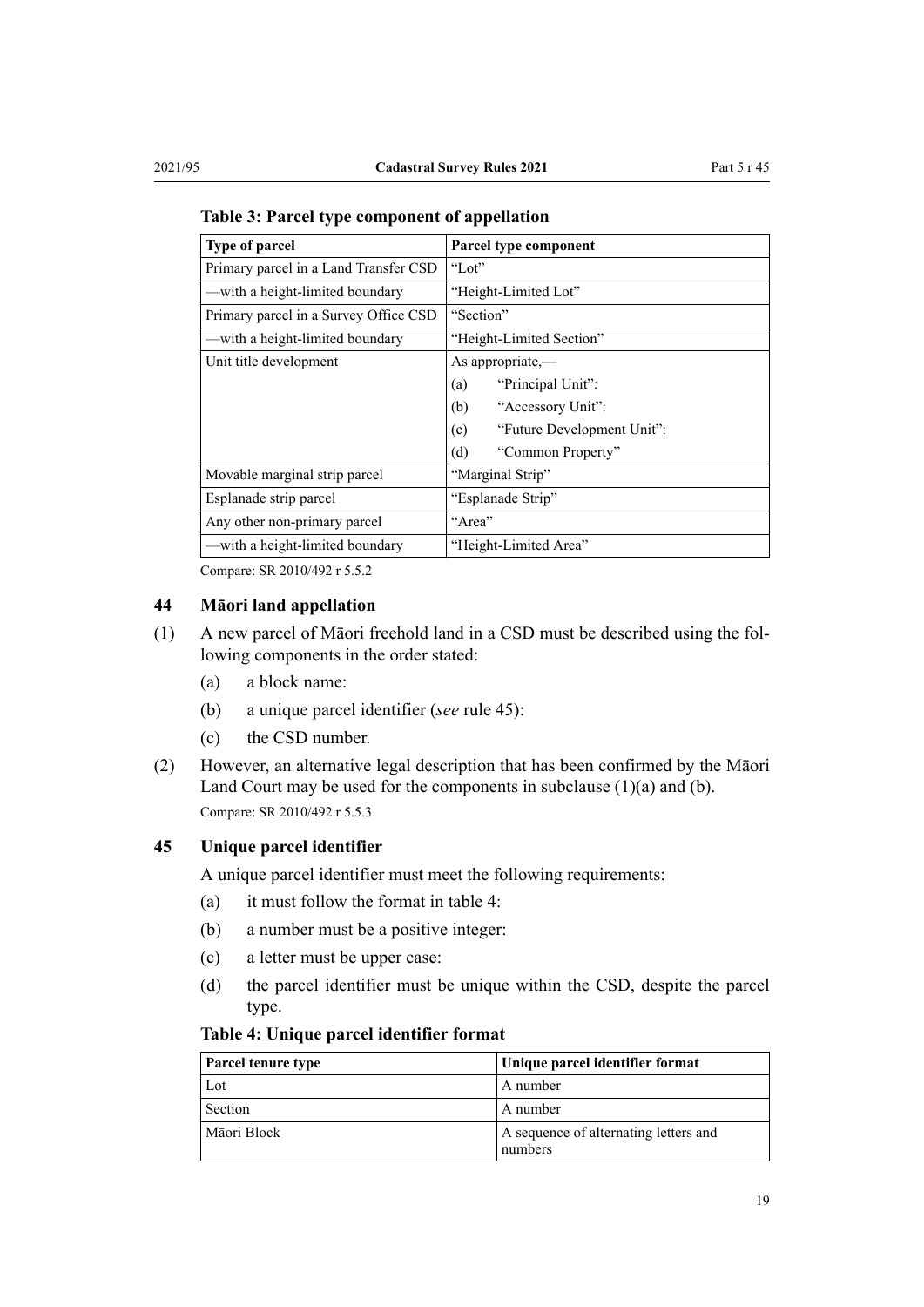<span id="page-19-0"></span>

| Parcel tenure type                                                                              | Unique parcel identifier format                                              |
|-------------------------------------------------------------------------------------------------|------------------------------------------------------------------------------|
| Unit as part of a unit title development                                                        | A number, a number followed by a letter, or<br>a letter followed by a number |
| Common property as part of a unit title<br>development                                          | No identifier                                                                |
| Lease or licence                                                                                | A number, or a number followed by a letter                                   |
| Right associated with any other non-primary<br>parcel, including a movable marginal strip or an | A letter, or a letter followed by another letter                             |

Compare: SR 2010/492 r 5.5.4

esplanade strip

# **Part 6 Non-primary parcels**

## Subpart 1—Form of boundary

### **46 Non-primary parcel boundaries**

- (1) The horizontal extent of a non-primary parcel must be defined by—
	- (a) a right-line boundary; or
	- (b) an arc boundary; or
	- (c) a water boundary; or
	- (d) a water centre-line boundary; or
	- (e) an irregular boundary; or
	- (f) a permanent structure boundary.
- (2) The vertical extent of a non-primary parcel, where the vertical extent is limited, must be defined by—
	- (a) a height-limited boundary; or
	- (b) a permanent structure boundary.
- (3) A non-primary parcel boundary must be in the same form as the underlying parcel boundary with which it coincides.
- (4) An irregular boundary must be used for the landward boundary of a movable marginal strip or esplanade strip that is not coincident with a right-line boun‐ dary.
- (5) A non-primary parcel boundary that coincides with the irregular landward boundary of a movable marginal strip or movable esplanade strip must also be irregular.
- (6) An existing irregular boundary on a non-primary parcel does not have to be converted to right-lines.

Compare: SR 2010/492 r 6.6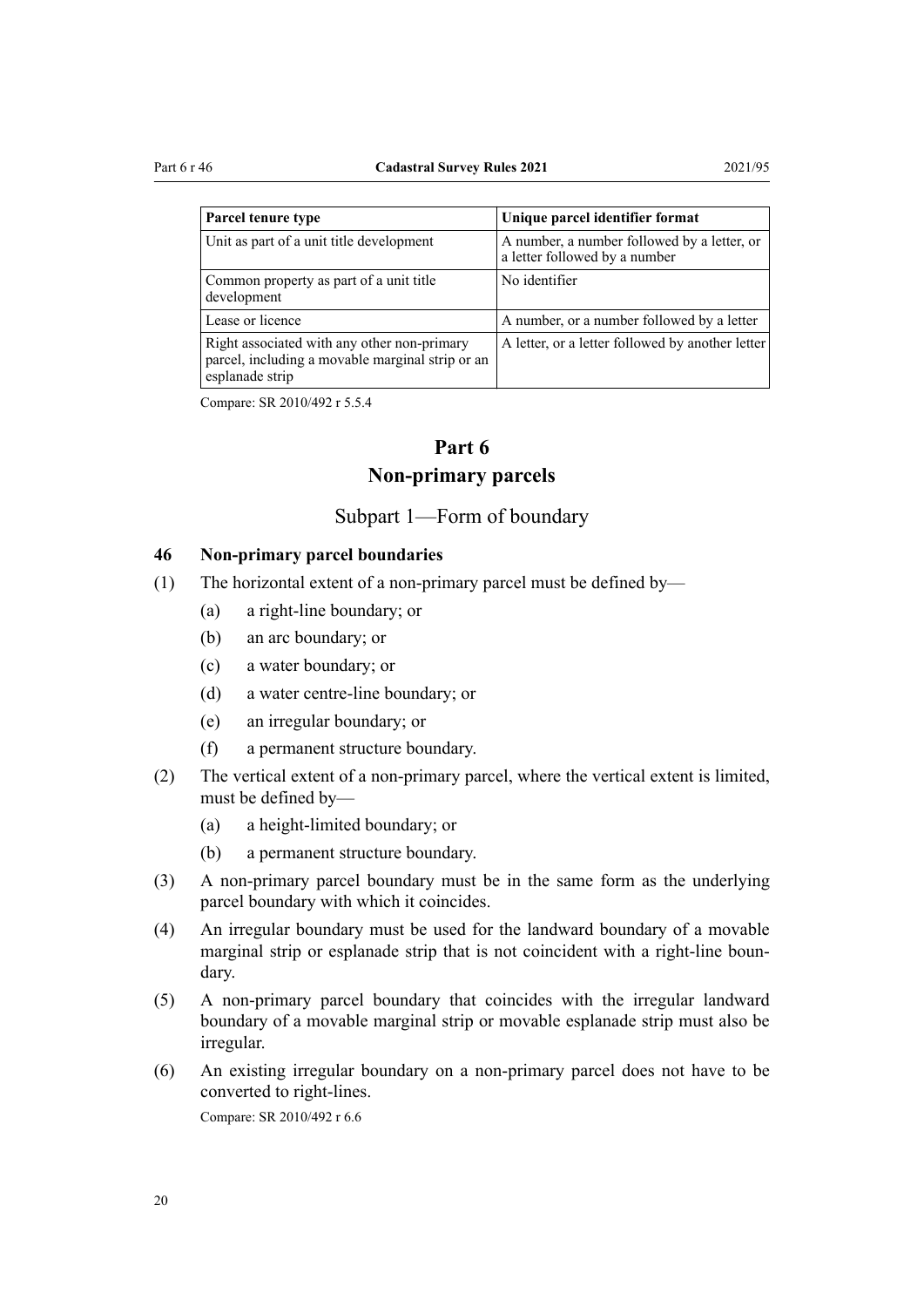# Subpart 2—Parcels

#### <span id="page-20-0"></span>**47 Non-primary parcels crossing boundaries**

A non-primary parcel may cross a primary parcel boundary, but must not cross an estate boundary.

Compare: SR 2010/492 r 5.2

#### **48 Surrendering part of easement or revoking part of covenant**

If the underlying parcel is not being created by the survey and part of an existing easement or covenant parcel is to be extinguished, then both the part to remain and the part to be surrendered or revoked must be defined by new parcels.

Compare: SR 2010/492 r 5.1(b)

# **49 Centre-line easements**

An existing centre-line easement must be represented as a polygon or polyhedron unless the width of the easement is unknown or accepted under [rule 54.](#page-22-0) Compare: SR 2010/492 r 9.6.3(c)

Subpart 3—Accuracy standards

#### **50 Classes A and B for non-primary parcels**

A non-primary parcel boundary and its associated boundary points must be class A or class B, as applicable under [rules 22](#page-10-0) and [23,](#page-11-0) unless a less accurate class is permitted by these rules.

Compare: SR 2010/492 rr 3.2.1, 3.2.2

#### **51 Classes A and B with inaccurate relationship to underlying parcel**

- (1) If the underlying parcel is not being created by the survey, the relationship of a non-primary parcel boundary to the underlying primary parcel—
	- (a) may be inaccurately determined if class B accuracies would normally apply:
	- (b) must be inaccurately determined if none of the underlying parcel boun‐ daries meet the applicable accuracy standard.
- (2) If subclause (1) or rule  $110(3)$  has been applied,—
	- (a) the intersecting non-primary boundaries must be class D and the coincident non-primary boundaries must be accepted; and
	- (b) bearings must be oriented in terms of an official projection applicable to the area; and
	- (c) the survey must be connected to a minimum of 2 nearby cadastral survey network marks; and
	- (d) the cadastral survey network marks may be adopted; and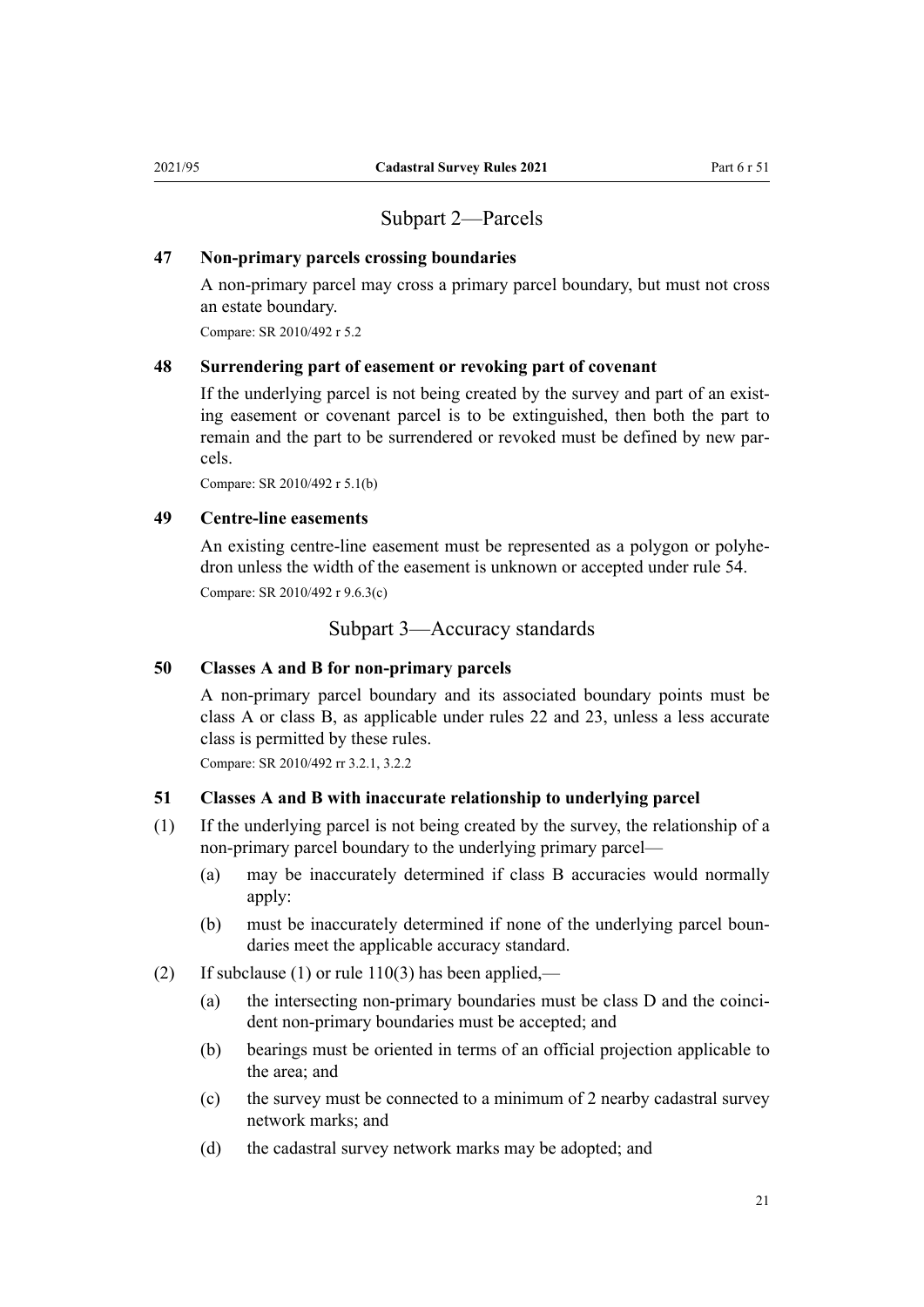- <span id="page-21-0"></span>(e) every class A non-primary parcel boundary point must be within 150 m of a PRM; and
- (f) every class B non-primary parcel boundary point must be within 500 m of a PRM; and
- $(g)$  the survey must include at least 3 PRMs, each within the applicable distance of a boundary point in paragraph (e) or (f); and
- (h) every boundary point that is not class D must be connected by 1 or more vectors to at least 1 PRM.
- (3) If the underlying parcel is not being created by the survey and the relationship of a non-primary parcel to the underlying parcel is being accurately deter‐ mined, a non-primary boundary that intersects an underlying parcel boundary may be class D and the coincident boundaries may be accepted.
- (4) If the underlying parcel is being created by the survey and the non-primary par‐ cel intersects or coincides with an accepted boundary, the intersection must be class D and the coincident boundaries must be accepted.
- (5) Class D boundaries on an existing non-primary parcel must be upgraded to class A if the underlying primary parcel is being created with class A boundaries.
- (6) This rule does not apply if the non-primary parcel is for a unit or a lease. Compare: SR 2010/492 rr 3.2.4(b), 17

## **52 Class C for non-primary parcels**

- (1) Class C accuracies may be used for boundaries and associated boundary points of a non-primary parcel where that boundary intersects or coincides with a boundary of a new primary parcel that is—
	- (a) over 20 ha and comprises more than 80% of the existing primary parcel being extinguished; or
	- (b) over 100 ha.
- (2) Class C accuracies may be used for the boundaries and associated boundary points of a parcel that is for a covenant that would otherwise require class B accuracies.
- (3) Class C accuracies may be used for boundaries and associated boundary points of a new non-primary parcel for an easement if the underlying parcel or parcels are—
	- (a) not being created by the survey; and
	- (b) held in a single estate record with an area greater than 100 ha.

Compare: SR 2010/492 rr 3.2.3(b), 16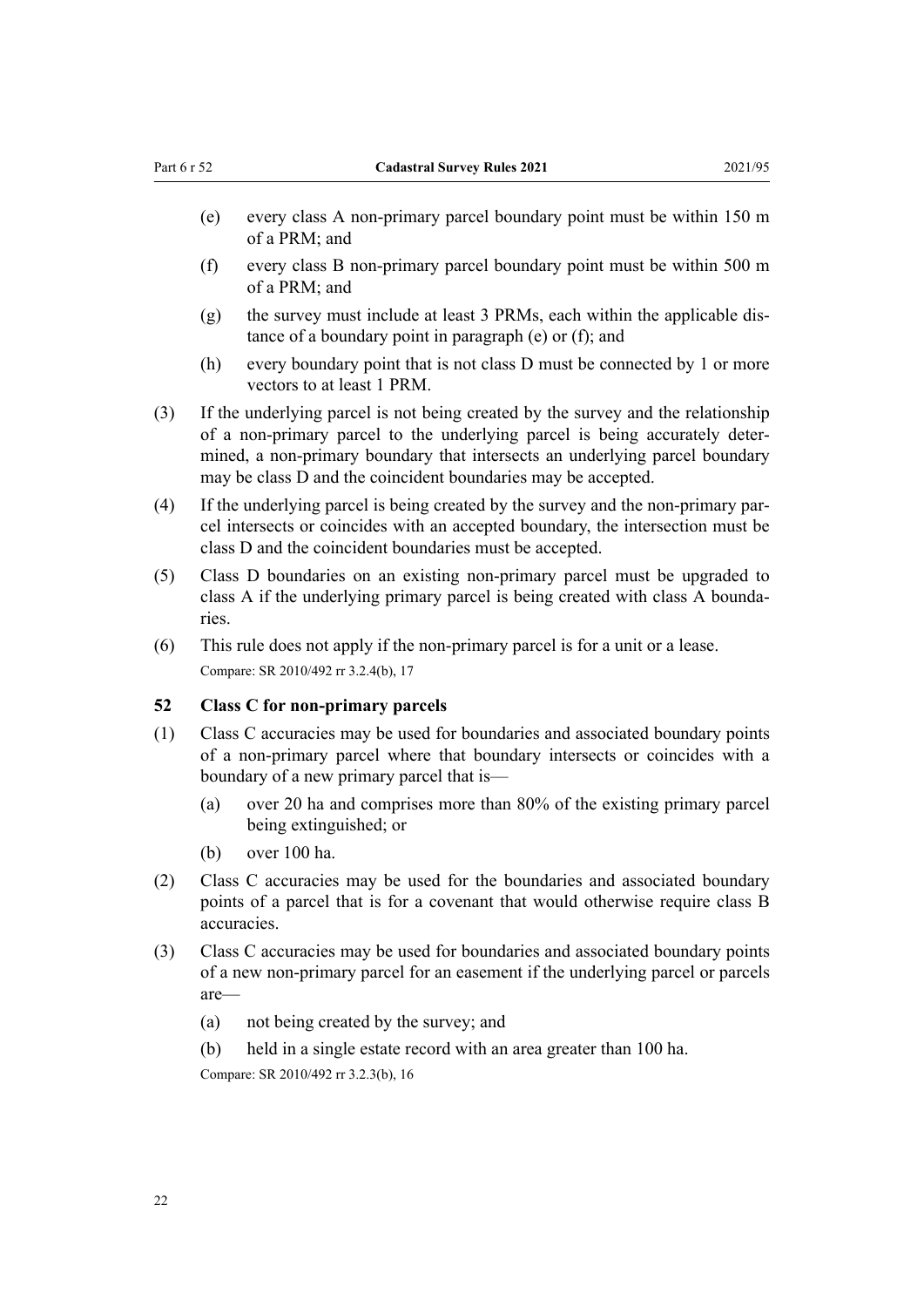# <span id="page-22-0"></span>**53 Class C with inaccurate relationship to underlying parcel**

- (1) If class C accuracies have been used for easement and covenant parcel bounda‐ ries defined under rule 52(2) or (3), the relationship to the underlying primary parcel may be inaccurately determined.
- (2) In that case,—
	- (a) the intersecting non-primary boundaries must be class  $D$  and the coincident non-primary boundaries must be accepted; and
	- (b) bearings must be oriented in terms of an official projection applicable to the area; and
	- (c) the survey must be connected to a minimum of 2 nearby cadastral survey network marks; and
	- (d) the cadastral survey network marks may be adopted; and
	- (e) every boundary point that is not class D must be connected by 1 or more vectors to a nearby cadastral survey network mark; and
	- (f) the horizontal accuracy between every boundary point that is not class D and an adopted cadastral survey network mark must not exceed 0.60 m.

#### **54 Acceptance of non-primary boundaries**

An existing non-primary parcel boundary and its associated boundary points may be accepted if it is within a primary parcel over 100 ha that has accepted boundaries.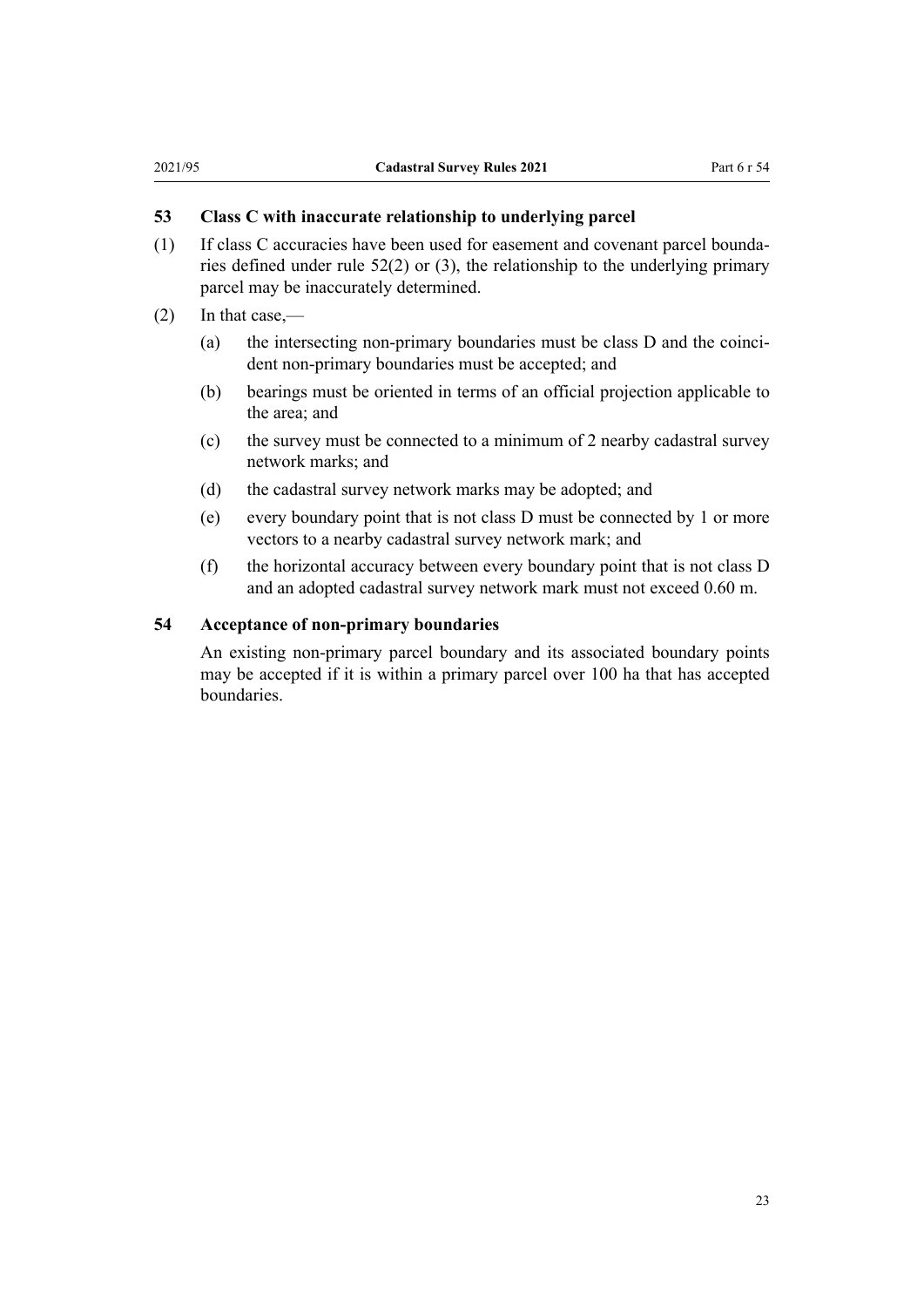# <span id="page-23-0"></span>**55 Accuracy and survey requirements where underlying parcel not created by survey**

The decision tree set out below illustrates the different accuracy and survey requirements that can apply if the underlying parcel is not being created by the survey.

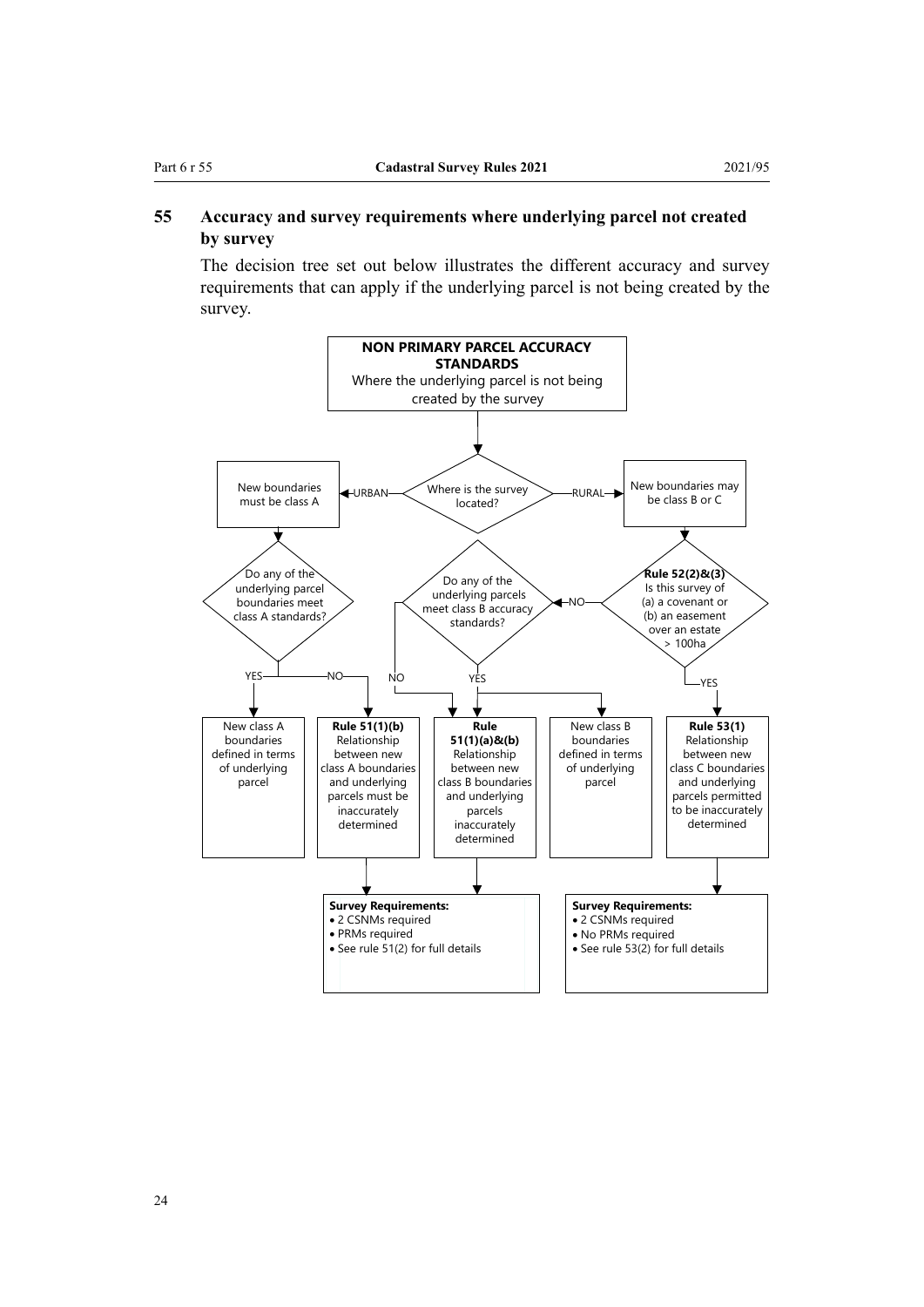# Subpart 4—Permanent structure boundaries

#### <span id="page-24-0"></span>**56 Permanent structure boundary**

- (1) A permanent structure boundary may be used only for a parcel that is intended for—
	- (a) a right under the [Unit Titles Act 2010](http://legislation.govt.nz/pdflink.aspx?id=DLM1160400), if at least part of the permanent structure is on the same underlying parcel or parcels as the unit development, but may encroach onto an adjoining parcel; or
	- (b) a lease where the lease boundary is located in relation to the permanent structure, if at least part of the permanent structure is on the same under‐ lying parcel as that lease, but may encroach onto an adjoining parcel; or
	- (c) a right over or appurtenant to a base right described in paragraph (a) or (b), if the right will expire before or at the same time as the base right, and at least part of the permanent structure is on the same underlying parcel as the base right; or
	- (d) an easement or a covenant whose use is directly related to the permanent structure and the right is expected to become redundant if that permanent structure ceases to exist.
- (2) A permanent structure boundary must—
	- (a) follow a described part of a permanent structure; or
	- (b) be unambiguously defined in relation to points on the interior or exterior of a permanent structure.

Compare: SR 2010/492 r 6.9

# **57 Accuracy of permanent structure boundaries**

- (1) The accuracy between the points on a permanent structure boundary and any other boundary must not exceed the applicable tolerances for boundary points specified in [rule 27.](#page-12-0)
- (2) The relationship between all points on a permanent structure boundary and all points on the permanent structure must not exceed the applicable boundary ref‐ erencing tolerances specified in [rule 21.](#page-10-0)

Compare: SR 2010/492 r 3.5

# Subpart 5—Existing unit and lease developments

## **58 Existing unit and lease boundaries may be accepted**

- (1) This clause applies to unit title, company lease, and cross lease parcels.
- (2) The boundaries of an existing parcel may be accepted if—
	- (a) that parcel was included in an approved CSD; and
	- (b) no changes are being made to the parcel boundaries; and
	- (c) no changes are being made to the record of title.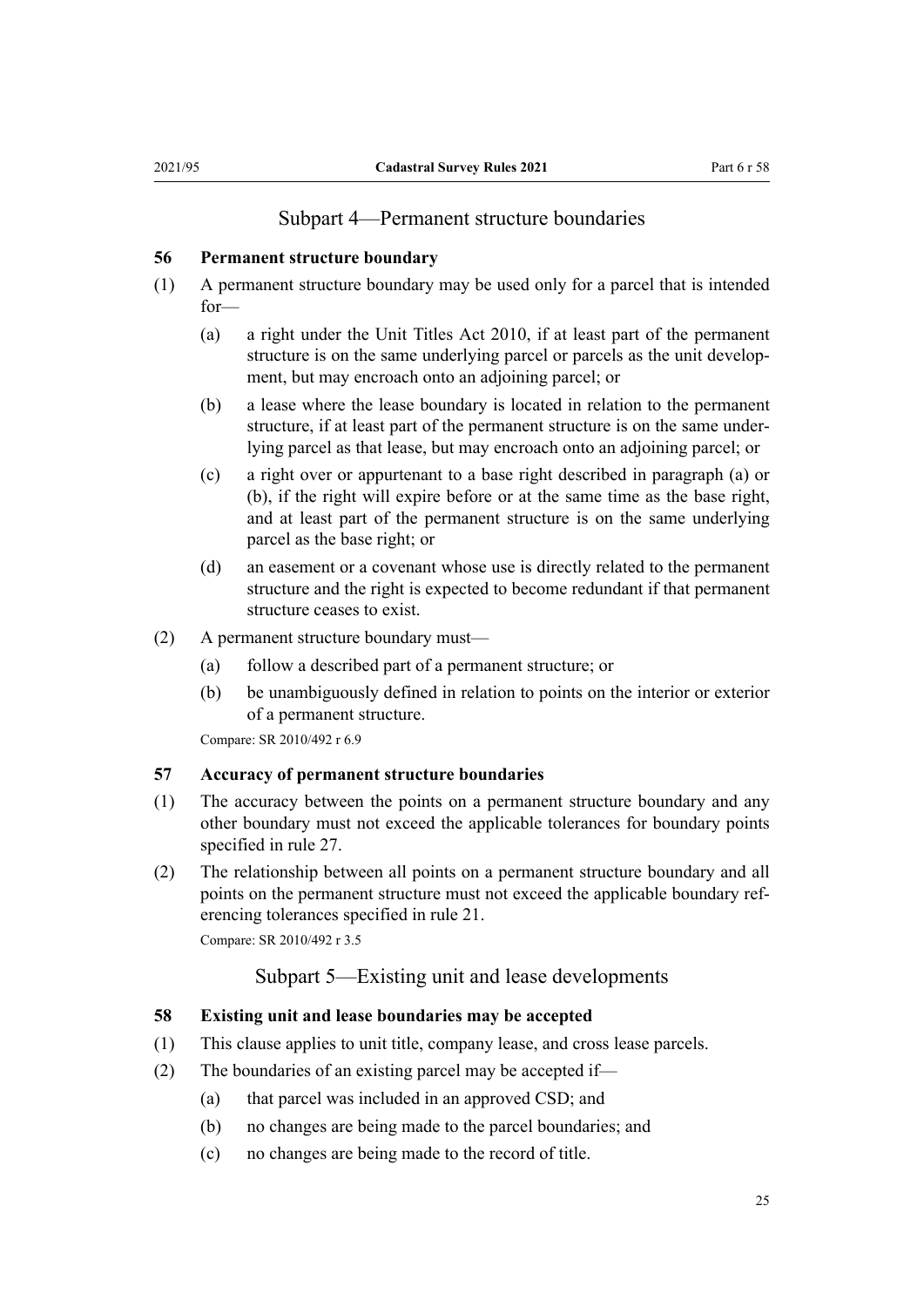- <span id="page-25-0"></span>(3) If subclause (2) has been applied, the existing parcel appellation must be retained.
- (4) The boundary of a new parcel may be accepted if it is common with an unchanged parcel that is not a future development unit. Compare: SR 2010/492 r 19.1

#### **59 CSD number for unit title development**

A CSD for a unit title development that is to be deposited in substitution for a previously deposited CSD must retain the same CSD number.

## Subpart 6—Height-limited boundaries

#### **60 Vertical datum and vertical control mark**

All new height-limited boundary points on a non-primary parcel must comply with the datum and vertical control mark requirements in rule 18, except as modified by rule 62.

#### **61 Referencing height-limited boundary points**

- (1) A new height-limited boundary point on a unit parcel must be referenced to a PRM.
- (2) A new height-limited boundary point on a parcel for an easement, a lease, or a covenant does not require a PRM.
- (3) A new height-limited boundary point that coincides with an accepted boundary does not require a PRM.
- (4) If a boundary point is required to be referenced, that boundary point must—
	- (a) be within 150 m of a PRM if it is class A:
	- (b) be within 500 m of a PRM if it is class B.
- (5) The survey must include a minimum of 2 PRMs with reduced levels that are each within the applicable distance in subclause (4) of at least 1 boundary point that is required to be referenced.

Compare: SR 2010/492 r 19.1(c)

### **62 Height-limited boundary points on existing unit developments**

- (1) The reduced levels in a unit title development must be expressed in terms of the previously deposited CSD for the unit title development.
- (2) If an unofficial datum is used, a vertical control mark in accordance with [rule](#page-9-0) [18\(2\) and \(3\)](#page-9-0) must be provided with a reduced level in terms of the unit title development.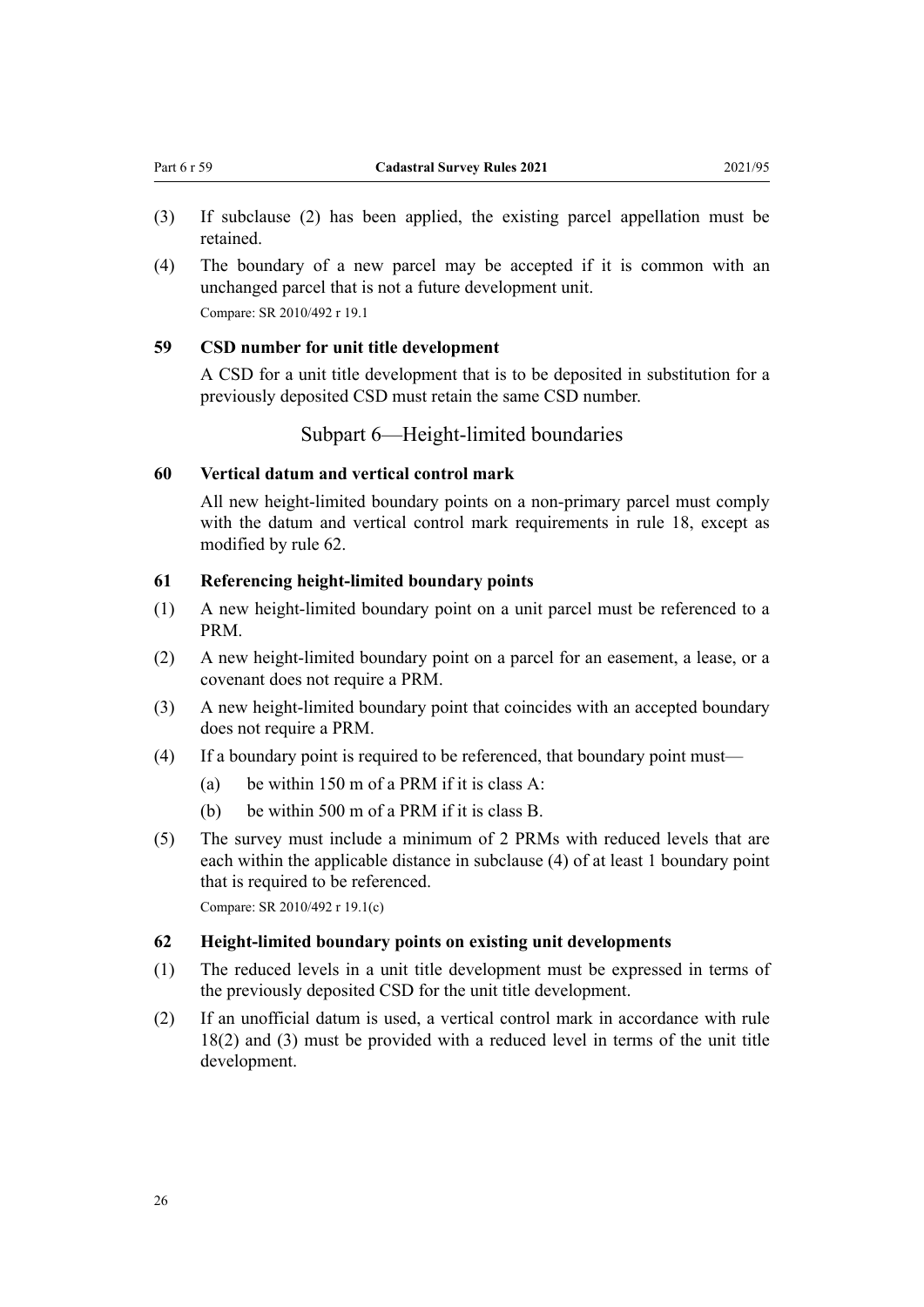# <span id="page-26-0"></span>Subpart 7—Non-primary parcel marking and reference marks

#### **63 Boundary marks for non-primary parcels**

A new boundary point on a non-primary parcel, including where it intersects a primary parcel boundary, is not required to be marked.

#### **64 Reference marks where non-primary parcel marked**

A new or an old mark on a class A or class B boundary point on a non-primary parcel must be referenced in accordance with [rule 32.](#page-13-0)

#### Subpart 8—Non-primary parcels over water

# **65 Application**

The rules in this subpart apply to non-primary parcels over any stream, river, lake, or common marine and coastal area, unless otherwise stated.

#### **66 Class C for common marine and coastal area**

A boundary and its associated boundary points of a non-primary parcel within the common marine and coastal area may be class C.

#### **67 Accepting existing water boundaries**

If a new non-primary water boundary coincides with an existing primary parcel water boundary, it may be accepted irrespective of its accuracy or its relationship to the current physical position of the water boundary.

#### **68 Offsetting MHWS or MLWS**

A new non-primary parcel water boundary at MHWS or MLWS may be offset from an accepted water boundary without determining the true relationship between the 2 boundaries.

## **69 Class and dimensions of intersecting boundaries**

- (1) If a right-line boundary intersects an accepted water boundary,—
	- (a) the bearing must be defined to class A, class B, or class C accuracies (as appropriate); and
	- (b) the distance must match the accuracy of the water boundary as determined under [rule 29\(2\)](#page-12-0) and must be class D.
- (2) If a right-line boundary intersects an offset water boundary (*see* rule 68),—
	- (a) the bearing must be defined to class A, class B, or class C accuracies (as appropriate); but
	- (b) no distance is required for that boundary.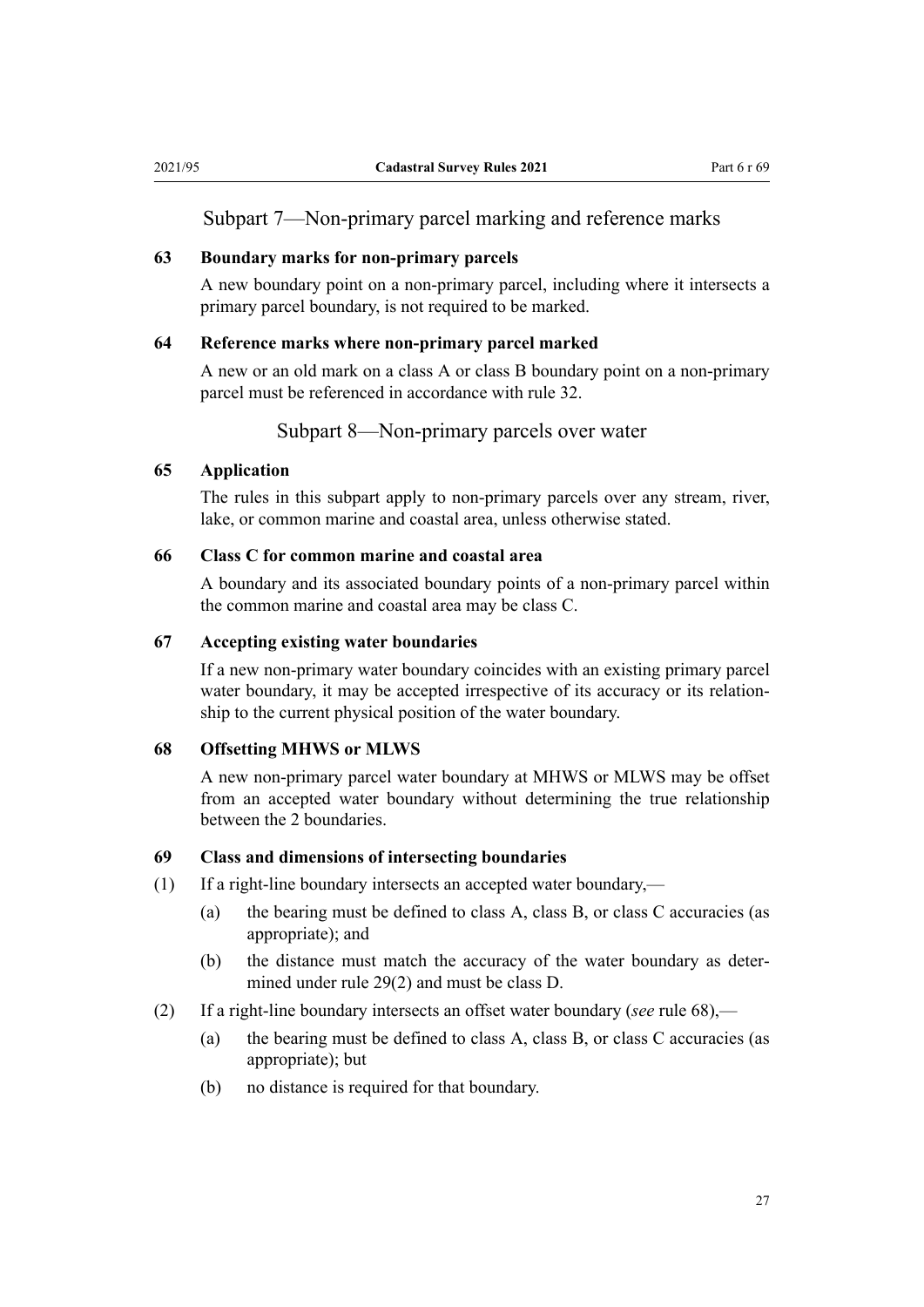## <span id="page-27-0"></span>**70 Horizontal datum and connection**

- (1) If a non-primary parcel is over the bed of a stream, river, or lake, the provisions in [rule 51\(2\)](#page-20-0) apply.
- (2) If class C accuracies have been used for a non-primary parcel in the common marine and coastal area, the provisions in [rule 53\(2\)](#page-22-0) apply.

# **Part 7 Cadastral survey datasets**

#### Subpart 1—Generic CSD requirements

# **71 Content of CSD**

A CSD must include—

- (a) a record of survey as specified in [subpart 2;](#page-29-0) and
- (b) a title plan as specified in subpart 4 whenever a new parcel is created; and
- (c) a dataset description, including—
	- (i) parcel appellations for all new primary parcels; and
	- (ii) the survey purpose for land transfer CSDs; and
	- (iii) the appellation of the land under survey for land transfer CSDs; and
- (d) a survey report in accordance with rule 72; and
- (e) all relevant field information, in a form that ensures permanent usability; and
- (f) an accurate record of the position of any new water boundary.

Compare: SR 2010/492 rr 8.1, 14

#### **72 Information to be included in survey report**

A survey report must contain the following information:

*General information*

- (a) the purpose for which the survey was conducted, including reference to the statutory provisions relevant to achieving that purpose where it is not otherwise clear:
- (b) an explanation of why a CSD for a Crown subdivision does not include a certificate under [section 223](http://legislation.govt.nz/pdflink.aspx?id=DLM237213) of the Resource Management Act 1991: *Bearings and levels*

(c) the basis for determining the orientation of bearings:

- (d) the basis for any bearing adjustment applied to an adopted bearing:
- (e) the basis for determining the origin of levels: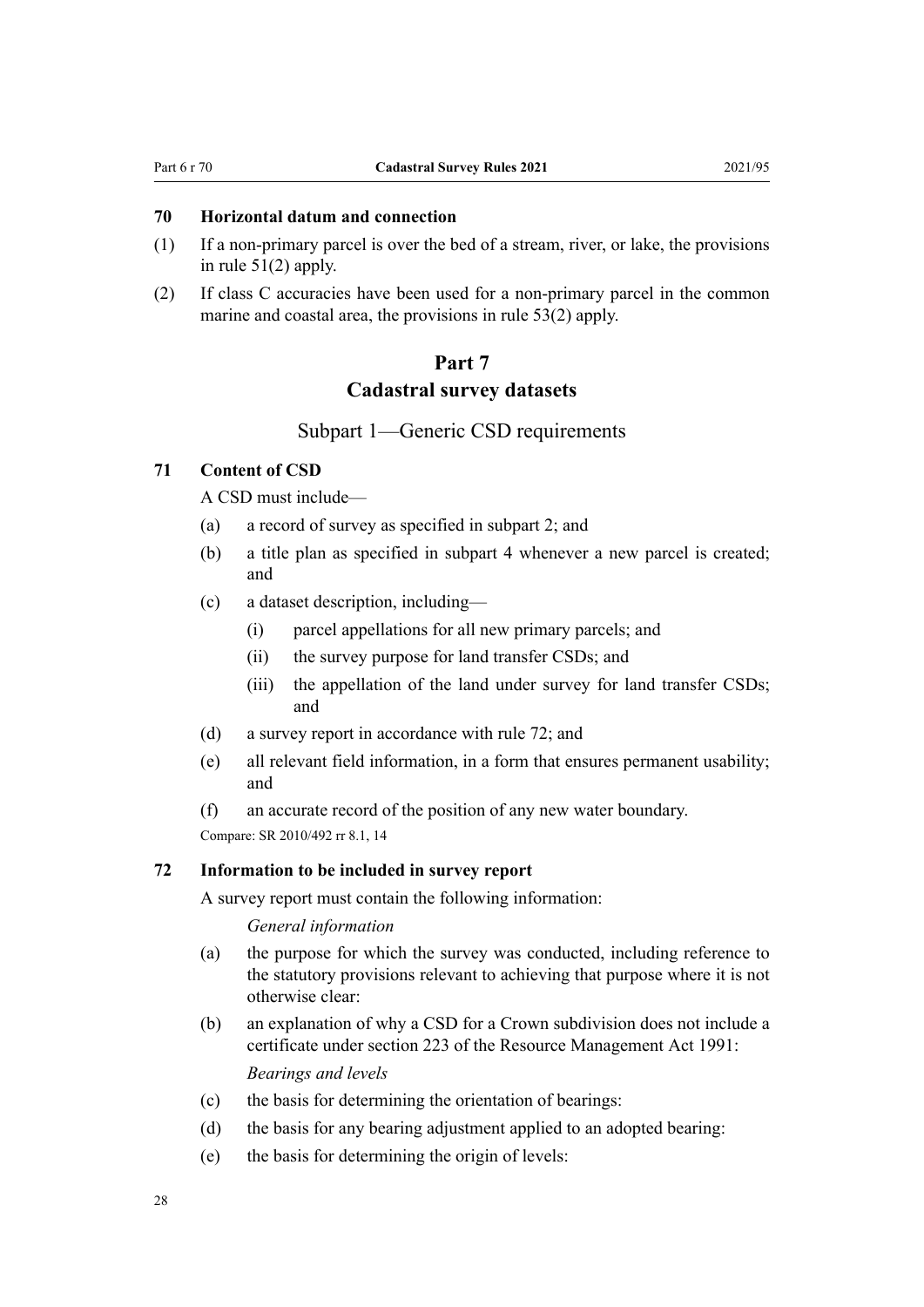#### *Definition information*

- <span id="page-28-0"></span>(f) details of any conflict and how it was resolved:
- (g) reasons for not relying on an old survey mark:
- (h) information about old survey marks searched for and not found, or destroyed, if the information cannot be recorded in the record of survey in accordance with rule 80(7):
- (i) reasons for, and details of, decisions made about an existing boundary defined by survey, and the information considered in reaching those decisions:
- (j) if a movable marginal strip is included in a CSD, a description of the method used to determine its existence:
- (k) information about the accuracy of the determination of any water boundary, water centre-line boundary, or irregular boundary, and the factors taken into account, as specified in [rule 29\(2\):](#page-12-0)
- (l) any information as to why the physical margin of the water body is no longer coincident with an adopted water boundary for the purpose of [rule 10](#page-6-0):

*Boundary marking*

- (m) reasons why it was impracticable to mark any boundary point in terms of [rule 35](#page-14-0):
- (n) details to support an exemption from marking a boundary point under the provisions in rule  $35(1)(a)$  to (e):

*Equipment*

(o) a description of the type of equipment and methods used to ensure com‐ pliance with the accuracy standards in these rules:

*Correspondence*

- (p) reference to any prior correspondence with LINZ about issues relevant to the application of these rules to the CSD:
- (q) notification from the Māori Land Court of a non-standard appellation used under [rule 44](#page-18-0):
- (r) notification from the Māori Land Court to support a boundary marking exemption under [rule 35\(1\)\(b\).](#page-14-0)

Compare: SR 2010/492 r 8.2

#### **73 Certification**

A CSD must be certified and dated by the cadastral surveyor as follows:

"I [*name*], being a licensed cadastral surveyor, certify that—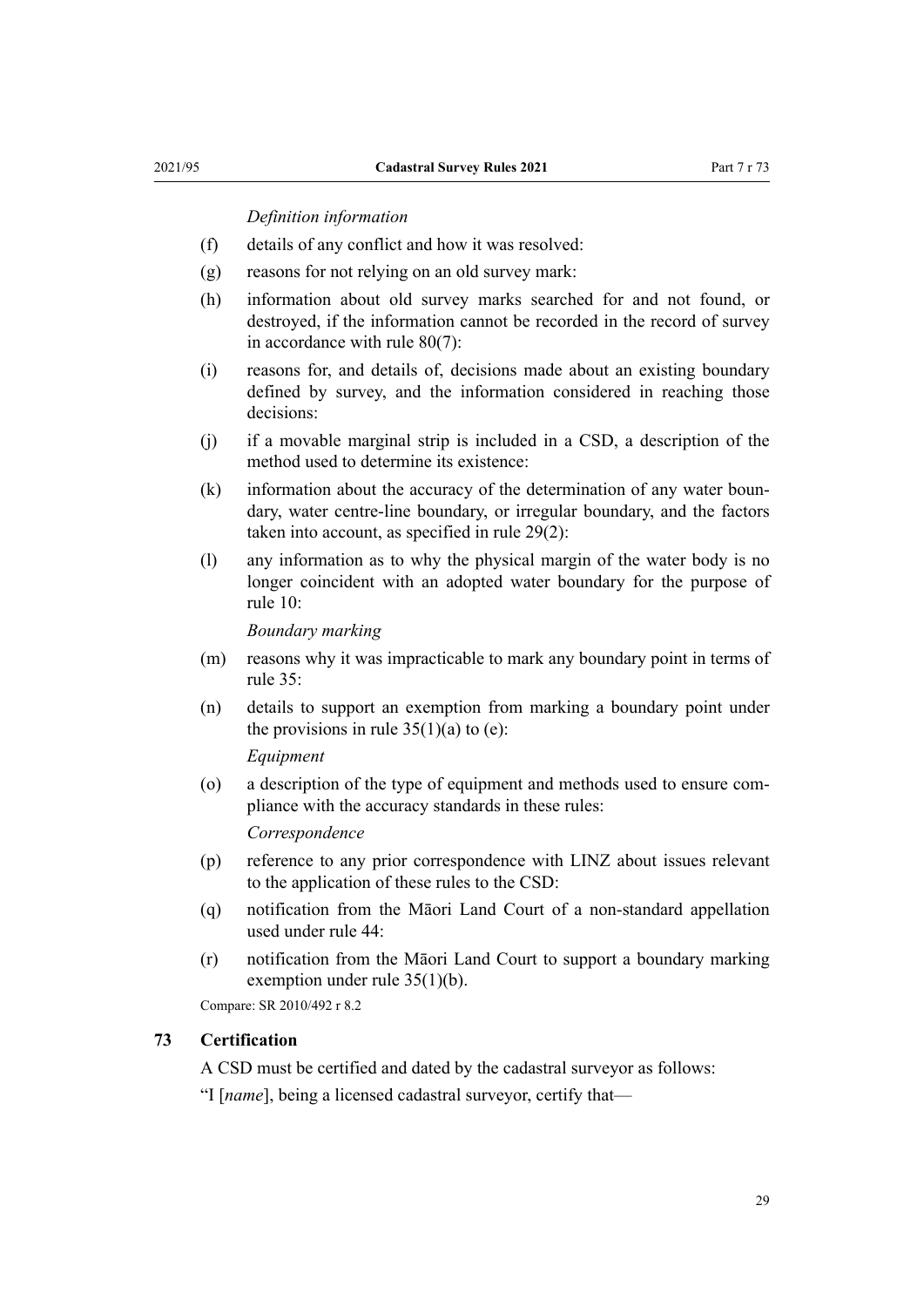- <span id="page-29-0"></span>(a) this dataset provided by me and its related survey are accurate, correct, and in accordance with the [Cadastral Survey Act 2002](http://legislation.govt.nz/pdflink.aspx?id=DLM141994) and the [Cadastral](#page-0-0) [Survey Rules 2021;](#page-0-0) and
- (b) the survey was undertaken by me or under my personal direction."

Compare: SR 2010/492 r 13

# **74 Units of measure for CSDs**

- (1) A distance and a reduced level must be expressed in metres.
- (2) A bearing must be expressed in sexagesimal degrees, minutes, and seconds notation, clockwise from north.
- (3) A bearing, a distance, a reduced level, and an area must be recorded to sufficient significant figures to reflect the accuracy requirements in these rules.
- (4) A horizontal distance and area must be reduced to the ellipsoid used for the official geodetic datum as defined in [Schedule 3.](#page-52-0) Compare: SR 2010/492 r 8.3

## **75 Adopted information must match source**

- (1) All adopted information, including accepted information other than the conver‐ sion of units of measure or the application of a bearing adjustment, must be copied from its source without change.
- (2) The source is—
	- (a) the CSD that measured or calculated the value; or
	- (b) for a water boundary, a water centre-line boundary, or an irregular boundary, the CSD that measured or defined that boundary.

Compare: SR 2010/492 r 8.4

# Subpart 2—Record of survey

#### **76 Record of survey**

A record of survey must include—

- (a) a survey diagram as defined in subpart 3; and
- (b) a list of CSDs used and, if a CSD number is not unique, the land district of the CSD; and
- (c) if a field measurement has been made, the date on which the survey was completed; and
- (d) the identity of any parcel that is to be extinguished, including a parcel for a future development unit; and
- (e) the dataset description; and
- (f) on every sheet, the CSD number, the sheet number, and the total number of sheets; and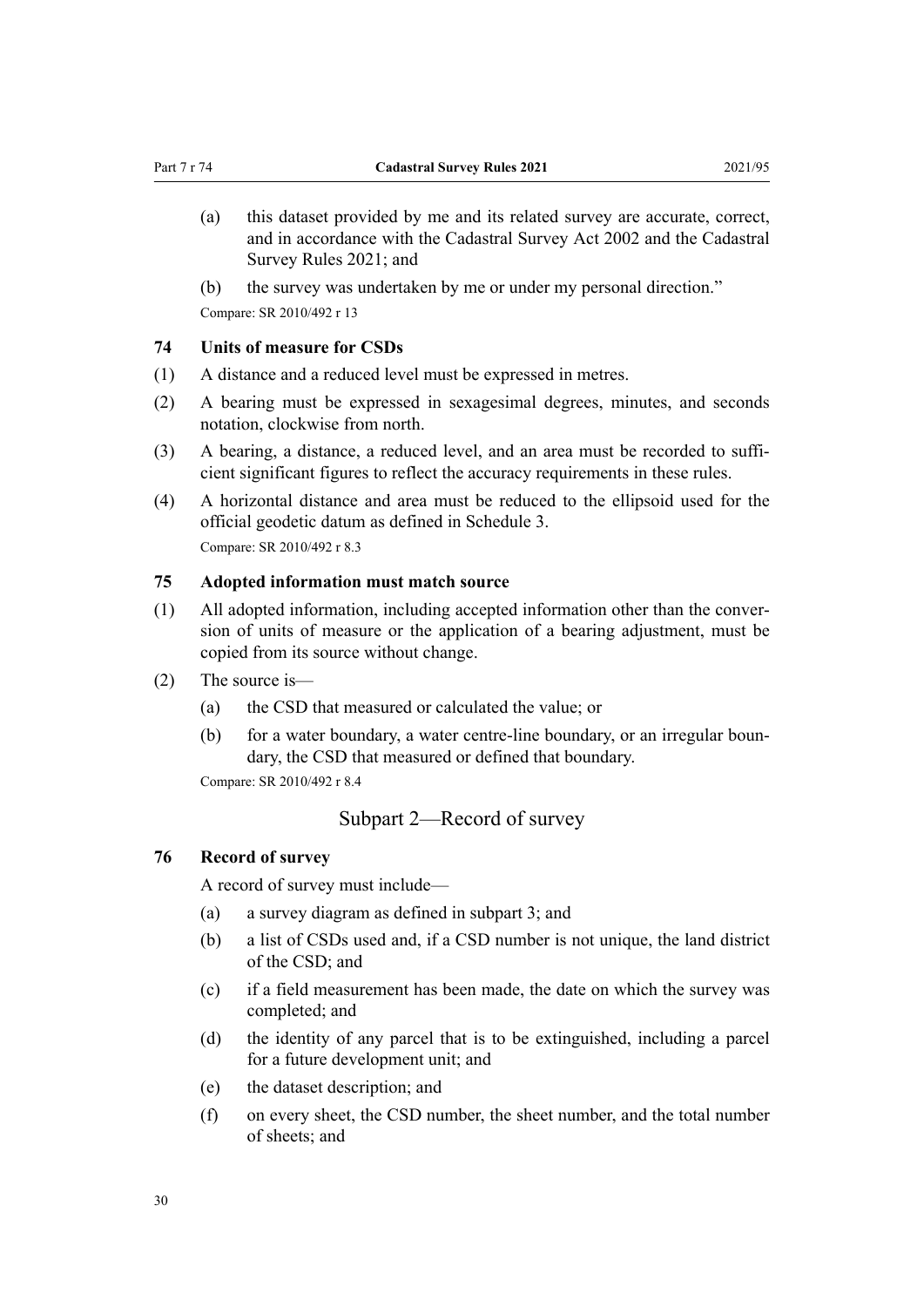<span id="page-30-0"></span>

(g) a statement of certification in accordance with [rule 73.](#page-28-0) Compare: SR 2010/492 r 9.1

#### **77 Datum information**

A record of survey must include,—

- (a) if a bearing is included, the official projection; and
- (b) if a reduced level is included, the vertical datum.

Compare: SR 2010/492 r 9.2

#### **78 Vector information**

A record of survey must include—

- (a) the source CSD number for each vector, distance, bearing, and arc that has been adopted; and
- (b) any bearing adjustments applied to each CSD from which a bearing is adopted; and
- (c) information indicating whether any bearing, distance, or arc has been calculated, measured, or adopted; and
- (d) for measured vectors, the type of equipment used.

Compare: SR 2010/492 r 9.3

#### **79 Boundary information**

A record of survey must include the accuracy class of a right-line boundary, an arc boundary, and a height-limited boundary that is mathematically described. Compare: SR 2010/492 r 9.4

#### **80 Survey mark information**

- (1) A record of survey must include all survey marks and points used for the pur‐ poses of the cadastral survey, but does not have to include accepted boundary points.
- (2) New survey marks and points, and renewed, reinstated, or disturbed survey marks, must be given a unique name that consists of the following components in the following order:
	- (a) an abbreviation that describes the physical mark type, or "UNMK" if there is no mark:
	- (b) a unique alpha-numeric identifier:
	- (c) the CSD number.
- (3) An existing survey mark with a name that is not unique may be made unique within the CSD by adding a unique numeric identifier within round brackets before the CSD number.
- (4) An undisturbed old mark, removed mark, adopted mark, or point with a unique name must retain that name.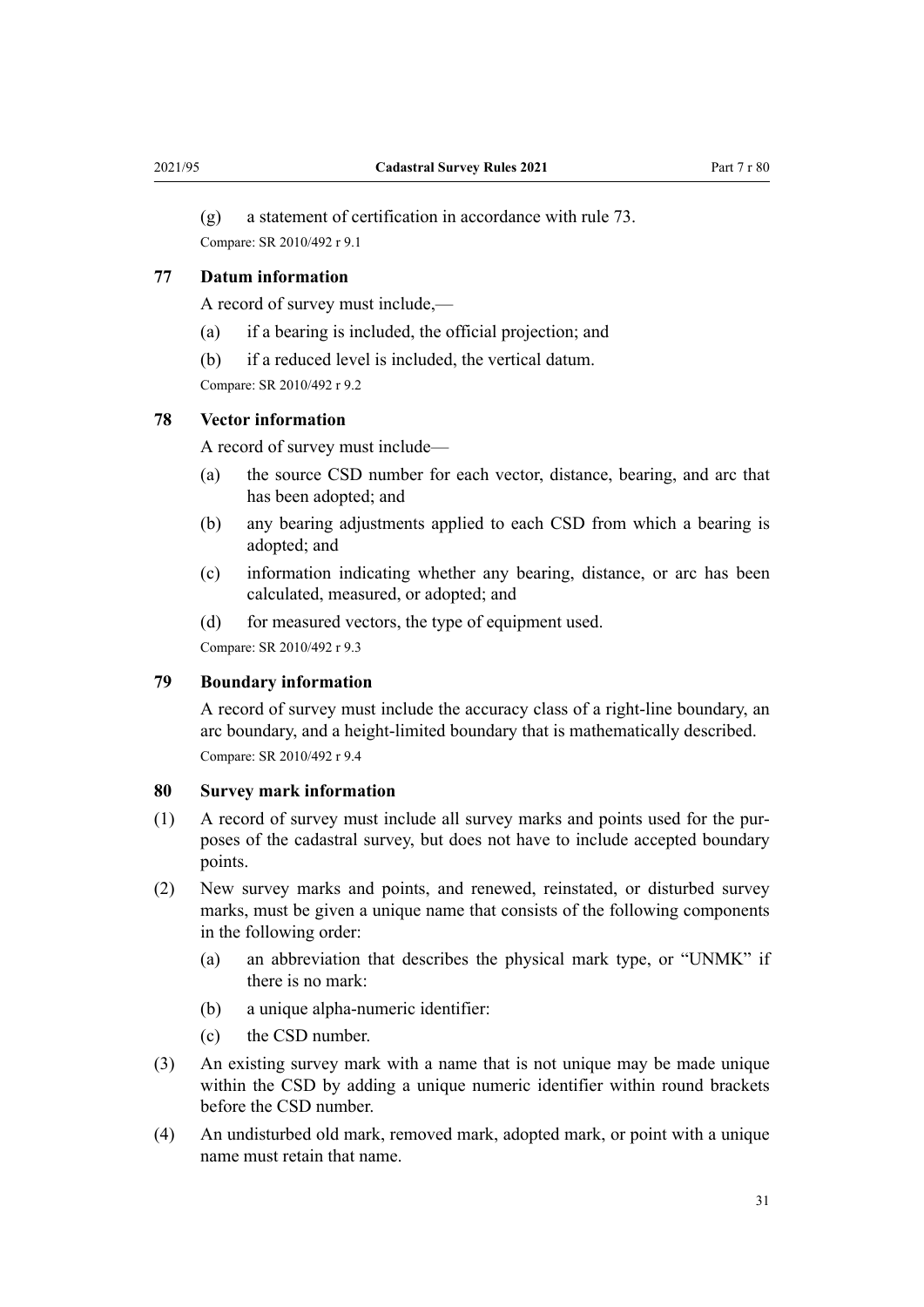- <span id="page-31-0"></span>(5) A record of survey must indicate whether a survey mark is disturbed, renewed, or removed.
- (6) A record of survey must identify a boundary point that is impracticable to mark in terms of [rule 35](#page-14-0).
- (7) A record of survey must identify whether a survey mark is searched for and not found, or destroyed, but, if that information cannot be recorded in the record of survey, it must be included in the survey report in accordance with [rule 72\(h\).](#page-27-0)
- (8) For any PRM, the record of survey must describe the relationship to ground level and its situation, for example, on a berm, carriageway, kerb, or footpath. Compare: SR 2010/492 rr 7.5, 9.1(b), 9.6.2

#### **81 Information about occupation and physical features**

- (1) In this rule, **occupation** means the physical features that describe the extent of an occupier's use of land.
- (2) A record of survey must include the following occupation information in graphic form:
	- (a) the nature of the physical feature; and
	- (b) the age of the physical feature; and
	- (c) the relationship, by vector, distance, or description, between the occupa‐ tion and the boundary or boundary position.
- (3) Occupation information must be provided in relation to—
	- (a) each new primary parcel boundary point; and
	- (b) each existing boundary point that is being marked, or is required by [rule](#page-14-0) [35\(2\)](#page-14-0) or [109\(1\)](#page-40-0) to be marked, and each related boundary line.
- (4) If subclause (3) applies and there is no occupation, a "No Occupation" annota‐ tion must be recorded against that boundary point and related boundary lines. Compare: SR 2010/492 r 9.5

#### Subpart 3—Survey diagram

#### **82 Depicting survey mark information**

A survey diagram must include—

- (a) a depiction of all marks and points used for the purposes of the cadastral survey; and
- (b) a depiction of the components of a mark name consisting of—
	- (i) an abbreviation that describes the physical mark type of all new and old marks, except pegs and posts; and
	- (ii) the identifier of all marks and points; and
	- (iii) the CSD number of all old and adopted marks and points; and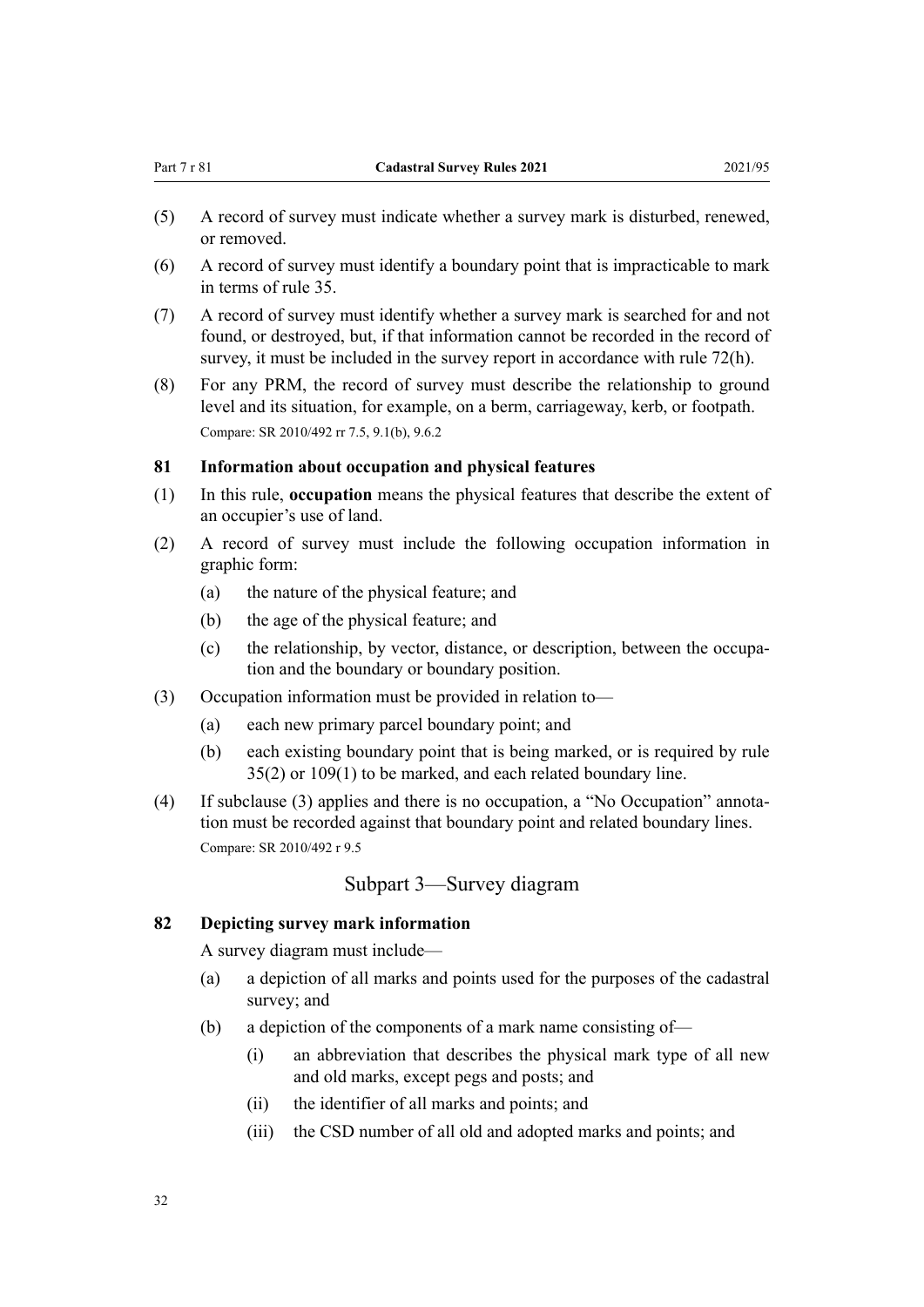- <span id="page-32-0"></span>(c) the former name of a renewed, disturbed, or removed survey mark and whether it is renewed, disturbed, or removed; and
- (d) the reduced level of a reference mark that is required by [rules 34](#page-14-0) and [61\(5\)](#page-25-0) to have a reduced level; and
- (e) the reduced level of a vertical control mark required by [rules 18](#page-9-0) and [62\(2\)](#page-25-0).

Compare: SR 2010/492 r 9.6.2

#### **83 Parcel information**

A survey diagram must—

- (a) depict the horizontal extent and (if applicable) the vertical extent of the parcels included in the CSD, including all residue parcels, but not balance parcels:
- (b) represent a parcel as a polygon or polyhedron, unless it is permitted to be retained as a centre-line in terms of [rule 49:](#page-20-0)
- (c) depict the appellation of each new parcel, which may be abbreviated if it is unique:
- (d) depict the relationships between a parcel and its boundaries and boundary points in the horizontal extent, and (if applicable) in the vertical extent:
- (e) depict the spatial relationship between—
	- (i) all primary parcel boundaries on the survey, including those with a height-limited boundary; and
	- (ii) the boundaries of a non-primary parcel and sufficient boundaries of its underlying parcel so that its location within the underlying parcel is clear and unambiguous.

Compare: SR 2010/492 r 9.6.3

#### **84 Parcel information for movable marginal strip**

A movable marginal strip that is included in the CSD must be depicted on a survey diagram as being contained within its underlying primary parcel. Compare: SR 2010/492 r 9.6.6

#### **85 Water, water centre-line, and irregular boundaries**

A survey diagram must depict a water boundary, a water centre-line boundary, or an irregular boundary at a scale that—

- (a) clearly shows its shape and relationship to other boundaries; and
- (b) meets the accuracy required by [rule 29\(2\).](#page-12-0)

Compare: SR 2010/492 r 9.6.8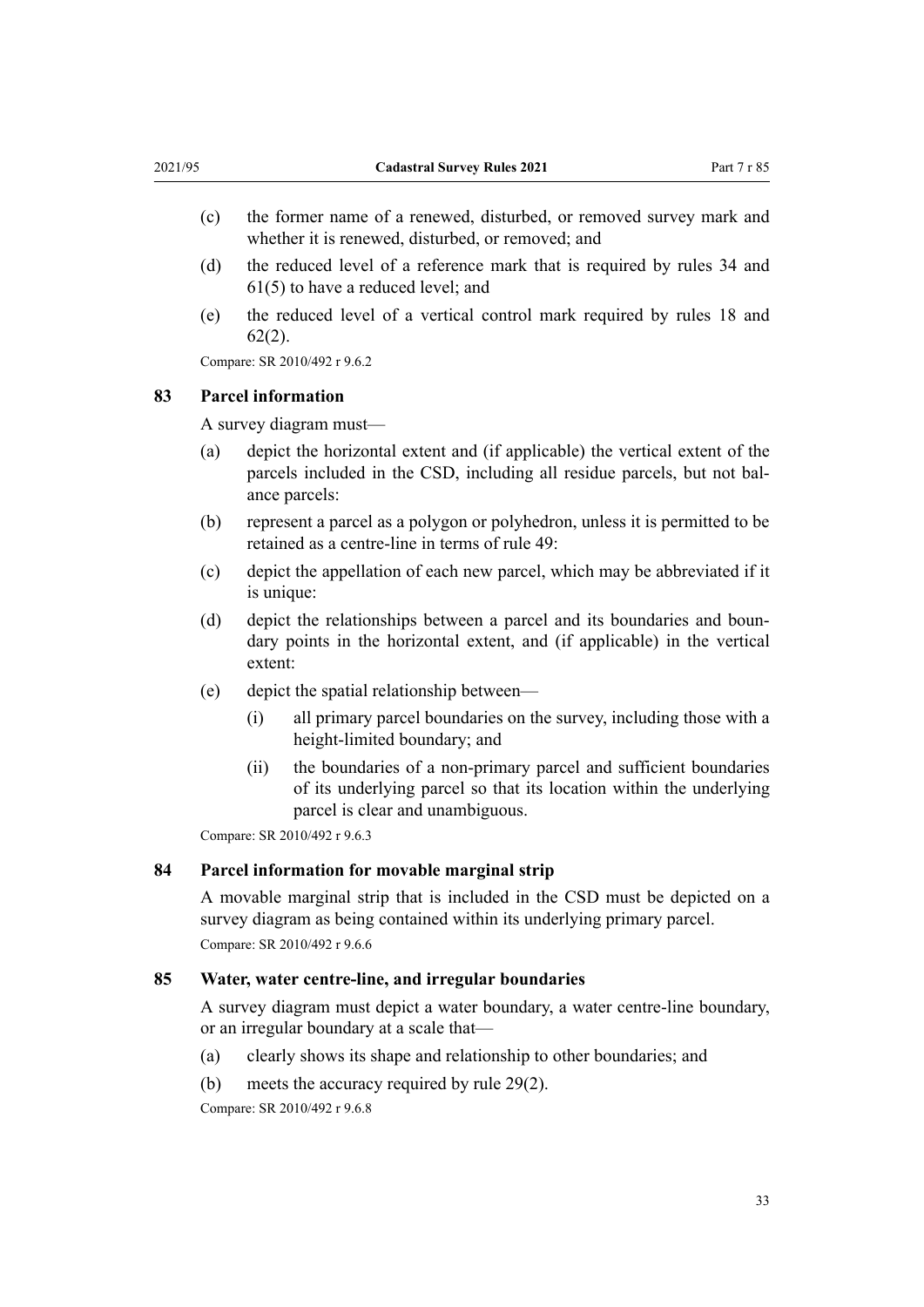#### <span id="page-33-0"></span>**86 Height-limited boundaries**

For a height-limited boundary that is mathematically described, a survey diagram must show sufficient information to enable the relationship between any position on the height-limited boundary surface and any other boundary to be accurately ascertained.

Compare: SR 2010/492 r 9.6.10

#### **87 Parcel annotations**

A survey diagram must depict the annotations set out in table 5, clearly related to the relevant parcels.

| Parcel                                                      | Annotation                                                                                           |
|-------------------------------------------------------------|------------------------------------------------------------------------------------------------------|
| Any road, railway, or water body that abuts a new<br>parcel | The name or (if no name is available)<br>a simple description of the road,<br>railway, or water body |
| Land that has been eroded                                   | "Erosion"                                                                                            |
| Land that is claimed as accretion                           | "Accretion"                                                                                          |
| Land that is claimed as dry stream bed                      | "Dry bed"                                                                                            |
| A balance parcel that is a fixed marginal strip             | "Fixed marginal strip"                                                                               |

# **Table 5: Parcel annotations for survey diagrams**

Compare: SR 2010/492 r 9.6.3(h)

#### **88 Boundary annotations**

A survey diagram must depict the annotations set out in table 6, clearly related to the relevant boundaries.

#### **Table 6: Boundary annotations for survey diagrams**

| <b>Boundary</b>                                                                                                          | Annotation                                        |
|--------------------------------------------------------------------------------------------------------------------------|---------------------------------------------------|
| Class D boundaries                                                                                                       | "Class D"                                         |
| Water centre-line boundary                                                                                               | "Boundary follows centre-line of<br>stream/river" |
| Water boundary defined by a physical feature                                                                             | [Description of physical feature]                 |
| An adopted permanent structure boundary, a water<br>boundary, a water centre-line boundary, or an irregular<br>boundary  | "Adpt [CSD number]"                               |
| An accepted permanent structure boundary, a water<br>boundary, a water centre-line boundary, or an irregular<br>boundary | "Boundary accepted from [CSD]<br>number]"         |

Compare: SR 2010/492 rr 9.4, 9.6.12

#### **89 Vectors**

A survey diagram must include—

- (a) at least 1 measured vector to every new or old survey mark; and
- (b) measured vectors to at least 2 other non-boundary marks for every new non-boundary mark that is not disturbed; and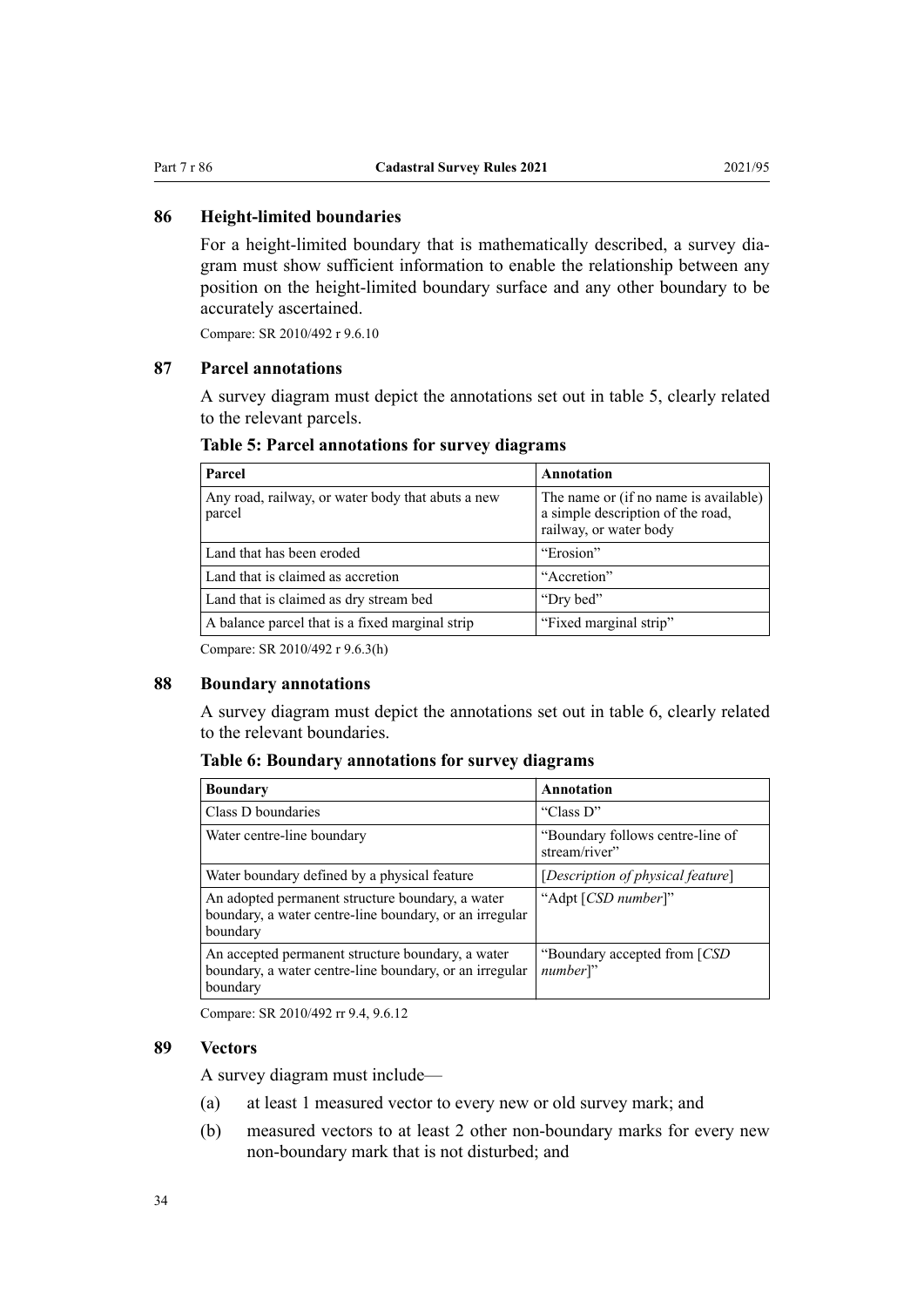- <span id="page-34-0"></span>(c) measured vectors between each new or old boundary mark and a PRM; and
- (d) the adopted or calculated vectors used for the purpose of boundary def‐ inition; and
- (e) at least 1 vector to each end point of a water boundary, a water centreline boundary, or an irregular boundary, which may be a boundary vector; and
- (f) any vectors required by these rules to connect the survey to cadastral survey network marks; and
- $(g)$  for non-primary parcels,—
	- (i) at least 2 points on every non-primary parcel that are connected to a minimum of 2 underlying primary parcel points either through being coincident or by vectors; but
	- (ii) subparagraph (i) does not apply if the relationship to the under‐ lying parcel is being inaccurately determined as permitted by these rules.

Compare: SR 2010/492 r 9.6.13

#### **90 Diagram symbols, line styles, and text**

Information on a survey diagram must conform to the symbol, line style, and text requirements specified in [Schedule 7](#page-55-0). Compare: SR 2010/492 r 12.1(a)

#### **91 Presentation of information on survey diagram**

On a survey diagram,—

- (a) all information must be clear and unambiguous; and
- (b) all information must be legible when printed at A3 size; and
- (c) a north point must be shown on every sheet.

Compare: SR 2010/492 r 9.6.15

## Subpart 4—Title plan

## **92 Title plan information**

A title plan must include—

- (a) a title diagram as defined in [subpart 5;](#page-36-0) and
- (b) the name of the territorial authority; and
- (c) the name of the certifying cadastral surveyor and the survey firm; and
- (d) the date on which the CSD was certified; and
- (e) on every sheet, the CSD number, the sheet number, and the total number of sheets; and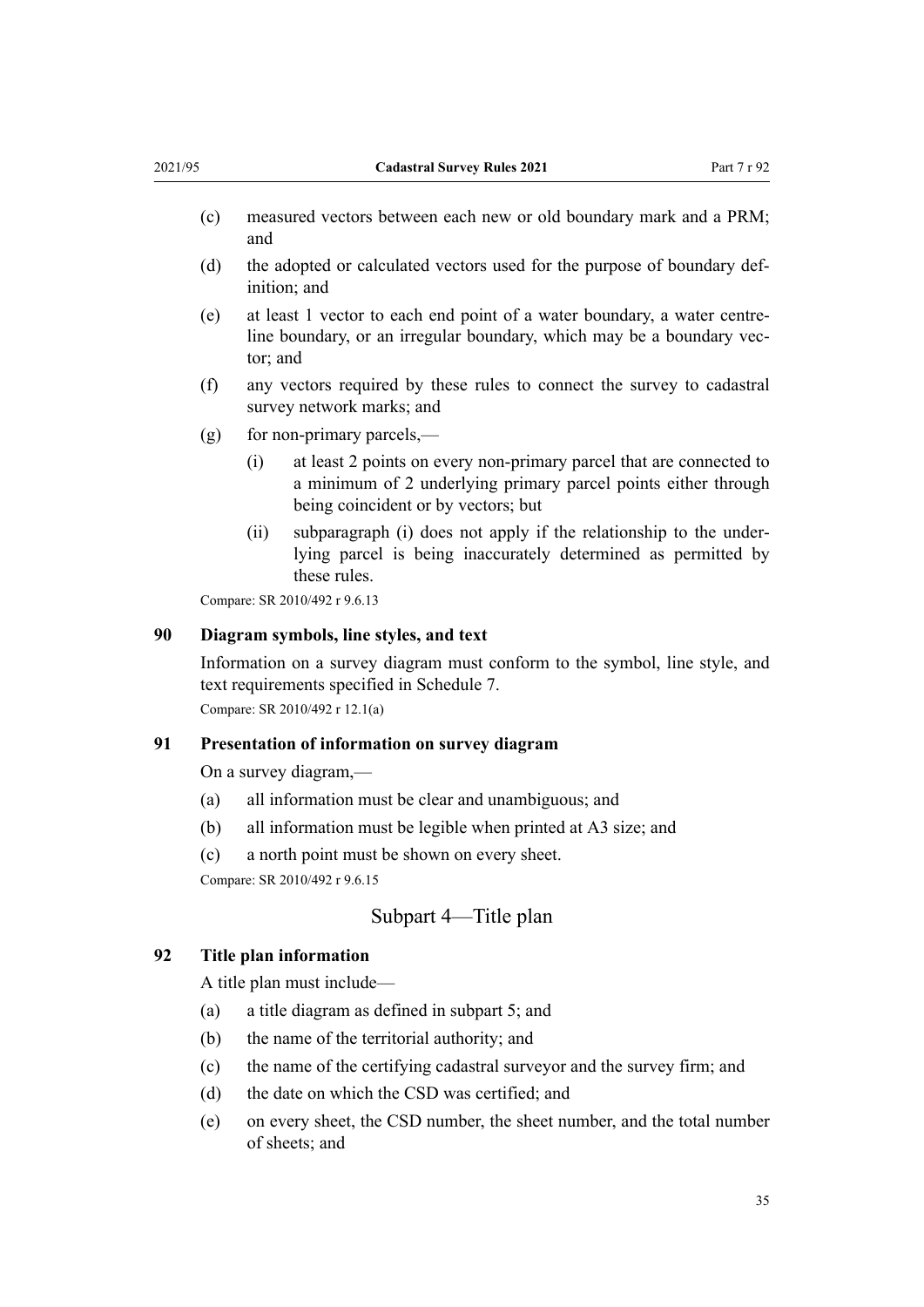- <span id="page-35-0"></span>(f) the parcel intent for a new parcel; and
- (g) the identity of each underlying parcel; and
- (h) details of any easement to be surrendered and covenant to be revoked, including the creating document reference for each; and
- (i) the estate record references for the land under survey; and
- (j) the dataset description.

Compare: SR 2010/492 r 10.1

#### **93 New easement information**

- (1) A title plan must include—
	- (a) a memorandum containing information about a new easement if the easement is required by a territorial authority; or
	- (b) a schedule containing information about a new easement if the easement is not a requirement of a territorial authority.
- (2) The memorandum or schedule must be in tabular form and must include—
	- (a) the heading "Memorandum of Easements" or "Schedule of Easements" as appropriate; and
	- (b) the easement parcel identifier; and
	- (c) the purpose of the easement; and
	- (d) the burdened land (servient tenement); and
	- (e) the benefited land (dominant tenement) or grantee, as appropriate.

Compare: SR 2010/492 r 10.2.1

### **94 Existing easement information**

- (1) A title plan must include information about every existing subject easement that is to be retained (whether in part or whole) and, in the case of a unit title development, every existing appurtenant easement that is to be retained.
- (2) The easement information must be provided in tabular form and must include—
	- (a) the heading "Schedule of Existing Easements"; and
	- (b) the easement parcel identifier; and
	- (c) the purpose of the easement; and
	- (d) the creating document reference; and
	- (e) the burdened land (servient tenement).

Compare: SR 2010/492 r 10.2.2

#### **95 Covenant information**

(1) A title plan must include a notation for a new covenant or an existing covenant defined on an approved CSD that is to be retained (whether in part or whole).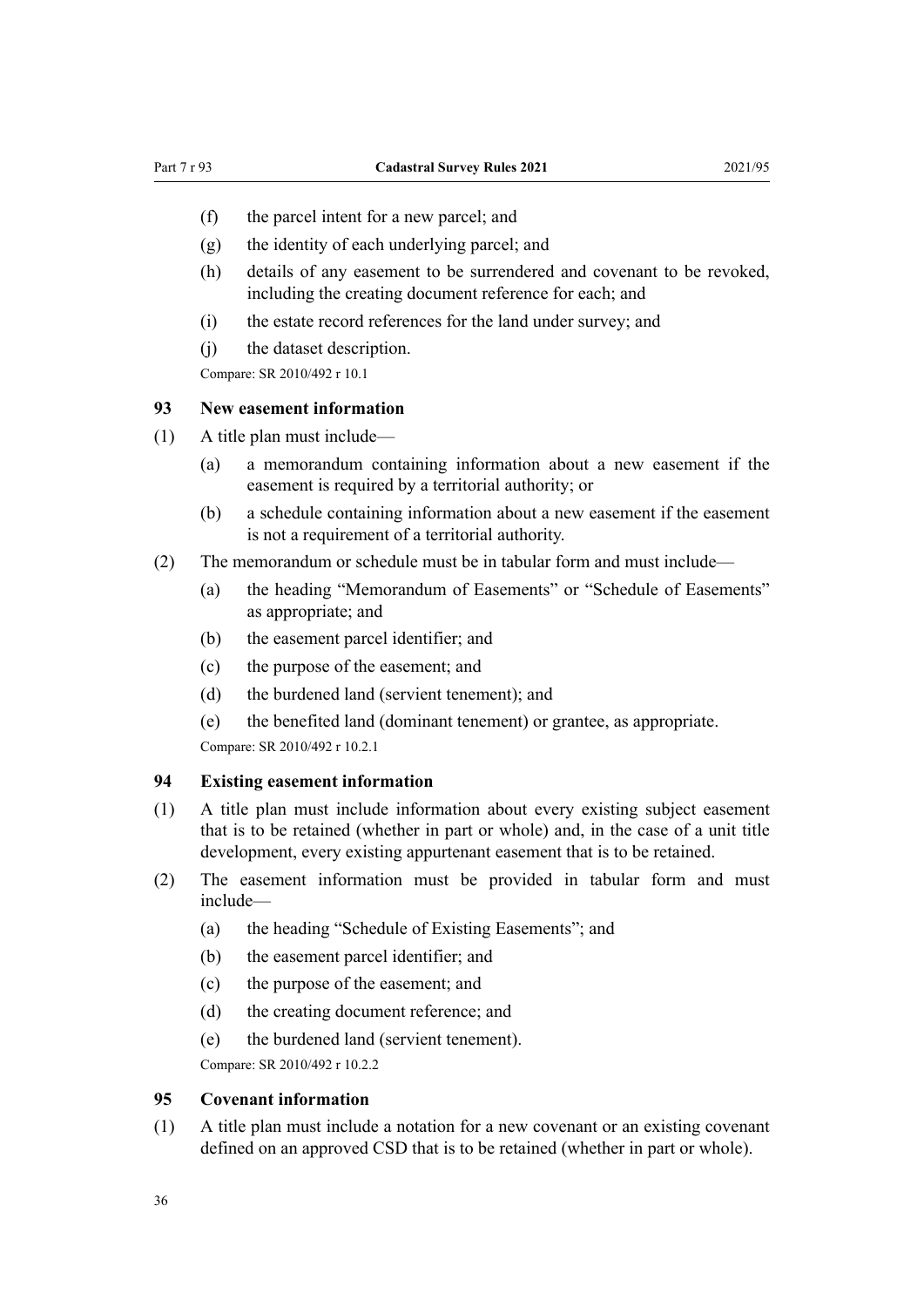- <span id="page-36-0"></span>(2) The notation must include—
	- (a) the covenant parcel identifier; and
	- (b) the parcel intent; and

(c) in the case of an existing covenant, the creating document reference. Compare: SR 2010/492 r 10.3

#### **96 Area schedule**

- (1) A title plan for legalisation purposes must include an area schedule.
- (2) The area schedule must be in tabular form and must include—
	- (a) the heading "Schedule of Areas"; and
	- (b) each parcel type and identifier; and
	- (c) the intended action for all areas, for example land to be taken or acquired, severances, and road to be stopped; and
	- (d) the current appellation of each parcel or, in the case of road to be stopped, the appellation of the adjoining parcel; and
	- (e) the estate record reference; and
	- (f) the area of each primary and lease parcel.

## Subpart 5—Title diagram

#### **97 Parcel information**

- (1) A title diagram—
	- (a) must depict the horizontal extent and (if applicable) the vertical extent of the parcels included in the CSD, including all residue parcels; but
	- (b) is not required to include any balance parcel.
- (2) A parcel on a title diagram must be represented as a polygon or polyhedron, unless [rule 49](#page-20-0) allows it to be represented as a centre-line.
- (3) A parcel on a title diagram must be depicted in its entirety on at least 1 sheet drawn to scale with—
	- (a) its boundaries; and
	- (b) its appellation, which may be abbreviated if it is unique; and
	- (c) in the case of a non-primary parcel, the appellation of the underlying parcels, which may be abbreviated if it is unique; and
	- (d) an area if required by [rule 41](#page-17-0), but an area must not be shown for a movable marginal strip.
- (4) A title diagram must depict the spatial relationship between each non-primary parcel and its underlying parcels.
- (5) A title diagram must depict a new non-primary parcel for an existing interest that is intended to be retained.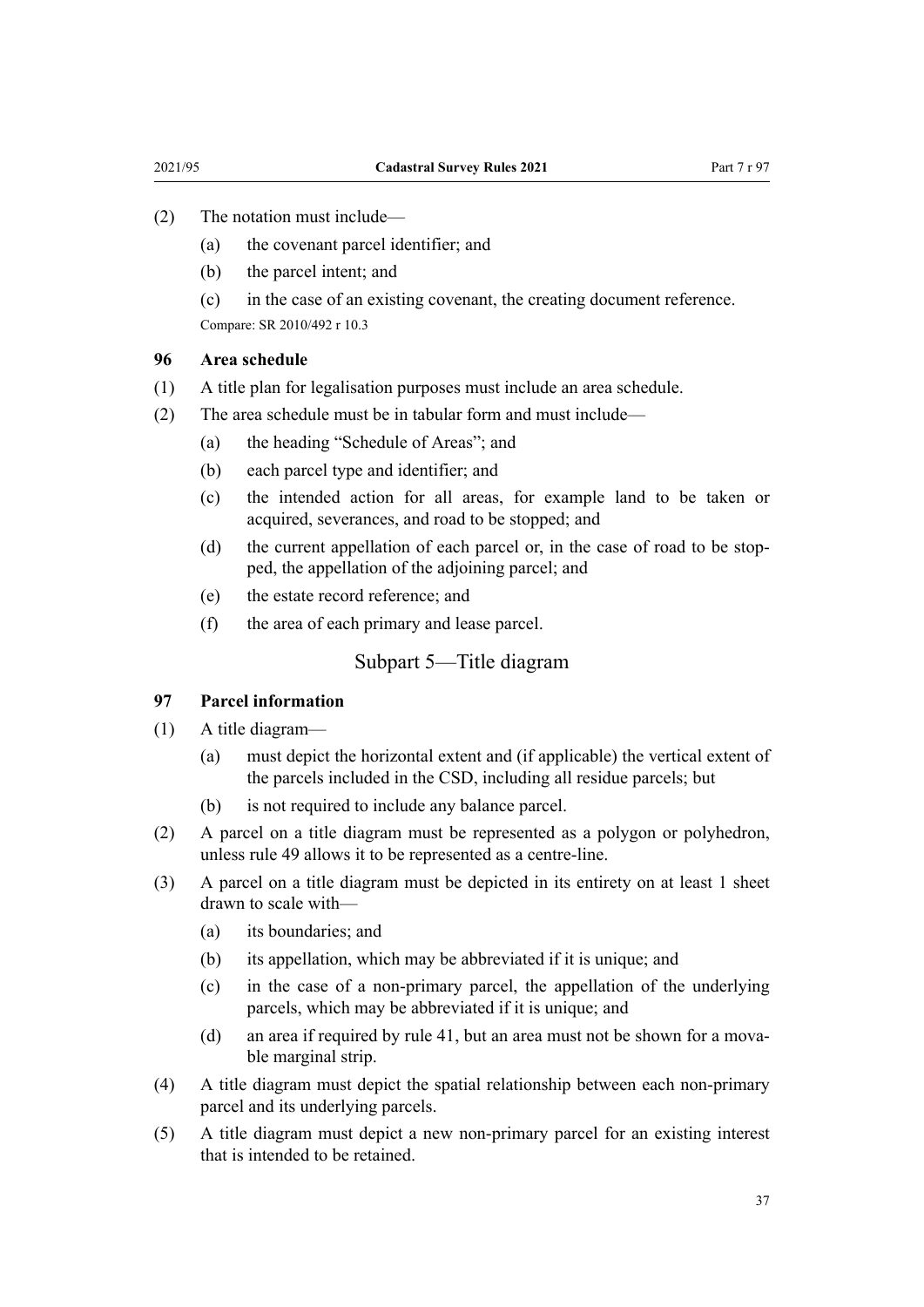- <span id="page-37-0"></span>(6) However, a title diagram does not need to depict a non-primary parcel repre‐ senting an existing—
	- (a) lease; or
	- (b) easement in a cross lease development; or
	- (c) interest that is not defined in an approved CSD.
- (7) A title diagram must depict an existing estate boundary where it passes through any new primary parcel, clearly annotated with the estate record references.
- (8) A title diagram must depict any territorial authority boundary that passes through a parcel, clearly annotated with the names of the relevant territorial authorities.

Compare: SR 2010/492 r 10.4.2(a)–(f)

# **98 Parcel information for unit title or cross lease development**

- (1) A title diagram for a unit title or cross lease development must clearly depict the spatial relationship between—
	- (a) a non-primary parcel and the estate boundary; and
	- (b) units or leases, and other non-primary parcels.
- (2) A title diagram must depict an existing estate boundary for a redeveloped unit, clearly annotated with the estate record references.
- (3) If a boundary of an existing unit or lease parcel is accepted under [rule 58](#page-24-0), the title diagram must depict those boundaries and their relationships to other boundaries and structures in the same manner as on the source CSD. Compare: SR 2010/492 rr 10.4.3, 19.2

#### **99 Parcel information for movable marginal strip**

A movable marginal strip that is included in the CSD must be depicted on a title diagram as being contained within its underlying primary parcel. Compare: SR 2010/492 r 10.4.4

#### **100 Water, water centre-line, and irregular boundaries**

A title diagram must depict a water boundary, water centre-line boundary, or irregular boundary at a scale that clearly shows its shape and relationship to other boundaries of the parcel.

Compare: SR 2010/492 rr 10.4.5, 10.4.6

#### **101 Permanent structure boundaries**

A title diagram must—

(a) depict a permanent structure boundary at a scale that clearly shows the shape and location of the boundary in relation to other boundaries in the CSD; and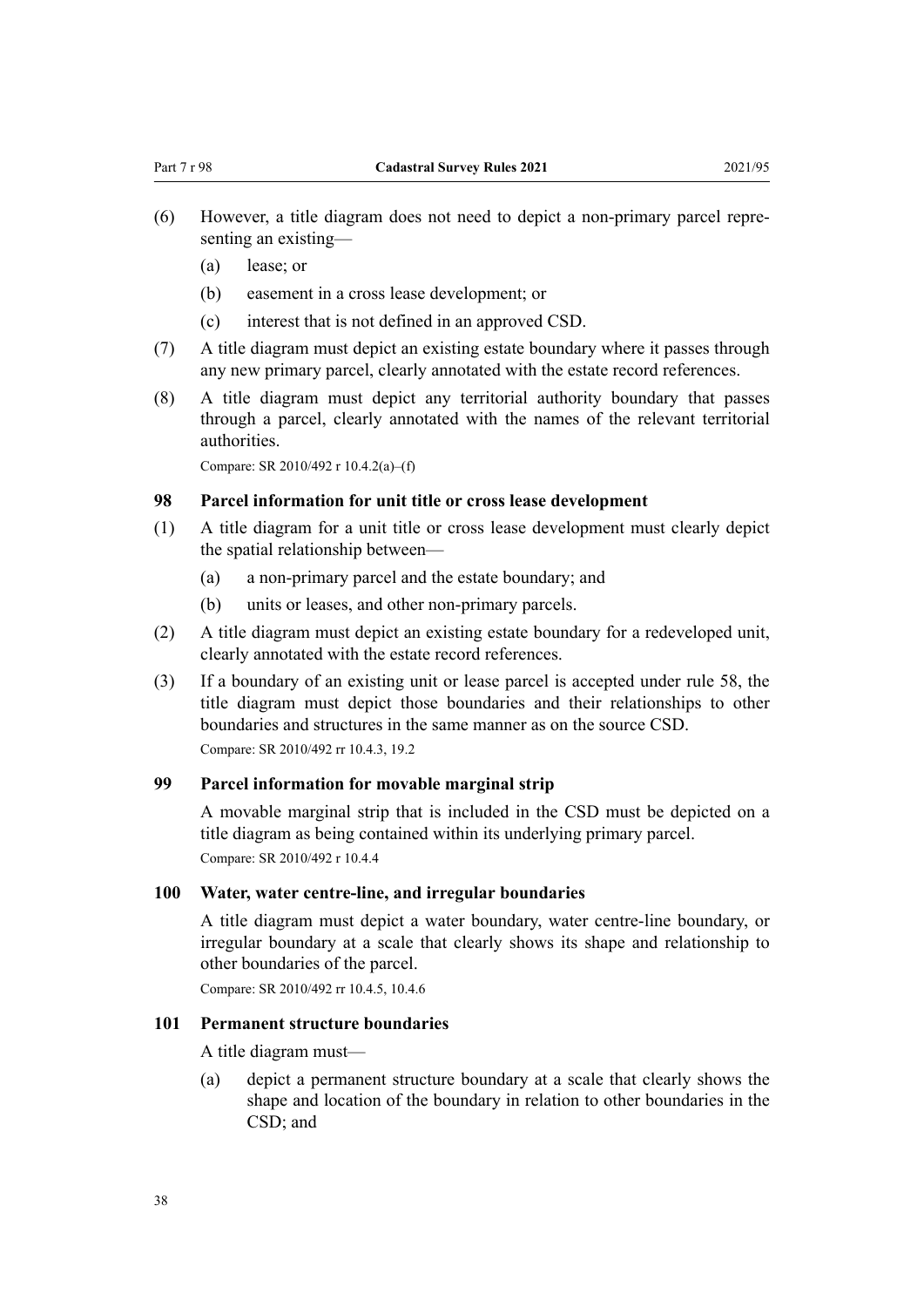- <span id="page-38-0"></span>(b) depict the permanent structure and its spatial relationship to the permanent structure boundary, including any parts that extend beyond the boundary; and
- (c) include a description of a permanent structure from which the permanent structure boundary is located by reference; and
- (d) show sufficient information to accurately define the relationship of a permanent structure boundary to any underlying parcel boundary that is within 1 m; and
- (e) if a permanent structure boundary is not coincident with a permanent structure, show sufficient information to enable any point on the boun‐ dary to be accurately ascertained in relation to the permanent structure.

Compare: SR 2010/492 rr 3.5, 10.4.7

#### **102 Height-limited boundaries**

A title diagram must depict a height-limited boundary at a scale that clearly shows the shape and location of the boundary, including vertically, in relation to other boundaries of the parcel.

#### **103 Parcel annotations**

A title diagram must prominently depict the annotations set out in table 7, as appropriate and clearly related to the relevant parcels.

| Parcel                                                                                                                     | Annotation                                                                                           |
|----------------------------------------------------------------------------------------------------------------------------|------------------------------------------------------------------------------------------------------|
| Existing centre-line easement of unknown width                                                                             | "Width unknown"                                                                                      |
| Parcel area derived from accepted boundaries                                                                               | "Area not determined by survey"                                                                      |
| Land in a parcel intended to remain in a title<br>limited as to parcels                                                    | "Limited as to parcels"                                                                              |
| Land in a parcel intended to remain in a Hawke's<br>Bay interim title                                                      | "Hawke's Bay interim title"                                                                          |
| Land in a parcel intended for disposal by the<br>Crown, or land already subject to Part 4A of the<br>Conservation Act 1987 | "Subject to Part 4A Conservation Act<br>1987"                                                        |
| A movable marginal strip or esplanade strip                                                                                | [Width of strip]                                                                                     |
| An existing non-primary parcel already defined in<br>an approved CSD in terms of rule $105(2)(a)$                          | "Parcel adopted from [CSD number]"                                                                   |
| A parcel required to vest or other matters required<br>by law                                                              | [Suitable notation] (for example, "road to<br>[District Council"]<br>vest in $\lceil$                |
| Any road, railway, or water body that abuts a new<br>parcel                                                                | The name or (if no name is available) a<br>simple description of the road, railway, or<br>water body |
| Land that has been eroded                                                                                                  | "Erosion"                                                                                            |
| Land being claimed as accretion                                                                                            | "Accretion"                                                                                          |
| Land being claimed as dry stream bed                                                                                       | "Dry bed"                                                                                            |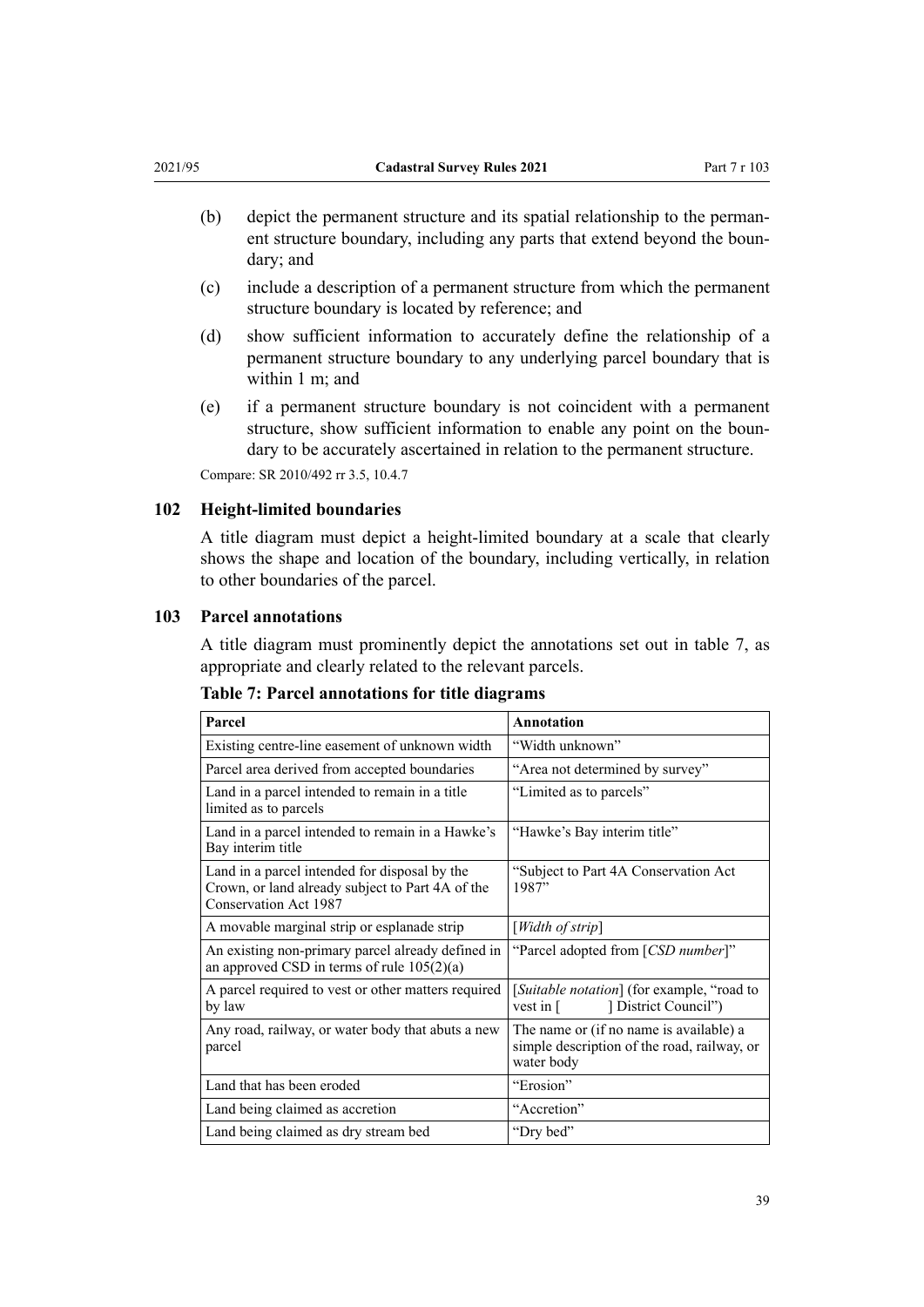<span id="page-39-0"></span>

| Parcel | Annotation |
|--------|------------|

| A balance parcel that is a fixed marginal strip | "Marginal strip" |
|-------------------------------------------------|------------------|
| $CD 2010/102 - 1010$                            |                  |

Compare: SR 2010/492 r 10.4.8

#### **104 Boundary annotations**

A title diagram must prominently depict the annotations set out in table 8, as appropriate and clearly related to the relevant boundaries.

**Table 8: Boundary annotations for title diagrams**

| Boundary                                                                                                | Annotation                                                   |  |
|---------------------------------------------------------------------------------------------------------|--------------------------------------------------------------|--|
| An accepted boundary                                                                                    | "Boundary accepted from [CSD number]"                        |  |
| Class D non-primary parcel boundaries, unless<br>accepted                                               | "Boundary not defined by survey"                             |  |
| Water centre-line boundary                                                                              | "Boundary follows centre-line of stream/<br>river"           |  |
| Water boundary, including where it is a height-<br>limited boundary                                     | [Description of legal water boundary]                        |  |
| An adopted water boundary that has become an<br>irregular boundary under rule $10(3)(a)$                | "Former water boundary not coincident"<br>with water's edge" |  |
| An adopted water boundary where accretion is not<br>being claimed under rule $10(2)(b)$                 | "Adopted boundary not coincident with<br>water's edge"       |  |
| New boundary angles created due to fault zone<br>movement                                               | "Boundary includes new angles due to<br>fault zone movement" |  |
| Boundary accepted in areas of ground movement<br>in terms of rules $109(1)$ , (4), and (5) and $110(5)$ | "Boundary not surveyed since ground"<br>movement"            |  |

Compare: SR 2010/492 r 10.4.8

#### **105 Boundary dimensions**

- (1) A title diagram must show—
	- (a) a bearing and distance for every right-line boundary, together with the related boundary points; and
	- (b) the chord bearing, arc distance, and radius for an arc boundary, together with the boundary points related to that distance.
- (2) However, subclause (1) does not apply to—
	- (a) an existing non-primary parcel boundary already defined in an approved CSD; or
	- (b) a boundary that is accepted in accordance with these rules; or
	- (c) an inaccurately determined boundary that coincides with the underlying parcel boundary.

Compare: SR 2010/492 r 10.4.9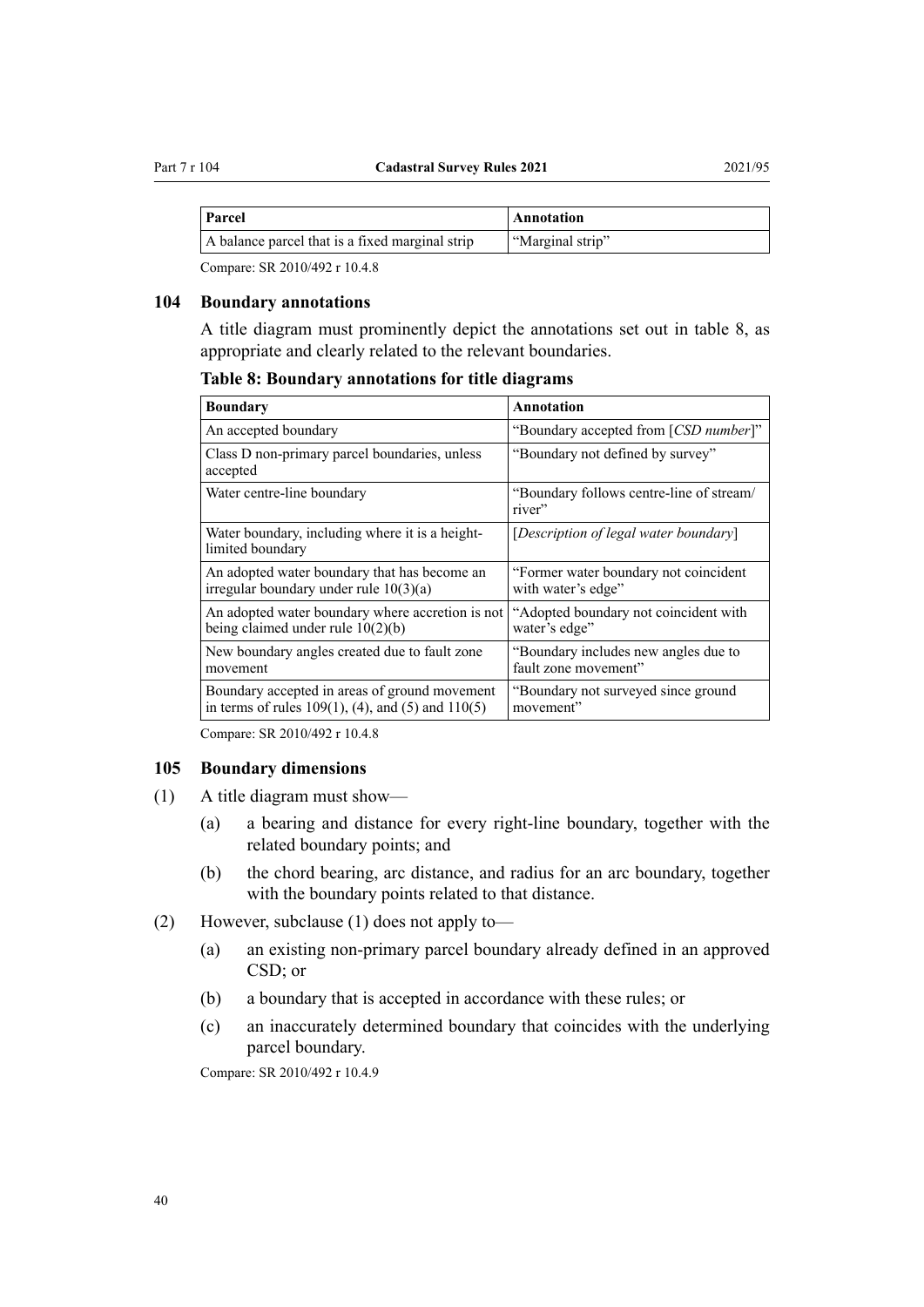## <span id="page-40-0"></span>**106 Diagram symbols, line styles, and text**

Information on a title diagram must conform to the symbol, line style, and text requirements specified in [Schedule 7](#page-55-0). Compare: SR 2010/492 r 12.1

#### **107 Presentation of information on title diagram**

On a title diagram,—

- (a) all information must be clear and unambiguous; and
- (b) all information must be legible when printed at A4 size; and
- (c) a north point must be shown on every sheet.

Compare: SR 2010/492 r 10.4.10

# **Part 8 Ground movement**

## Subpart 1—Preliminary provisions

#### **108 Interpretation**

In this Part, unless the context otherwise requires,—

**affected boundary** means a boundary—

- (a) where ground movement has distorted the land in excess of the relevant accuracy tolerances; and
- (b) that has not been subsequently defined by survey and recorded in an approved CSD

**Canterbury earthquake movement** means the movement of land as defined by [section 8\(2\)](http://legislation.govt.nz/pdflink.aspx?id=DLM6634528) of the Canterbury Property Boundaries and Related Matters Act 2016

**fault zone movement** means movement on a fault caused by the deformation of bedrock.

Compare: SR 2010/492 r 20.1

Subpart 2—Parcel boundaries subject to ground movement

#### **109 Re-establishing boundaries affected by ground movement**

- (1) All affected primary parcel boundaries must be defined by survey and marked, if practicable, unless they can be accepted under [rule 15.](#page-8-0)
- (2) A boundary affected by fault zone movement must reflect that distortion and may include the creation of new boundary angles.
- (3) Boundaries being defined by survey in greater Christchurch must take into account Canterbury earthquake movement.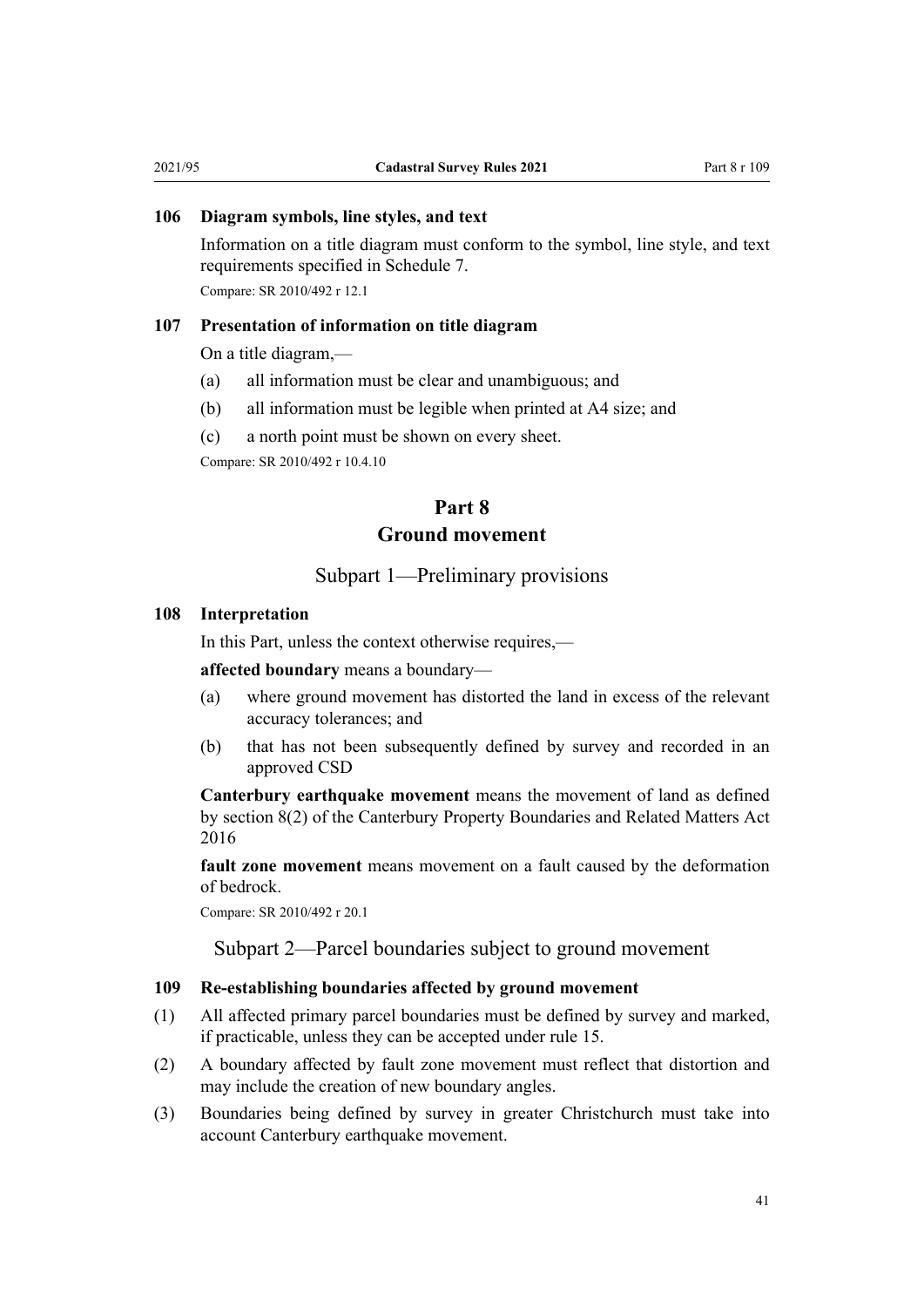- <span id="page-41-0"></span>(4) If an affected water boundary is to be retained in its former position under [rule](#page-6-0) [10\(2\) or \(3\),](#page-6-0) the boundary must be accepted.
- (5) If an affected water centre-line boundary is to be retained in its former position under [rule 11\(2\),](#page-7-0) the boundary must be accepted. Compare: SR 2010/492 rr 18.1, 20.4(a)

#### **110 Defining non-primary parcel boundaries**

- (1) This rule applies if the underlying parcel is not being created by the survey.
- (2) An underlying parcel boundary affected by Canterbury earthquake movement with class A or class B boundaries must be defined by survey and marked, if practicable, if a new non-primary parcel boundary coincides with or intersects it.
- (3) If the underlying parcel boundaries are affected by movement other than Canterbury earthquake movement, the non-primary parcel boundaries may be inac‐ curately determined and the requirements in [rule 51\(2\)](#page-20-0) apply.
- (4) For a new unit title or cross lease development, a new underlying parcel must be created before a new record of title is issued if—
	- (a) any underlying parcel boundaries are affected; or
	- (b) redefinition of an affected boundary on the underlying parcel has not already been recorded in the relevant tenure system.
- (5) For an existing unit title development where a record of title for an existing unit is being retained, an underlying affected boundary that is not coincident with or intersected by a new non-primary parcel boundary may be accepted. Compare: SR 2010/492 r 20.6(a)–(d), (f)

#### **111 Redefinition of underlying parcel boundaries in greater Christchurch**

- (1) A CSD that includes a new non-primary parcel, but not a new underlying par‐ cel, may record the redefinition of a coincident or intersected underlying parcel boundary only if—
	- (a) the underlying parcel boundary has moved due to Canterbury earthquake movement; and
	- (b) the redefinition of all of the boundaries of the underlying parcel is not being recorded in that tenure system.
- (2) If a CSD records a redefinition of an underlying parcel boundary under sub‐ clause (1), the title diagram must—
	- (a) depict the appellation of the underlying parcel; and
	- (b) depict all redefined underlying boundaries; and
	- (c) depict the relationship between a redefined boundary and other under‐ lying parcel boundaries; and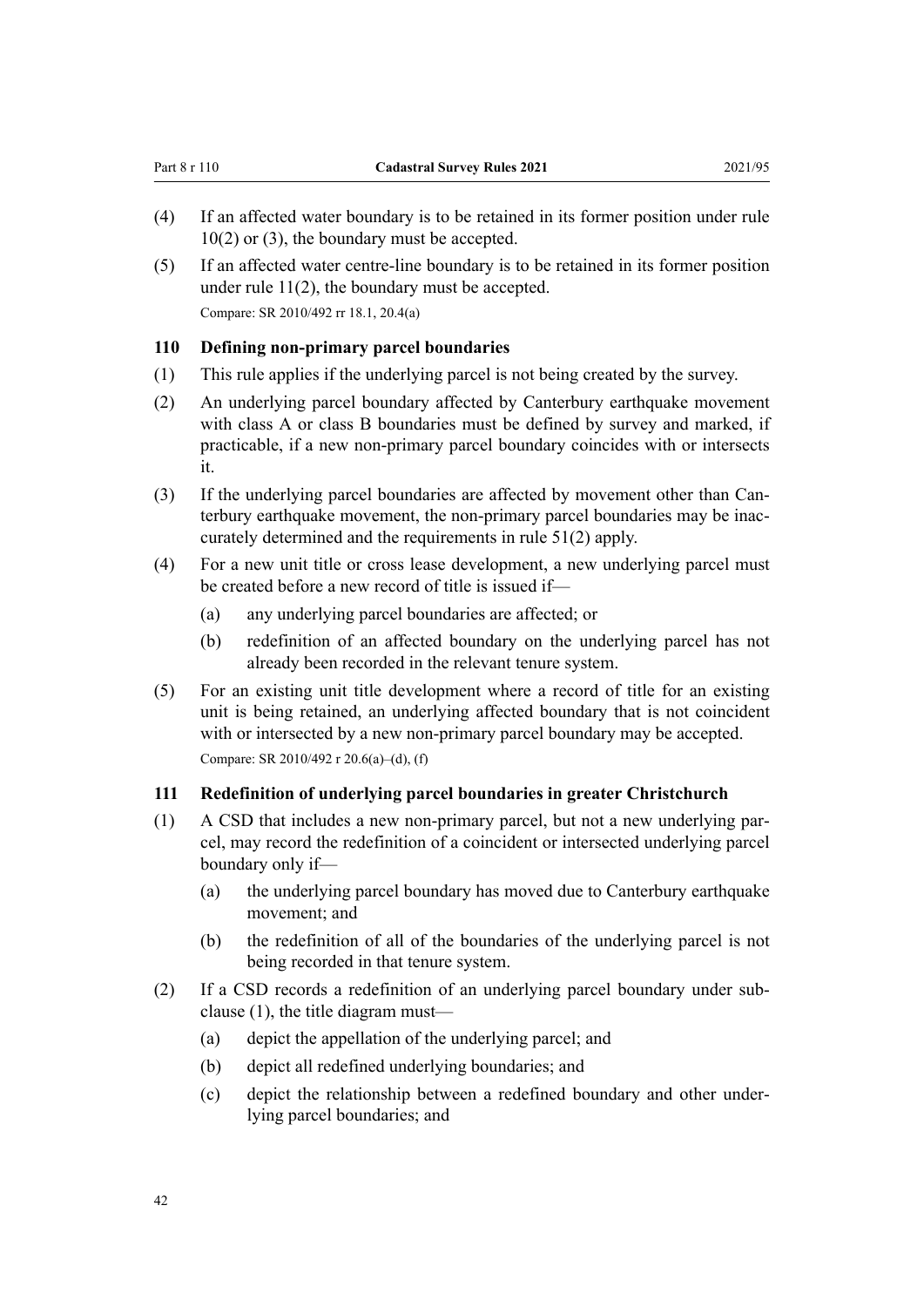- <span id="page-42-0"></span>(d) annotate a redefined boundary with "Redefined boundary of [*underlying parcel appellation*]"; and
- (e) include, at the end of the dataset description, the words "and partial rede‐ finition of [*underlying parcel appellation*]".

Compare: SR 2010/492 r 20.6(d)

# **Part 9 Boundary reinstatements**

Subpart 1—Preliminary provisions

#### **112 Interpretation**

In this Part, unless the context otherwise requires, **boundary reinstatement survey** means a survey that places 1 or more boundary marks on a boundary point or line already defined in an approved CSD and does not create a new parcel.

Compare: SR 2010/492 r 2

Subpart 2—General requirements

## **113 CSD must be lodged for boundary marking**

A CSD that complies with these rules must be lodged within 6 months after the placement of a boundary mark on a boundary reinstatement survey. Compare: SR 2010/492 r 8.5

Subpart 3—Complex boundary reinstatements

## **114 Complex boundary reinstatements and restrictions**

- (1) A boundary reinstatement survey must not be used if the boundary point being reinstated is—
	- (a) on an existing water boundary, water centre-line boundary, or irregular boundary; or
	- (b) on a boundary of land held in a record of title that is limited as to par‐ cels; or
	- (c) on a Māori land CSD that is annotated "computed plan areas and boundaries not defined by survey".
- (2) A complex boundary reinstatement survey must be used for the reinstatement if the boundary point is—
	- (a) subject to conflict; or
	- (b) on an affected boundary as defined in [rule 108;](#page-40-0) or
	- (c) insufficiently defined in an approved CSD to enable compliance with the applicable accuracy standard to be determined; or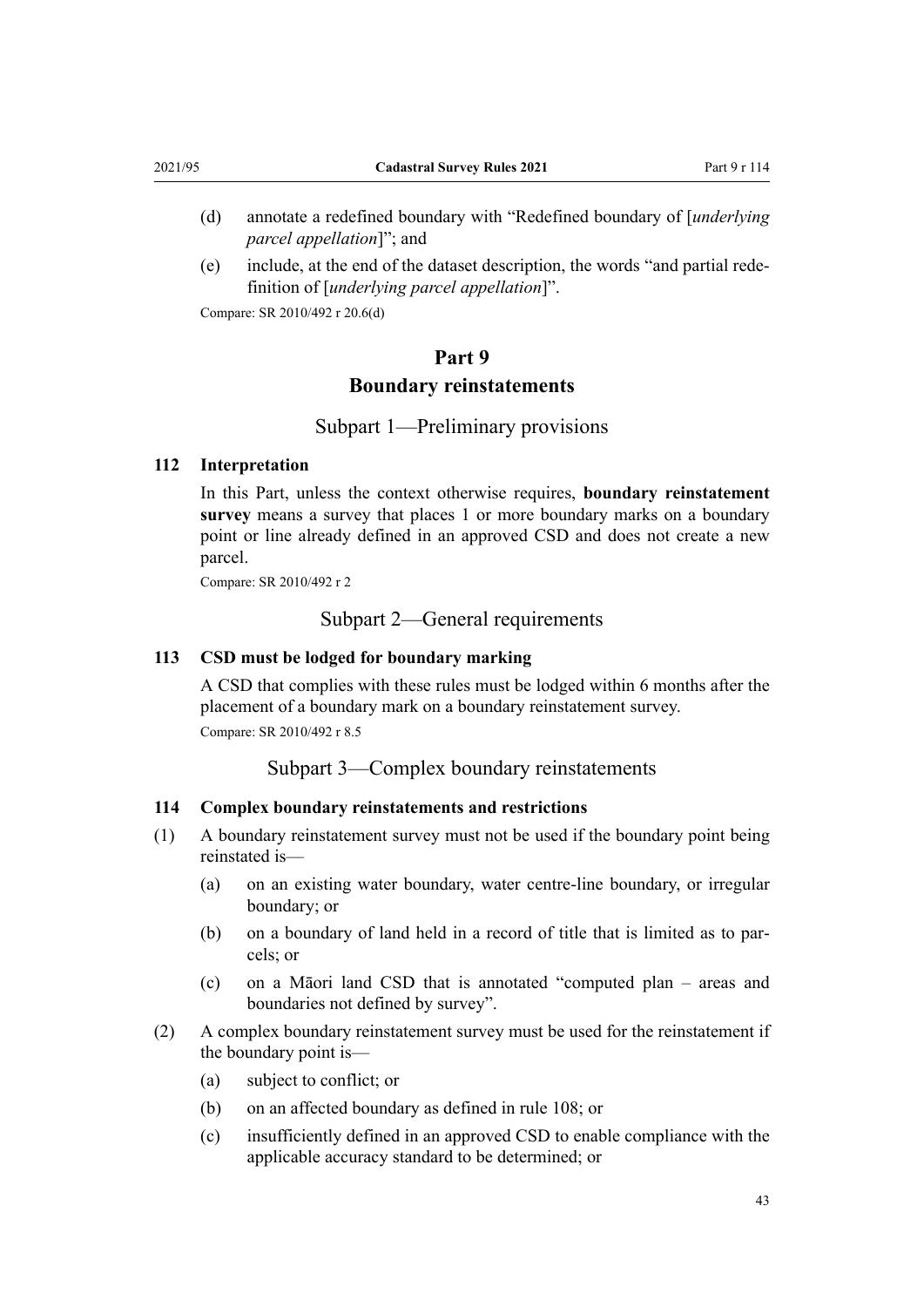- (d) defined on a diagram on transfer.
- (3) A complex boundary reinstatement survey must comply with [rules 16](#page-9-0) and [18 to](#page-9-0) [37](#page-9-0) and its CSD must comply with [rules 71 to 91.](#page-27-0)
- (4) All other boundary reinstatement surveys may be recorded on a simple boun‐ dary reinstatement CSD as specified in [subparts 3](#page-42-0) and [4](#page-45-0).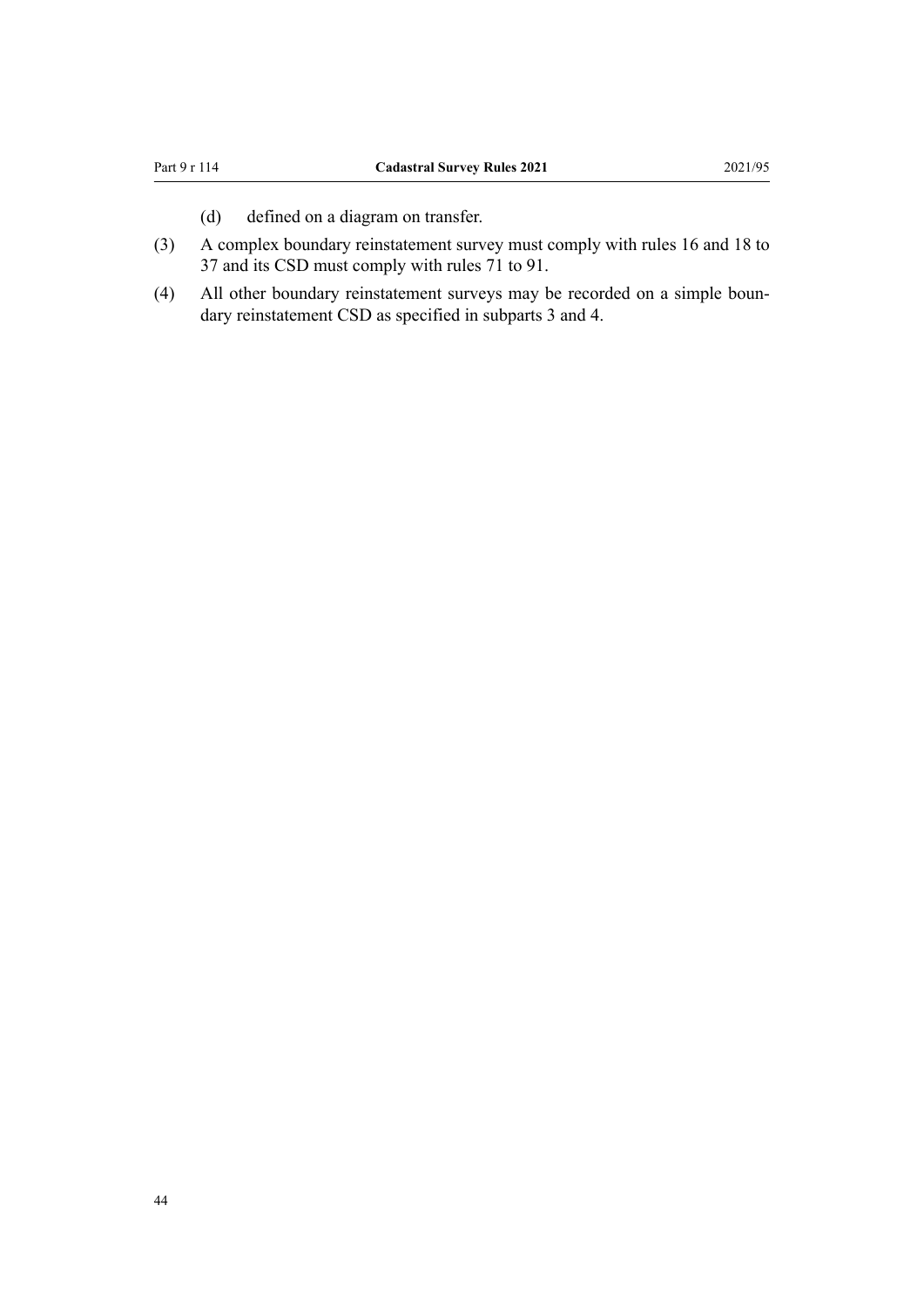(5) The decision tree set out below illustrates where complex and simple boundary reinstatement surveys can be used, along with their specific requirements.

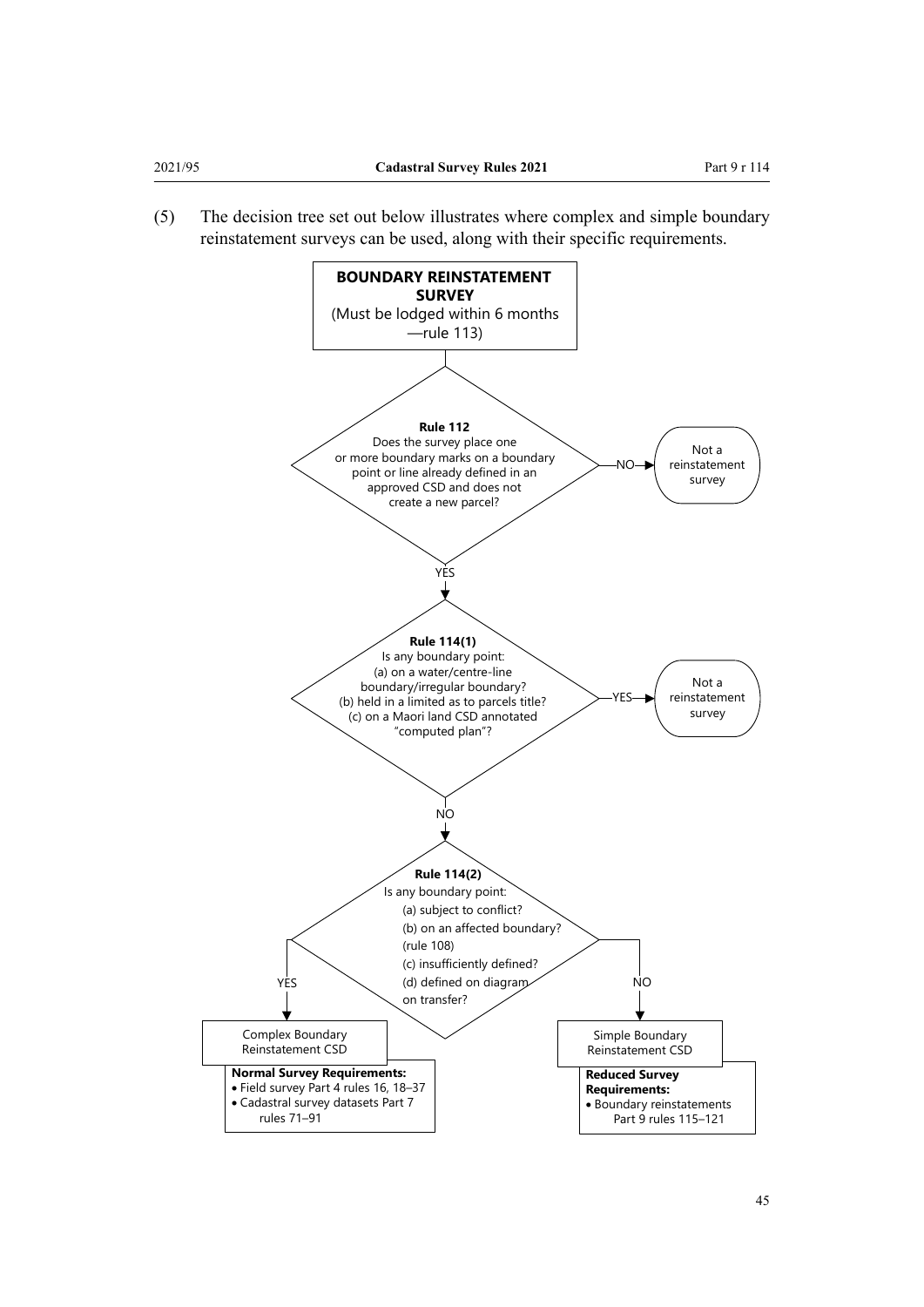# Subpart 4—Simple boundary reinstatements: field survey

### <span id="page-45-0"></span>**115 Horizontal datum: orientation**

- (1) A bearing in a simple boundary reinstatement survey does not have to be oriented in terms of an official projection applicable to the area.
- (2) Every bearing in a boundary reinstatement CSD must be expressed in terms of the same horizontal projection. Compare: SR 2010/492 r 4.1(b), (c)

#### **116 Reference marks**

A simple boundary reinstatement survey is not required to connect to a per‐ manent reference mark.

Subpart 5—Simple boundary reinstatement CSD

#### **117 Content of simple boundary reinstatement CSD**

A simple boundary reinstatement CSD must include—

- (a) a record of survey in accordance with rule 119; and
- (b) a dataset description that includes—
	- (i) the survey purpose; and
	- (ii) the appellation of the parcel whose boundary is being reinstated; and
- (c) a survey report in accordance with rule 118; and
- (d) all relevant field information, in a form that ensures permanent usability.

## **118 Survey report**

The survey report must state—

- (a) the basis for determining the orientation of bearings; and
- (b) the basis for any bearing adjustment applied to an adopted bearing; and
- (c) reasons for, and details of, decisions made about an existing boundary point defined by survey, and the information considered in reaching those decisions.

#### **119 Record of survey**

A record of survey for a simple boundary reinstatement survey must include—

- (a) a reinstatement diagram in accordance with [rule 120](#page-46-0); and
- (b) a list of CSDs used and, if a CSD number is not unique, the land district of the CSD; and
- (c) the date on which the survey was completed; and
- (d) datum information in accordance with [rule 77;](#page-30-0) and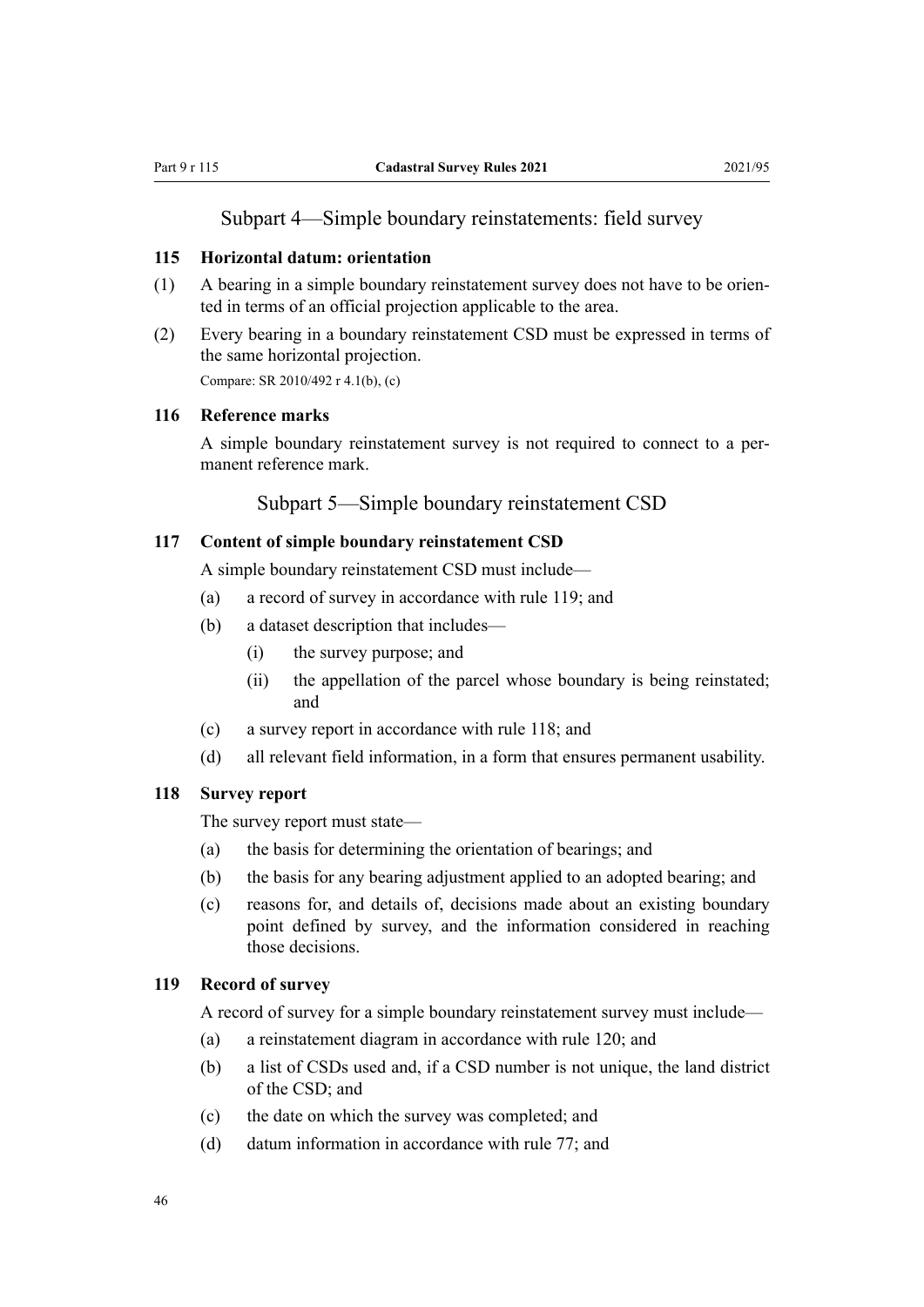- <span id="page-46-0"></span>(e) vector information in accordance with [rule 78;](#page-30-0) and
- (f) the accuracy class of each boundary; and
- (g) survey mark and point information in accordance with [rule 80](#page-30-0); and
- (h) occupation information in accordance with [rule 81;](#page-31-0) and
- (i) at least 1 measured vector to every new or old survey mark; and
- (j) measured vectors to at least 2 other non-boundary marks for every new non-boundary mark; and
- (k) the adopted or calculated vectors used for the purpose of boundary definition; and
- (l) the dataset description; and
- (m) a statement of certification in accordance with [rule 73.](#page-28-0)

## **120 Reinstatement diagram**

A reinstatement diagram for a simple boundary reinstatement CSD must include—

- (a) a depiction of all old and new survey marks and their unique names (which may be in abbreviated form); and
- (b) a depiction of all measured vectors between all old and new survey marks, but is not required to show the bearings and distances; and
- (c) a depiction of the primary parcel boundaries being reinstated; and
- (d) the appellation of the parcel whose boundary is being reinstated; and
- (e) the name or (if no name is available) a simple description of any road, railway, or water body that abuts the boundaries being reinstated; and
- (f) a north point.

#### **121 Diagram symbols, line styles, and text**

Information on a reinstatement diagram must conform to the symbol, line style, and text requirements specified in [Schedule 7.](#page-55-0)

# **Part 10 Revocation**

#### **122 Revocation**

The [Rules for Cadastral Survey 2010](http://legislation.govt.nz/pdflink.aspx?id=DLM6960406) (SR 2010/492) are revoked.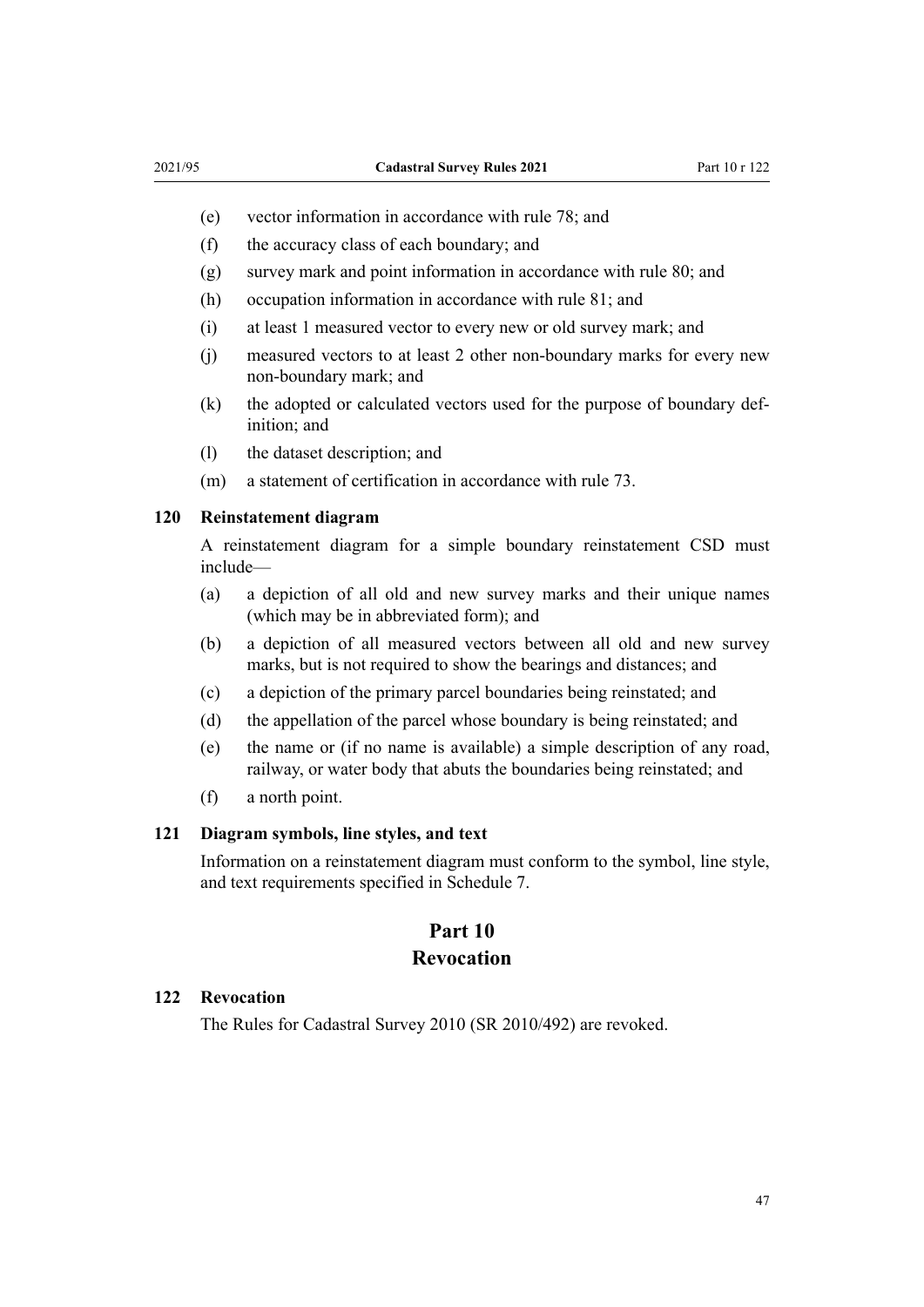# <span id="page-47-0"></span>**Schedule 1 Transitional, savings, and related provisions**

[r 4](#page-5-0)

# **Part 1**

# **Provisions relating to these rules as enacted**

**1 Existing surveys may be completed under Rules for Cadastral Survey 2010**

A survey started before the date of commencement of these rules may be completed under the [Rules for Cadastral Survey 2010](http://legislation.govt.nz/pdflink.aspx?id=DLM6960406), as long as the CSD is lodged before 25 February 2022.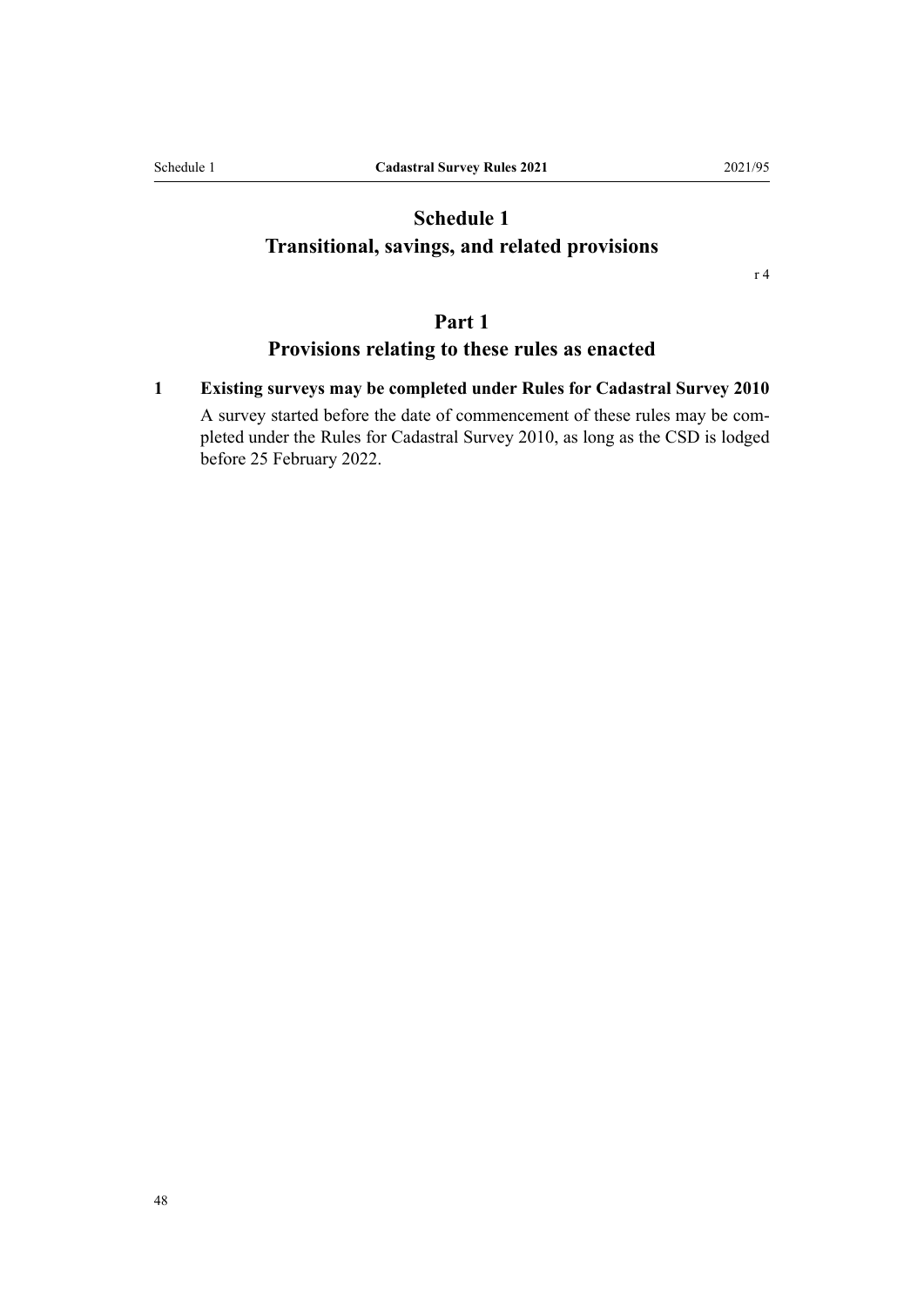# **Schedule 2 Dictionary**

[r 5](#page-5-0)

<span id="page-48-0"></span>In these rules, unless the context otherwise requires,—

**accepted** has the meaning given to it by [rule 15](#page-8-0)

**Act** means the [Cadastral Survey Act 2002](http://legislation.govt.nz/pdflink.aspx?id=DLM141994)

**adopt** has the meaning given to it by [rule 14](#page-8-0)

**affected boundary** has the meaning given to it by [rule 108](#page-40-0)

#### **approved CSD**—

- (a) means a CSD determined by the chief executive under [section 9](http://legislation.govt.nz/pdflink.aspx?id=DLM6963527) of the Act to comply with these rules; and
- (b) includes a CSD approved under former Acts and regulations; but
- (c) does not include a CSD lodged only for recording purposes

**balance parcel** means the portion of 1 of the following primary parcels that is intended to remain after a part has been removed by survey:

- (a) a railway parcel that is not in a record of title:
- (b) a road parcel:
- (c) a fixed marginal strip parcel:
- (d) the bed of a lake, river, stream, or the sea:
- (e) an access way or service lane that is not in a record of title

**boundary mark** means a cadastral survey mark positioned at a boundary point

**boundary point** means a point on a parcel boundary, whether marked or unmarked

**cadastral survey dataset** has the same meaning as in [section 4](http://legislation.govt.nz/pdflink.aspx?id=DLM142402) of the Act

**cadastral survey network mark** means a survey mark as specified in [Schedule 4](#page-53-0) **cadastre** has the same meaning as in [section 4](http://legislation.govt.nz/pdflink.aspx?id=DLM142402) of the Act

**Canterbury earthquake movement** has the meaning given to it by [rule 108](#page-40-0)

**centre-line easement** means an easement that is spatially represented by 1 or more lines along its centre

**chief executive** has the same meaning as in [section 4](http://legislation.govt.nz/pdflink.aspx?id=DLM142402) of the Act

**common marine and coastal area** has the same meaning as in [section 9\(1\)](http://legislation.govt.nz/pdflink.aspx?id=DLM3213146) of the Marine and Coastal Area (Takutai Moana) Act 2011

**company lease** has the same meaning as in [section 2\(1\)](http://legislation.govt.nz/pdflink.aspx?id=DLM230272) of the Resource Management Act 1991

**conflict** means that—

(a) there is a difference that exceeds the applicable accuracy standards—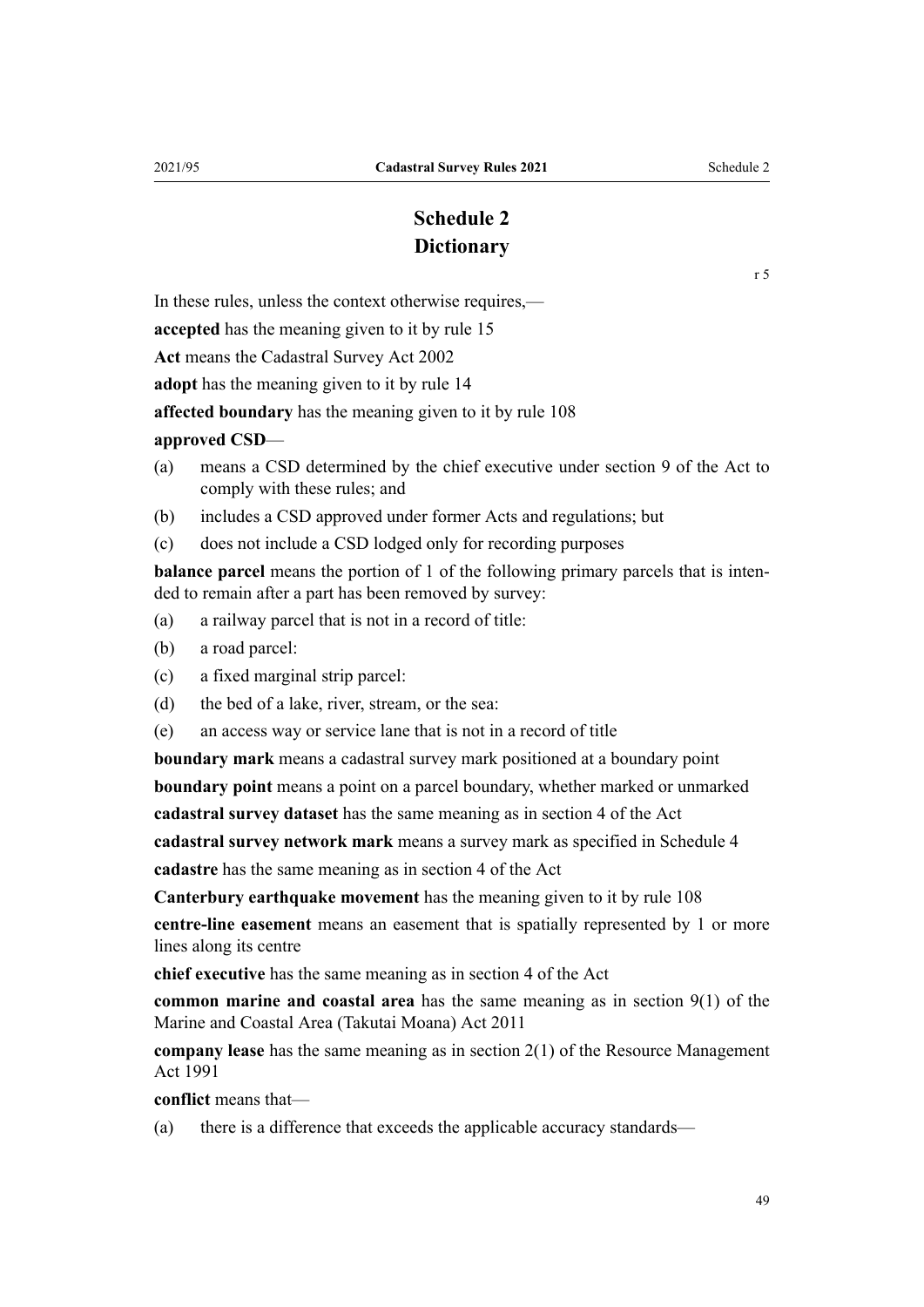- (i) between the estate boundary and the boundary recorded in an approved CSD; or
- (ii) between the same boundary as recorded in different approved CSDs; or
- (iii) between the same boundary as recorded in an approved CSD and other evidence, including field evidence; and
- (b) the difference has not been resolved by 1 or more approved CSDs

**cross lease** has the same meaning as in [section 2\(1\)](http://legislation.govt.nz/pdflink.aspx?id=DLM230272) of the Resource Management Act 1991

**CSD** means cadastral survey dataset

**CSD number** means the CSD type and identifier

**deposited** means deposited with the Registrar under the [Land Transfer Act 2017](http://legislation.govt.nz/pdflink.aspx?id=DLM6731002)

**disturbed survey mark** means an old survey mark that is in a different position from where it was originally placed, but does not include a change of position due to Canterbury earthquake movement or fault zone movement

**esplanade strip** has the same meaning as in [section 2\(1\)](http://legislation.govt.nz/pdflink.aspx?id=DLM230272) of the Resource Management Act 1991

**estate boundary** means the boundary of an estate recorded in a tenure system for—

- (a) a fee simple estate; or
- (b) Māori freehold land; or
- (c) Māori customary land; or
- (d) land of the Crown; or
- (e) a stratum estate; or
- (f) a leasehold estate

**extinguished**, in relation to an existing parcel, means intended to no longer be avail able for the assignment of rights

**fault zone movement** has the meaning given to it by [rule 108](#page-40-0)

**fixed marginal strip** means a marginal strip under [section 24\(3\)](http://legislation.govt.nz/pdflink.aspx?id=DLM104699) of the Conservation Act 1987

**Hawke's Bay interim title** means a record of title issued under section 6 or 8 of the Land Transfer (Hawke's Bay) Act 1931

**inaccurately determined** means the relationship between the non-primary parcel boundary and the underlying parcel is not accurately defined

**Māori customary land** has the same meaning as in [section 4](http://legislation.govt.nz/pdflink.aspx?id=DLM289897) of Te Ture Whenua Māori Act 1993

**Māori freehold land** has the same meaning as in [section 4](http://legislation.govt.nz/pdflink.aspx?id=DLM289897) of Te Ture Whenua Māori Act 1993

**marginal strip** has the same meaning as in [section 2\(1\)](http://legislation.govt.nz/pdflink.aspx?id=DLM103616) of the Conservation Act 1987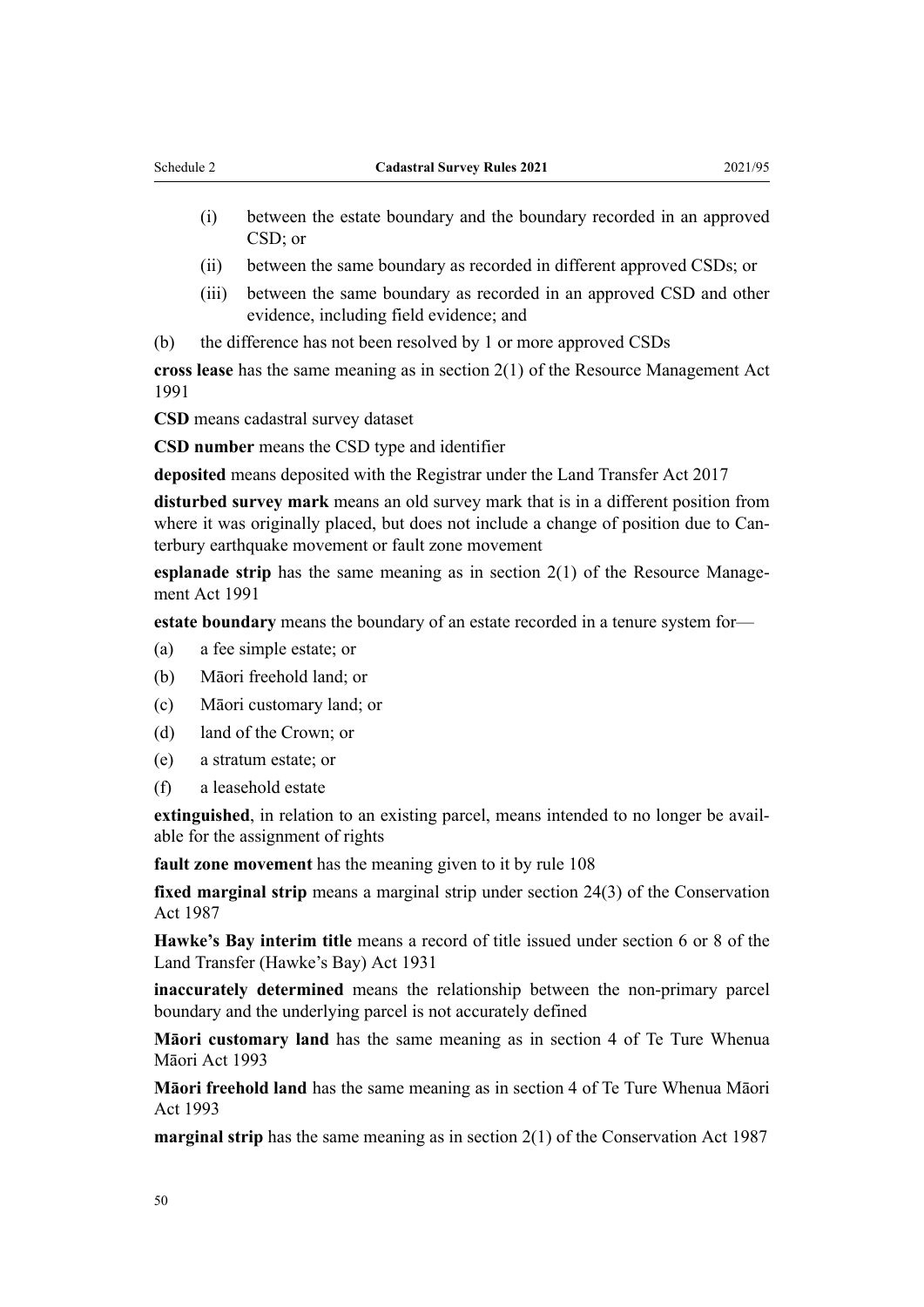**MHWS** means mean high-water springs

**MLWS** means mean low-water springs

**movable marginal strip** means a marginal strip as defined in [section 2\(1\)](http://legislation.govt.nz/pdflink.aspx?id=DLM103616) of the Conservation Act 1987, except a fixed marginal strip created under [section 24\(3\)](http://legislation.govt.nz/pdflink.aspx?id=DLM142472) of that Act

**non-boundary mark** means a survey mark that is not on a boundary point

#### **non-primary parcel**—

- (a) means any parcel that is not a primary parcel; and
- (b) includes—
	- (i) an easement, including an esplanade strip or an access strip:
	- (ii) a covenant:
	- (iii) a lease or an area associated with a lease:
	- (iv) a licence or a permit area:
	- (v) a unit or common property for the purposes of the [Unit Titles Act 2010](http://legislation.govt.nz/pdflink.aspx?id=DLM1160400):
	- (vi) a movable marginal strip:
	- (vii) a roadway or a restricted roadway that is an encumbrance over a primary parcel:
	- (viii) a right over the common marine and coastal area

**official projection** means a projection, as defined in [Schedule 3](#page-52-0), for use in a specific area

**old survey mark** means a survey mark measured on the survey that is from the national survey control system or from an approved CSD

**parcel** means an area or a space that is a single contiguous portion of land separately identified in a CSD or in the cadastre

**parcel intent** means a description of a right or an interest intended to be assigned to a parcel

**permanent reference mark** or **PRM** means a reference mark that complies with [rule](#page-14-0) [33](#page-14-0)

#### **permanent structure boundary** means—

- (a) a boundary related to a building or recognisable physical structure that is likely to remain undisturbed for 50 years or more; or
- (b) the outline of a future development unit

**primary parcel** means any parcel that is intended to be—

- (a) owned by the Crown, except a movable marginal strip parcel; or
- (b) held in fee simple; or
- (c) Māori freehold land or Māori customary land; or
- (d) part of the common marine and coastal area; or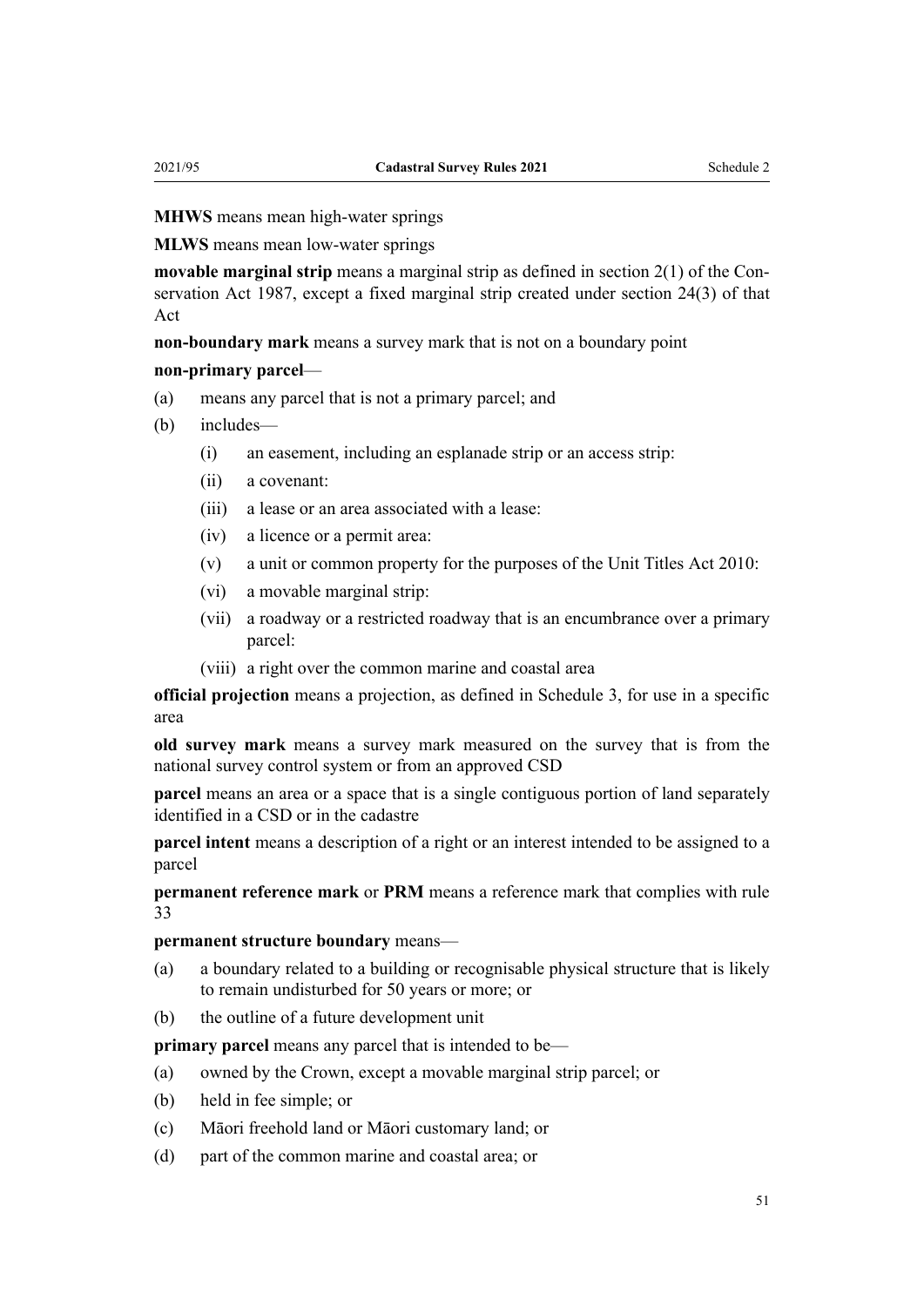- (e) the bed of a lake or river; or
- (f) a road or railway parcel; or
- (g) vested in a local authority

**reinstated**, in relation to a survey mark, means a new survey mark placed in the pos‐ ition of a previous survey mark that has not been found

**renewed**, in relation to a survey mark, means a new survey mark placed in the same position as an old survey mark that has been found

**residue parcel** means the residual portion of a primary parcel—

- (a) that remains as a result of a survey—
	- (i) for removal of limitations as to parcels; or
	- (ii) for an adverse possession claim; or
	- (iii) to change the registration of land from the [Deeds Registration Act 1908](http://legislation.govt.nz/pdflink.aspx?id=DLM141134) to the [Land Transfer Act 2017](http://legislation.govt.nz/pdflink.aspx?id=DLM6731002); or
- $(b)$  that—
	- (i) is being defined as part of the bed of a lake or a river, or part of the com‐ mon marine and coastal area; and
	- (ii) is not currently recorded in the cadastre as the bed of a lake or a river, or part of the common marine and coastal area; and
	- (iii) is not intended to vest; and
	- (iv) is not intended to have a new estate record

**survey mark** has the same meaning as in [section 4](http://legislation.govt.nz/pdflink.aspx?id=DLM142402) of the Act

**underlying parcel** means the parcel, whether primary or non-primary, whose inter‐ ests are or will be directly affected or encumbered by a non-primary parcel

**vector** means a bearing and distance between 2 points

**vertical control mark** means a survey mark as specified in [Schedule 6](#page-54-0).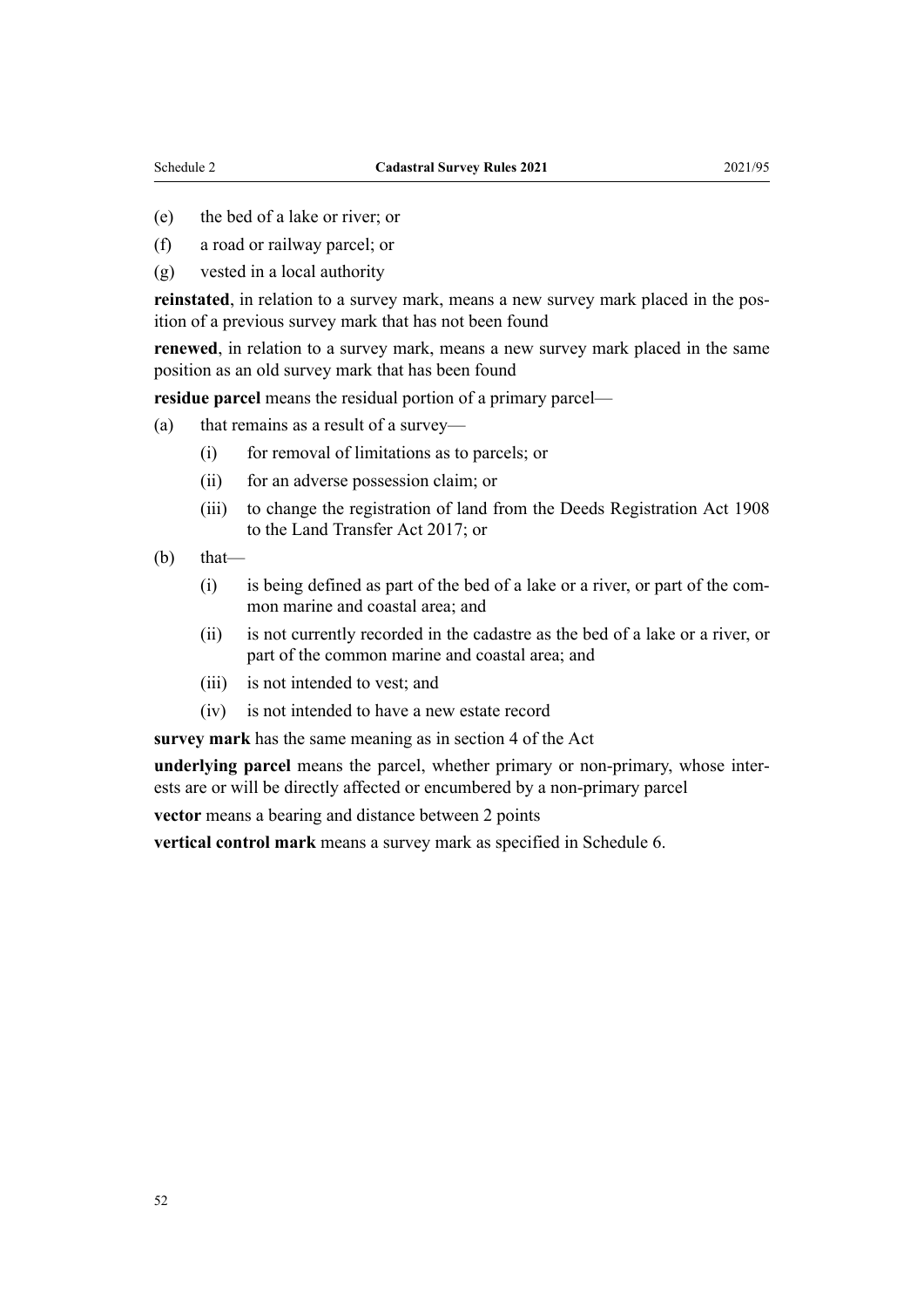# **Schedule 3 Official geodetic datum and projections**

[r 16\(1\)](#page-9-0)

<span id="page-52-0"></span>The official geodetic datum is the New Zealand Geodetic Datum 2000 (NZGD2000). The datum is defined in LINZS25000: Standard for New Zealand Geodetic Datum 2000.

The official projections are the following NZGD2000 Transverse Mercator 2000 meridional circuit projections:

*New Zealand mainland*

- Mount Eden 2000:
- Bay of Plenty 2000:
- Poverty Bay 2000:
- Hawkes Bay 2000:
- Taranaki 2000:
- Tuhirangi 2000:
- Wanganui 2000:
- Wairarapa 2000:
- Wellington 2000:
- Collingwood 2000:
- Nelson 2000:
- Karamea 2000:
- Buller 2000:
- Grey 2000:
- Amuri 2000:
- Marlborough 2000:
- Hokitika 2000:
- Okarito 2000:
- Jacksons Bay 2000:
- Mount Pleasant 2000:
- Gawler 2000:
- Timaru 2000:
- Lindis Peak 2000:
- Mount Nicholas 2000:
- Mount York 2000:
- Observation Point 2000: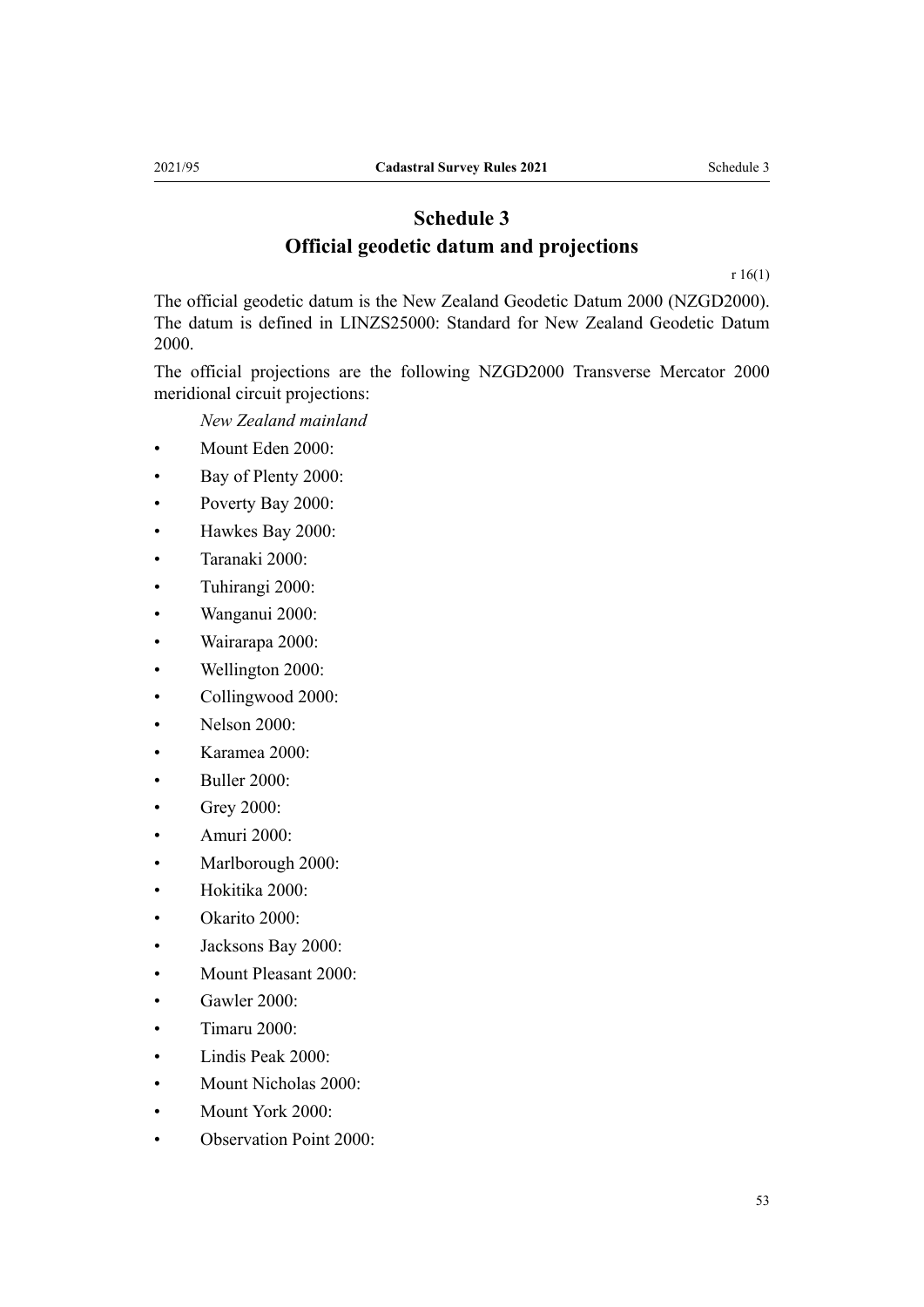- <span id="page-53-0"></span>• North Taieri 2000:
- Bluff 2000:

*New Zealand offshore islands*

- Chatham Islands Transverse Mercator 2000:
- Auckland Islands Transverse Mercator 2000 (Snares and Auckland Islands):
- Campbell Island Transverse Mercator 2000:
- Antipodes Islands Transverse Mercator 2000 (Antipodes and Bounty Islands):
- Raoul Island Transverse Mercator 2000 (Raoul and Kermadec Islands).

The above projections are defined in LINZS25002: Standard for New Zealand Geodetic Datum 2000 Projections.

# **Schedule 4 Cadastral survey network marks**

[r 17\(1\)](#page-9-0)

A survey mark is suitable for use as a cadastral survey network mark if it has been assigned a NZGD2000 coordinate with a Landonline order 6 or better.

Landonline orders are defined in LINZS25006: Standard for tiers, classes, and orders of LINZ data.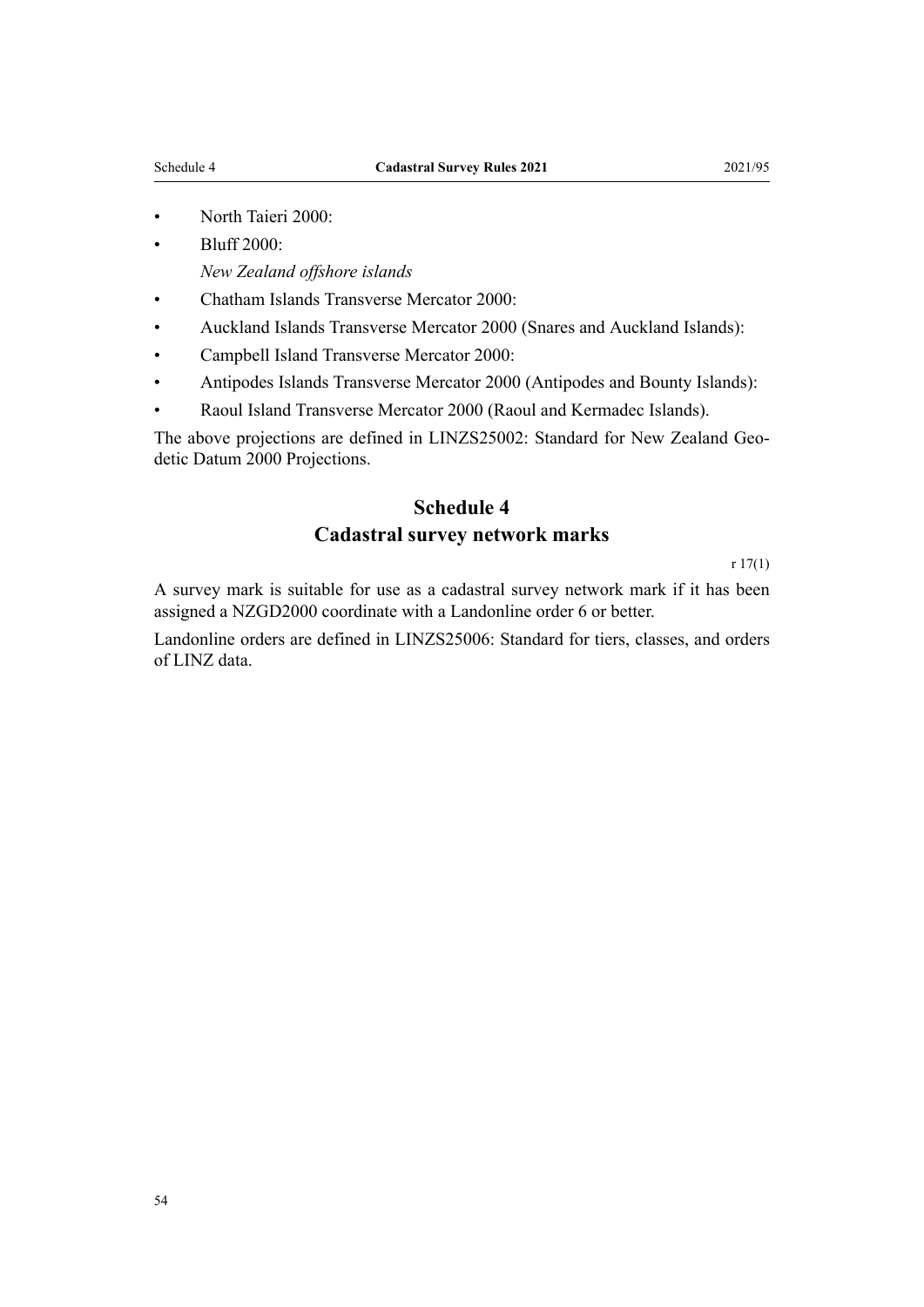# **Schedule 5 Official vertical datums**

<span id="page-54-0"></span>The official vertical datums are:

- New Zealand Vertical Datum 2016 (NZVD2016):
- One Tree Point 1964:
- Auckland 1946:
- Moturiki 1953:
- Gisborne 1926:
- Napier 1962:
- Taranaki 1970:
- Wellington 1953:
- Nelson 1955:
- Lyttelton 1937:
- Dunedin 1958:
- Dunedin–Bluff 1960:
- Bluff 1955:
- Stewart Island 1977.

NZVD2016 is defined in LINZS25009: Standard for New Zealand Vertical Datum 2016.

# **Schedule 6 Vertical control marks**

[r 18\(2\)](#page-9-0)

A survey mark is suitable for the vertical control of cadastral surveys if it has been assigned a height in terms of an official vertical datum with a Landonline order 3V or better.

Landonline orders are defined in LINZS25006: Standard for tiers, classes, and orders of LINZ data.

[r 18\(1\)](#page-9-0)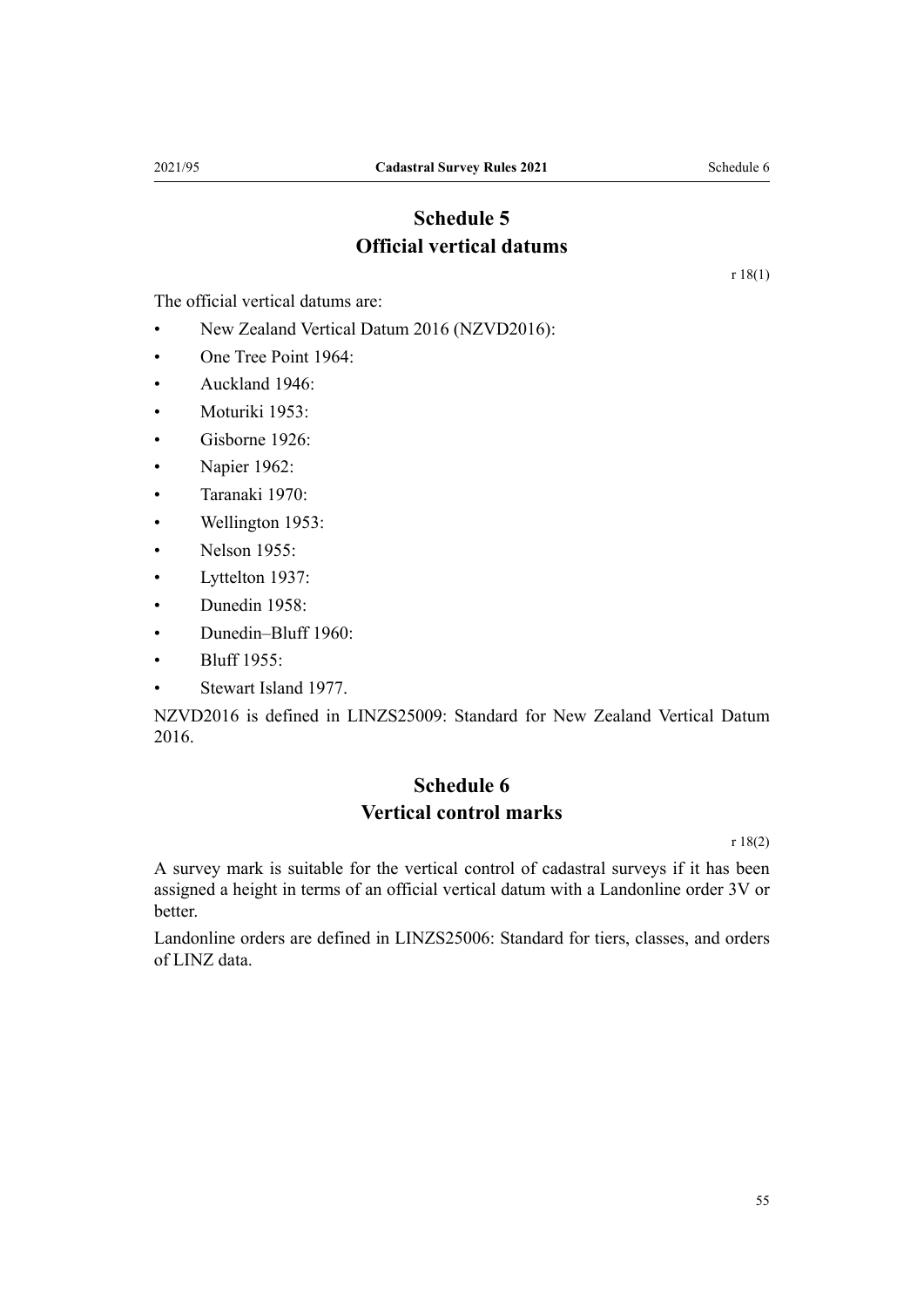# **Schedule 7 Diagram symbols, line styles, and text**

[rr 90](#page-34-0), [106](#page-40-0), [121](#page-46-0)

#### <span id="page-55-0"></span>**1 Symbol and text depiction**

- (1) Information on a survey, title, or reinstatement diagram must conform to the symbol, line style, and text requirements in this schedule.
- (2) All symbols, lines, and text must be black. Compare: SR 2010/492 r 12.1

#### **2 Symbols**

- (1) The symbols in table 9 must be used for survey marks and points.
- (2) When a survey mark serves more than 1 purpose, a symbol higher up the table takes precedence over a symbol below it.
- (3) The symbol for a disturbed survey mark in its disturbed new position must be the same as that for a new mark.
- (4) The symbol for a renewed survey mark must be the same as that for an old mark.

| Mark type                                                       |            | <b>Symbol</b>             |
|-----------------------------------------------------------------|------------|---------------------------|
| <b>PRM</b>                                                      | New        |                           |
|                                                                 | Old        |                           |
| Cadastral survey network mark or a vertical control mark        | Old        |                           |
|                                                                 | Adopted    |                           |
| Boundary post                                                   | New        |                           |
|                                                                 | Old        |                           |
|                                                                 | Adopted    |                           |
| Unmarked point                                                  | New        | $\boldsymbol{\mathsf{x}}$ |
|                                                                 | Adopted    | x                         |
| Other survey mark or boundary mark, including a mark in<br>post | <b>New</b> |                           |
|                                                                 | Old        |                           |
|                                                                 | Adopted    |                           |

#### **Table 9: Symbols for survey marks**

Compare: SR 2010/492 r 12.2

## **3 Line styles**

(1) The styles and widths in table 10 must be used for lines.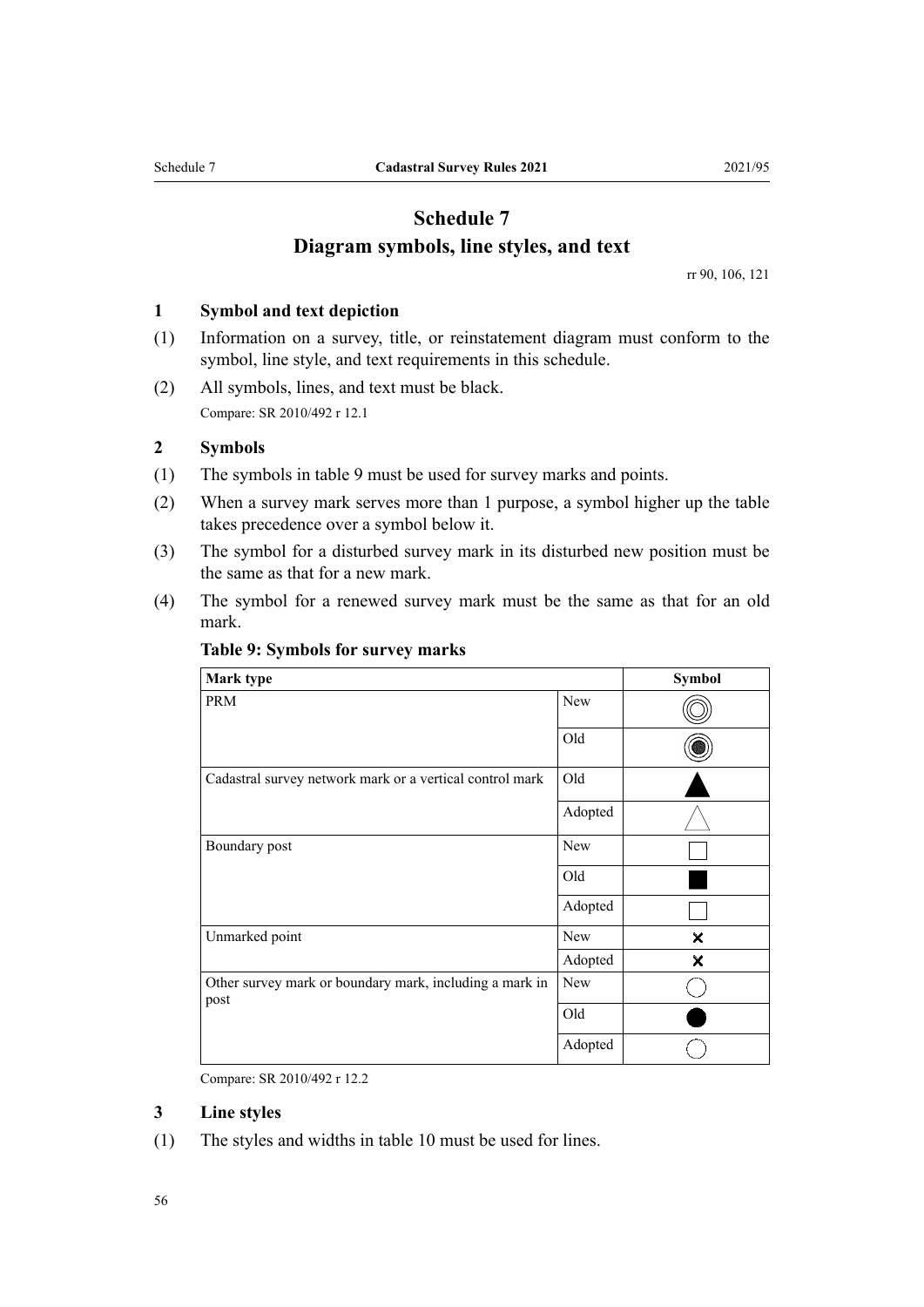- (2) When a line serves more than 1 purpose, a style higher up the table takes prece‐ dence over a style below it.
- (3) The width of a thick line must be at least twice the width of a thin line.

# **Table 10: Line styles and widths**

| Line types                                                                      | Line style | Line width |
|---------------------------------------------------------------------------------|------------|------------|
| Boundary of a new primary, unit, or lease parcel                                |            | Thick      |
| Reinstated boundary                                                             |            | Thick      |
| Underlying exterior parcel boundary on unit title<br>or cross lease development |            | Thick      |
| Proposed unit                                                                   |            | Thick      |
| Other non-primary parcel boundary                                               |            | Thin       |
| Measured vector                                                                 |            | Thin       |
| Calculated vector                                                               |            | Thin       |
| Adopted vector or line                                                          |            | Thin       |
| Estate boundary                                                                 |            | Thin       |
| Adjacent and underlying primary parcel<br>boundary                              |            | Thin       |
| Territorial authority boundary                                                  |            | Thick      |

Compare: SR 2010/492 r 12.3

# **4 Font size for text**

The font size for an appellation and area must be significantly larger than the font size used for vectors, dimensions, descriptions, and survey mark information.

Compare: SR 2010/492 r 12.4

Dated at Wellington this 3rd day of May 2021.

Anselm Haanen, Surveyor-General.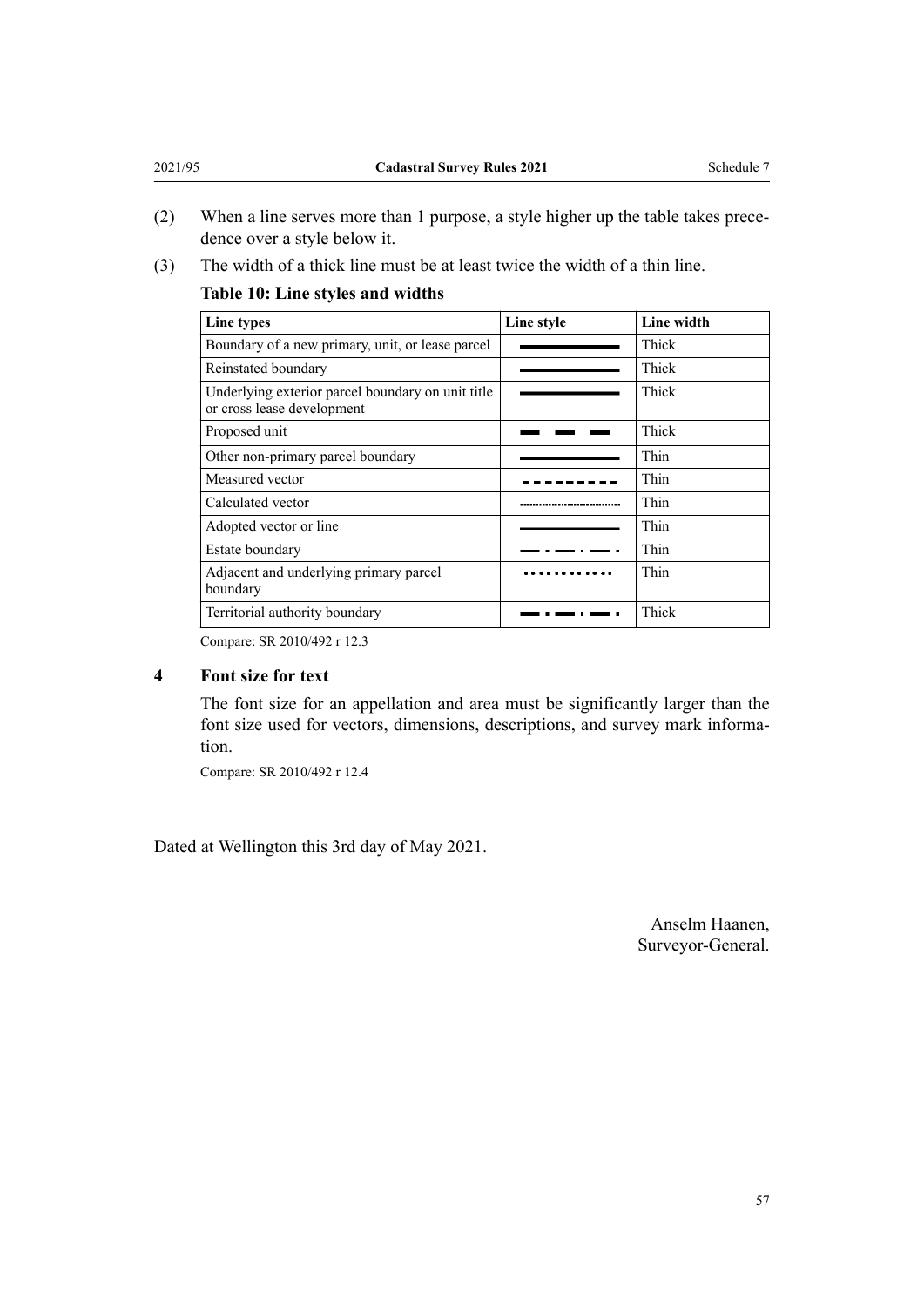# **Explanatory note**

*This note is not part of the rules, but is intended to indicate their general effect.*

These rules, which come into force on 30 August 2021, reform and replace the [Rules](http://legislation.govt.nz/pdflink.aspx?id=DLM6960406) [for Cadastral Survey 2010](http://legislation.govt.nz/pdflink.aspx?id=DLM6960406) (the **2010 rules**).

### **Part 1**

#### **Preliminary provisions**

*[Part 1](#page-5-0)* states the purpose of these rules, provides for transitional, savings, and related provisions (as set out in *[Schedule 1](#page-47-0)*), and provides that the dictionary in *[Schedule 2](#page-48-0)* defines terms used in these rules.

# **Part 2**

## **Duty of surveyor**

*Part 2* states the duty of a surveyor when defining a boundary by survey. The duty was stated in similar terms in rule 6.1 of the 2010 rules.

# **Part 3**

# **Boundaries**

*[Subpart 1](#page-6-0)* contains substantive definitions of the terms arc boundary, height-limited boundary, irregular boundary, right-line boundary, water boundary, and water centreline boundary. Notable features include—

- requiring the survey of an existing water boundary to account for erosion:
- allowing an existing water boundary to be adopted as an irregular boundary where it has moved by avulsion or artificial diversion:
- adding a water centre-line boundary as a new form of boundary:
- replacing the term stratum boundary with the term height-limited boundary.

*[Subpart 2](#page-7-0)* states which boundaries and boundary points must be defined by survey and provides how existing boundaries may be adopted or accepted. Notable features include—

- removing the previous requirement to define by survey a class A boundary point on a parcel less than 0.4 ha:
- linking the requirements to define by survey directly to the requirement to mark a boundary point:
- removing the requirement to define by adoption:
- giving adoption the ability to incorporate verified information from a cadastral survey dataset (a **CSD**) that was lodged for recording purposes only:
- allowing water or water centre-line boundaries to be accepted if they are part of a parcel that is to retain its limited or interim status.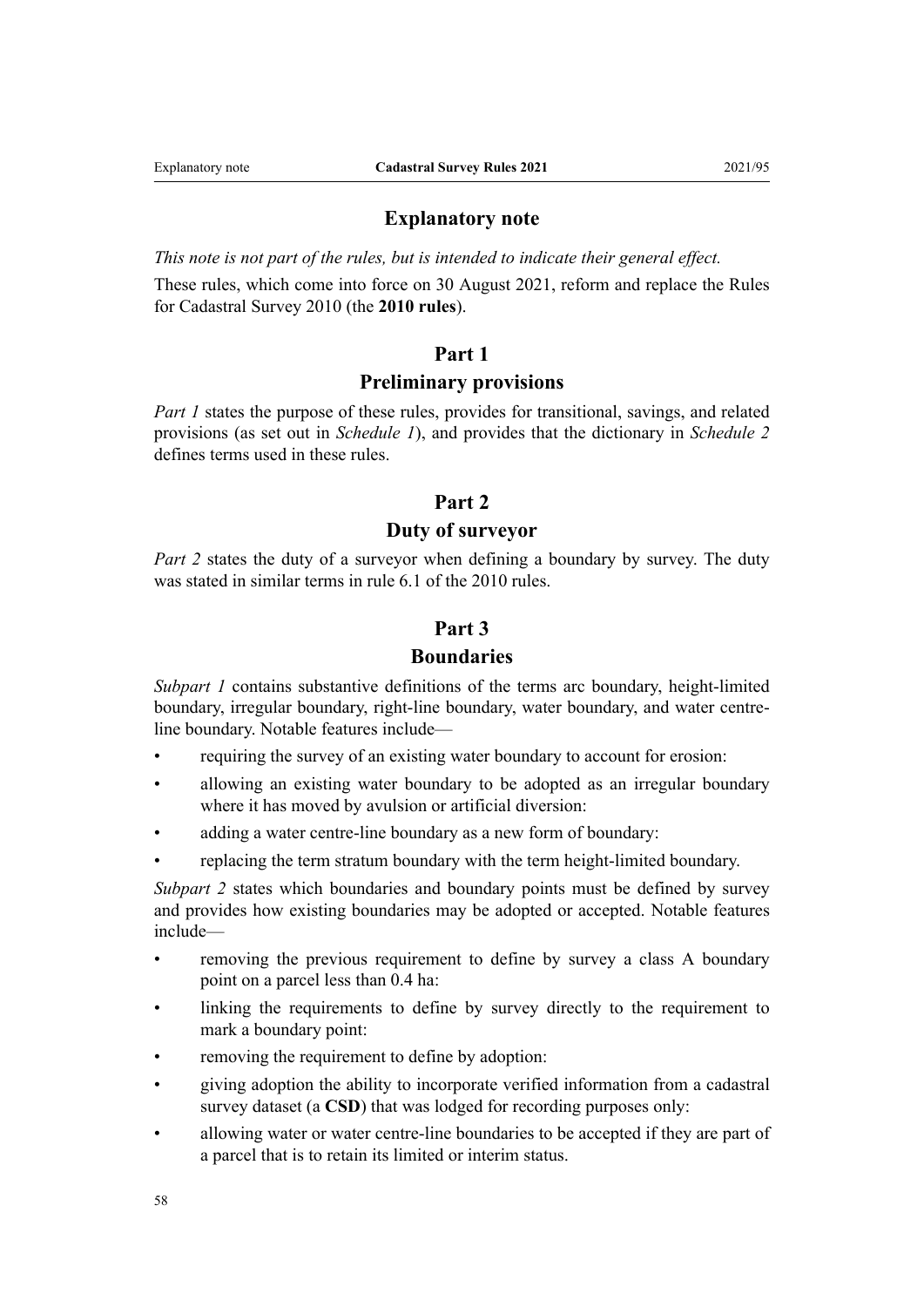# **Part 4**

# **Field survey**

*[Subpart 1](#page-9-0)* relates to horizontal datum and vertical datum. Notable features include,—

- if magnetic bearings are included in a CSD, requiring them to be expressed in terms of the chosen horizontal projection:
- requiring every new boundary point on a new primary parcel to be connected to a cadastral survey network mark, with new distance criteria:
- no longer permitting alternative or assumed vertical datums:
- where a new height-limited boundary point is defined by a reduced level, requiring a vertical control mark to be included in the survey, with new dis‐ tance criteria.

*[Subpart 2](#page-9-0)* states accuracy standards for surveys. Notable features include—

- requiring a single-tier specification of accuracy:
- setting a new vertical accuracy standard that applies to the slope distance between new and old non-boundary marks:
- setting a new accuracy standard that applies between adopted cadastral survey network marks and old or new non-boundary marks:
- setting a new accuracy standard that applies between vertical control marks and height-limited boundary points:
- capping all non-boundary accuracy standards at 0.20 m:
- reducing the horizontal accuracy tolerance for boundary referencing from 0.04 m to 0.03 m:
- no longer specifying classes for water, water centre-line, and irregular boundaries:
- where a right-line boundary intersects a water, a water centre-line, or an irregular boundary, requiring the bearing to be class A, B, or C and the distance to be class D.

*[Subpart 3](#page-13-0)* provides for reference marks. Notable features include—

- replacing the requirement for witness marks with a stronger requirement for 3 permanent reference marks (**PRMs**) within the specified distances:
- requiring PRMs to be placed to remain usable in the foreseeable future, but no longer specifying a 50-year term:
- requiring at least 2 PRMS to have reduced levels when referencing a heightlimited boundary point.

*[Subpart 4](#page-14-0)* provides for boundary marking. Notable features include—

• requiring all new boundary points on a Māori Land CSD to be marked: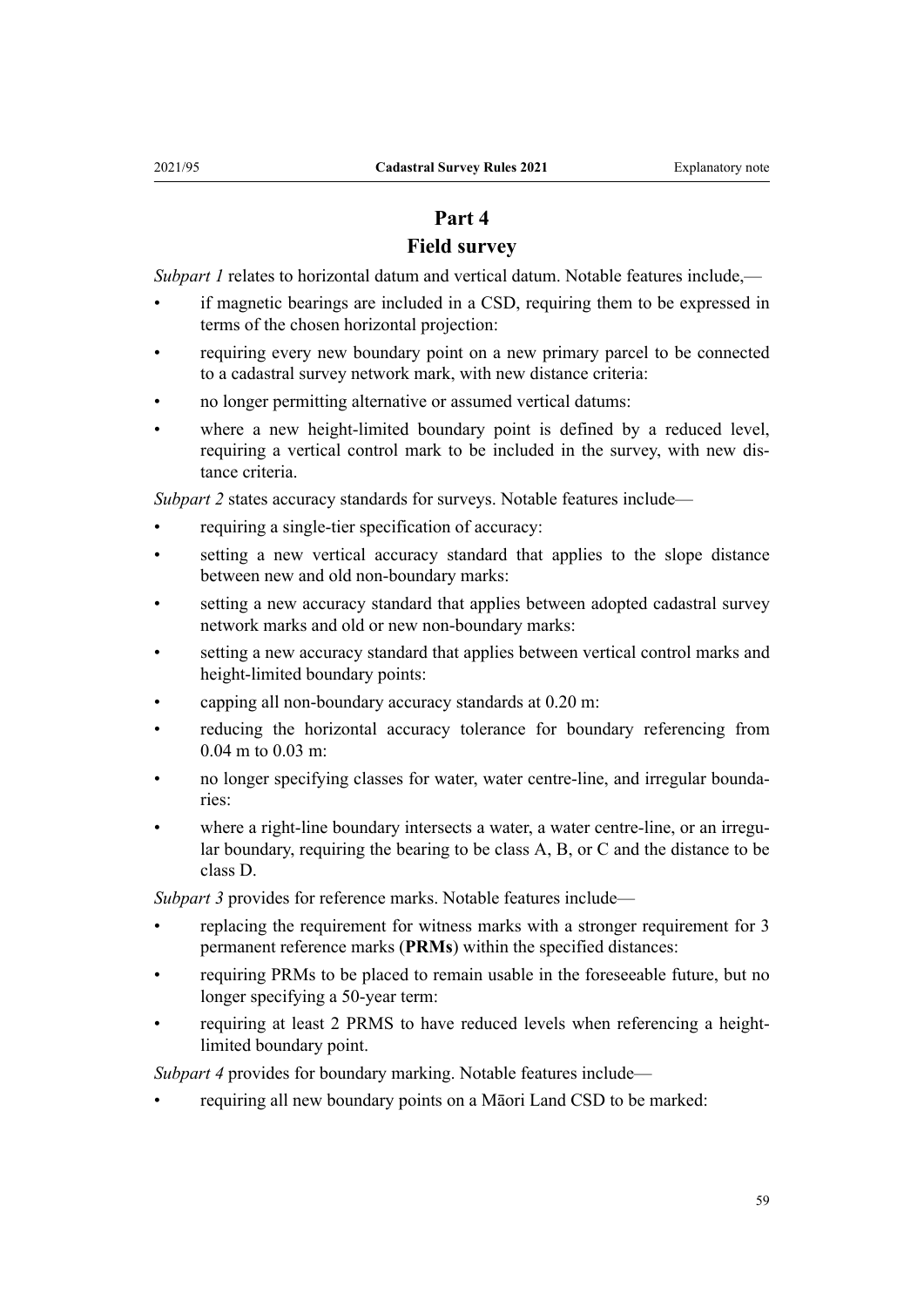- no longer providing for the adoption of boundary points of a parcel whose limitation as to parcels is being removed (previously an exemption was provided in guidance):
- requiring an existing boundary that is only defined on a diagram on transfer to be marked:
- requiring an unmarked non-primary parcel that is converted to a primary parcel to be marked:
- clarifying that new boundary points coinciding with water or water centre-line boundaries do not need to be marked:
- expressly providing for disturbed boundary marks to be removed and driven below the ground.

# **Part 5 Parcels**

This Part relates to parcels. Notable features include—

- requiring an area to be assigned to each portion of land claimed as dry stream bed or adverse possession:
- requiring a proposed unit created under former survey regulations to retain its appellation:
- providing new parcel type components for height-limited parcel appellations:
- providing that parcel identifiers for unit appellations may also be a letter fol‐ lowed by a number.

# **Part 6**

# **Non-primary parcels**

This new Part has been introduced to separate the requirements for non-primary par‐ cels.

*[Subpart 1](#page-6-0)* relates to the forms of boundary applicable to non-primary parcels. Notable features include—

- requiring the form of a boundary to be the same as the underlying primary par‐ cel:
- allowing an existing irregular boundary on a non-primary parcel to remain irregular.

*[Subpart 2](#page-20-0)* relates to parcels. Notable features include—

- allowing a non-primary parcel to cross a primary parcel boundary, but not an estate boundary:
- if part of an easement or a covenant is surrendered, requiring both the portion to remain and the portion to be surrendered to be defined (if the underlying par‐ cel is not being created by the survey):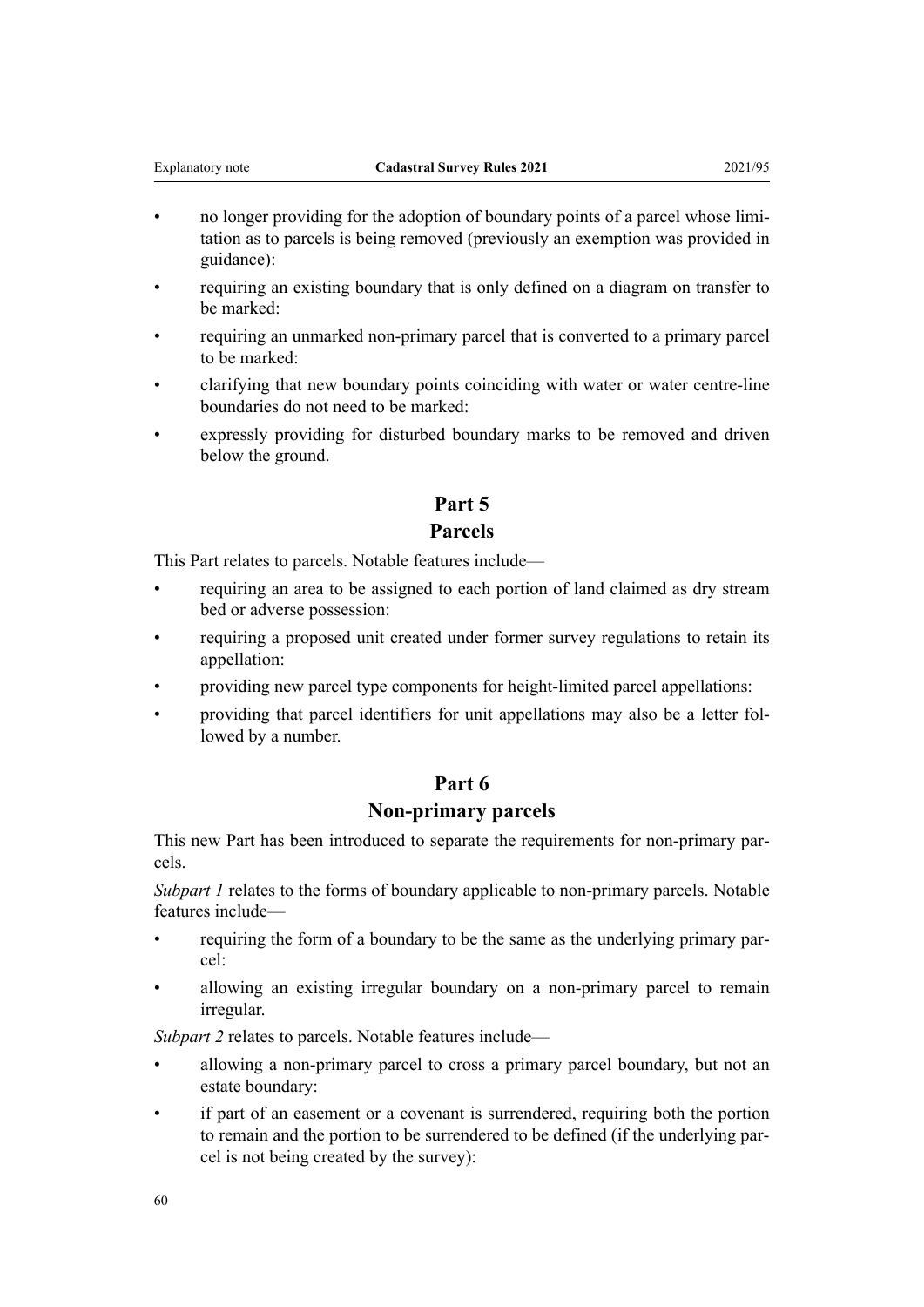• requiring all centre-line easements to be represented as a polygon where the width is known.

*[Subpart 3](#page-20-0)* relates to the application of accuracy standards. Notable features include—

- allowing an inaccurate relationship between the non-primary parcel and the underlying primary parcel, subject to specific survey requirements:
- requiring class D boundaries on an existing non-primary parcel to be upgraded where the primary parcel is being created with class A boundaries:
- allowing class C parcel boundaries of new easements to be used if the estate record is greater than 100 ha and the underlying parcel is not being created by the survey:
- providing reduced survey requirements where an inaccurate relationship between a class C non-primary parcel and the underlying primary parcel has been determined:
- allowing an existing non-primary parcel boundary to be accepted if it is within a primary parcel that is accepted:
- adding a decision tree to illustrate where the different accuracy and survey requirements apply for non-primary parcels.

*[Subpart 4](#page-24-0)* relates to permanent structure boundaries. Notable features include—

- allowing a permanent structure boundary to be used to define a covenant as well as an easement:
- providing simplified methods for defining the location of permanent structure boundaries and the accuracies of those boundaries.

*[Subpart 5](#page-24-0)* relates to existing unit and lease developments. A notable feature is that a CSD deposited in substitution for a previously deposited CSD must retain the same number.

*[Subpart 6](#page-25-0)* relates to height-limited boundaries. Notable features include—

- requiring height-limited easements, covenants, and leases to be connected to a vertical control mark, but not to be referenced to a PRM:
- requiring subsequent stages of a unit development to continue to be in terms of the previously deposited CSD:
- if an unofficial datum is used, requiring a vertical control mark to be provided with a reduced level in terms of the unit title development.

*[Subpart 7](#page-26-0)* relates to boundary marking and reference marks. Notable features include—

- clarifying that non-primary parcels are not required to be marked:
- confirming that reference mark requirements apply to a new or an old mark on a class A or class B boundary point.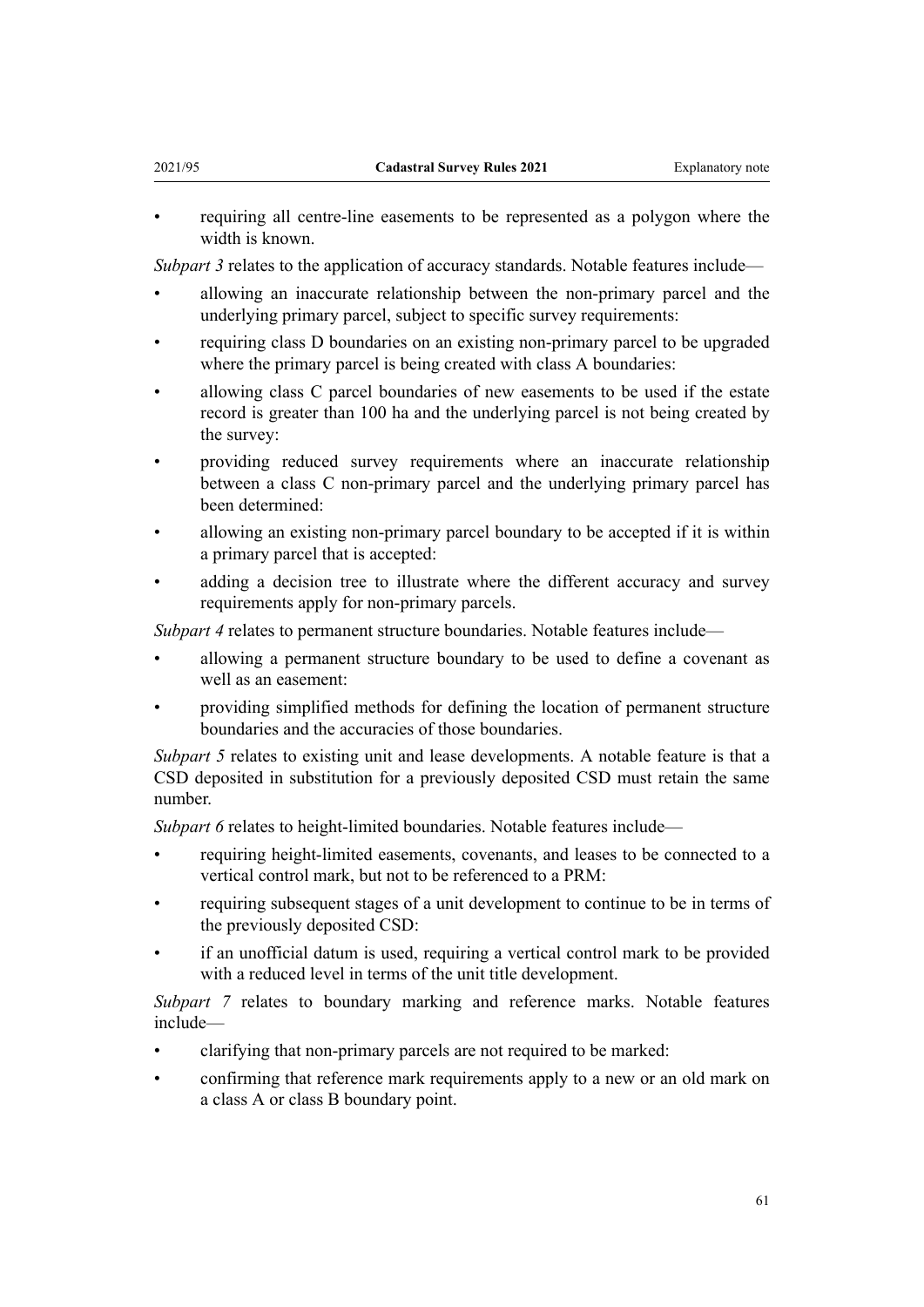*[Subpart 8](#page-26-0)* is new and contains specific requirements for non-primary parcels over water. The survey requirements have been aligned to those used when determining an inaccurate relationship under *[subpart 3](#page-20-0)*.

# **Part 7**

# **Cadastral survey datasets**

*[Subpart 1](#page-27-0)* relates to generic CSD requirements. Notable features include—

- simplifying the content of a CSD:
- requiring a CSD to include a dataset description:
- requiring a CSD to include all relevant field information and an accurate record of the location of a water boundary:
- no longer requiring an origin mark because there is now a mandatory connection to vertical control marks that must record a reduced level:
- requiring a survey report to include a reference to relevant enactments if the survey is to remove the limited or interim status of a title, an adverse possession, an accretion, a dry stream bed claim, or legalisation:
- no longer requiring the reasons for accepting a boundary:
- providing for requirements about reporting on ground movement to be covered in decisions referred to in [rule 72\(i\):](#page-27-0)
- requiring a survey report to include relevant information as to why the physical margin of a water body is no longer coincident with an adopted water boundary:
- clarifying the meaning of source CSD for adoptions.

*[Subpart 2](#page-29-0)* relates to the record of survey, which was previously referred to as the CSD plan. Notable features include—

- requiring the date on which the survey was completed:
- requiring a dataset description:
- requiring the CSD number and sheet numbers:
- requiring all occupation information to be provided in graphic form:
- requiring occupation information whenever a boundary is required to be marked:
- requiring an annotation if there is no occupation:
- applying unique survey mark name requirements to boundary marks as well as to non-boundary marks:
- allowing an existing survey mark to be made unique by adding an identifier within round brackets: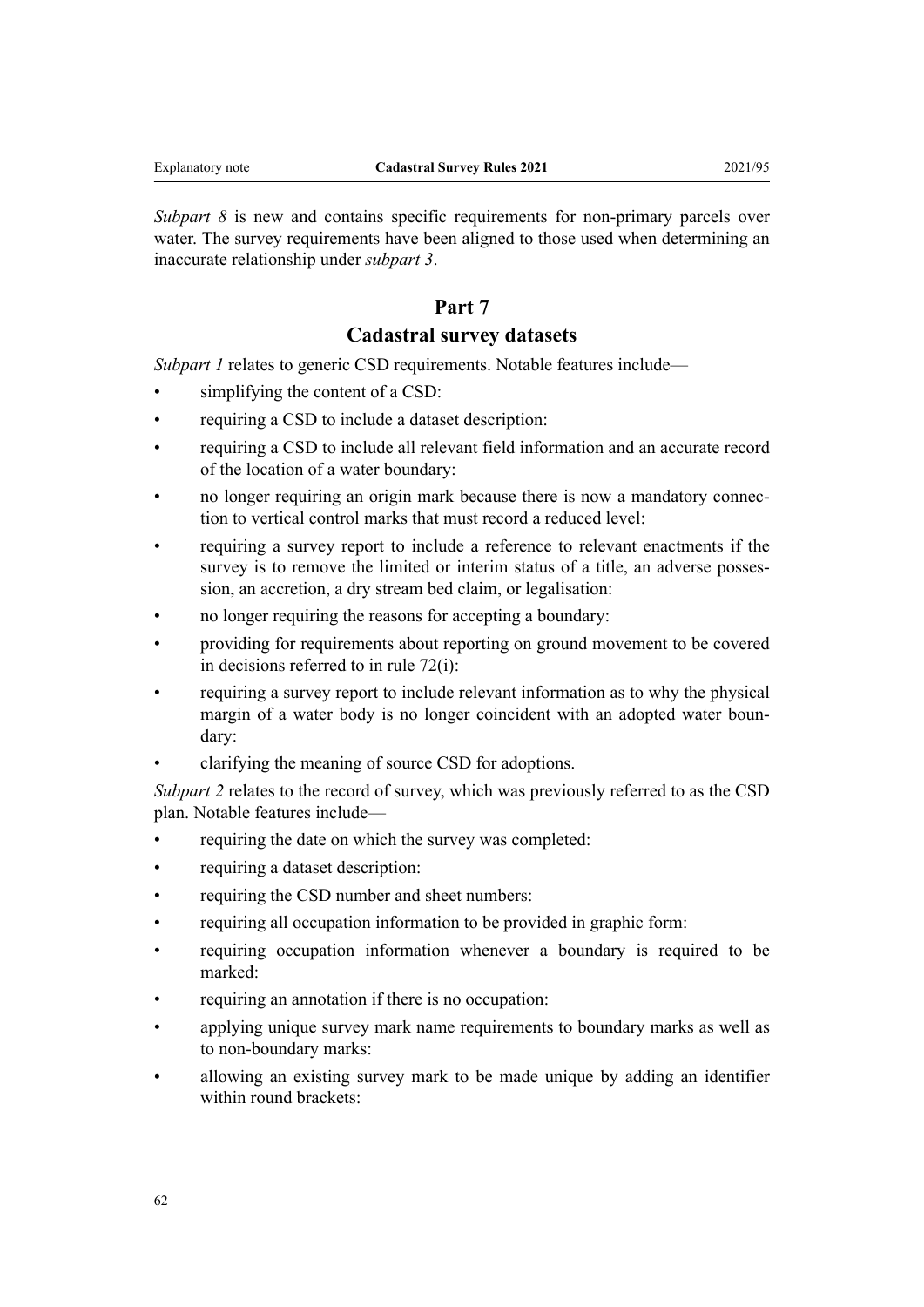- requiring attribute data (that a mark has been disturbed, renewed, removed, impracticable to mark, searched for and not found, or destroyed) to be recorded against the survey mark:
- clarifying the description information required for PRMs.

*[Subpart 3](#page-31-0)* relates to survey diagram requirements. Notable features include—

- renaming the diagram of survey as the survey diagram:
- clarifying that the vertical extent of all parcels must be shown:
- no longer requiring parcel information for unit and cross lease developments to be depicted on the survey diagram:
- simplifying how height-limited boundaries are described:
- grouping survey diagram annotations together in 2 tables:
- clarifying and simplifying requirements for vectors shown on the survey dia‐ gram and removing the separate requirement for sufficient vectors to be included in the CSD:
- no longer requiring boundary dimensions.

*[Subpart 4](#page-34-0)* relates to title plan requirements. Notable features include—

- renaming the diagram of parcels as the title diagram:
- including a requirement to record easements to be surrendered and covenants revoked:
- requiring easement schedules to refer to burdened and benefited land to reflect the [Land Transfer Act 2017:](http://legislation.govt.nz/pdflink.aspx?id=DLM6731002)
- requiring a title plan for legalisation purposes to include an area schedule.

*[Subpart 5](#page-36-0)* relates to title diagram requirements. Notable features include-

- no longer requiring a non-primary parcel to be depicted in terms of the entire underlying parcel:
- clarifying when a title diagram needs to depict existing non-primary parcels:
- requiring a title diagram to include information relating to height-limited boundaries:
- grouping title diagram annotations together in 2 tables:
- adding annotations related to non-primary parcels, accepted boundaries, and water boundaries:
- requiring a title diagram to include bearings:
- simplifying requirements for depicting an existing non-primary parcel.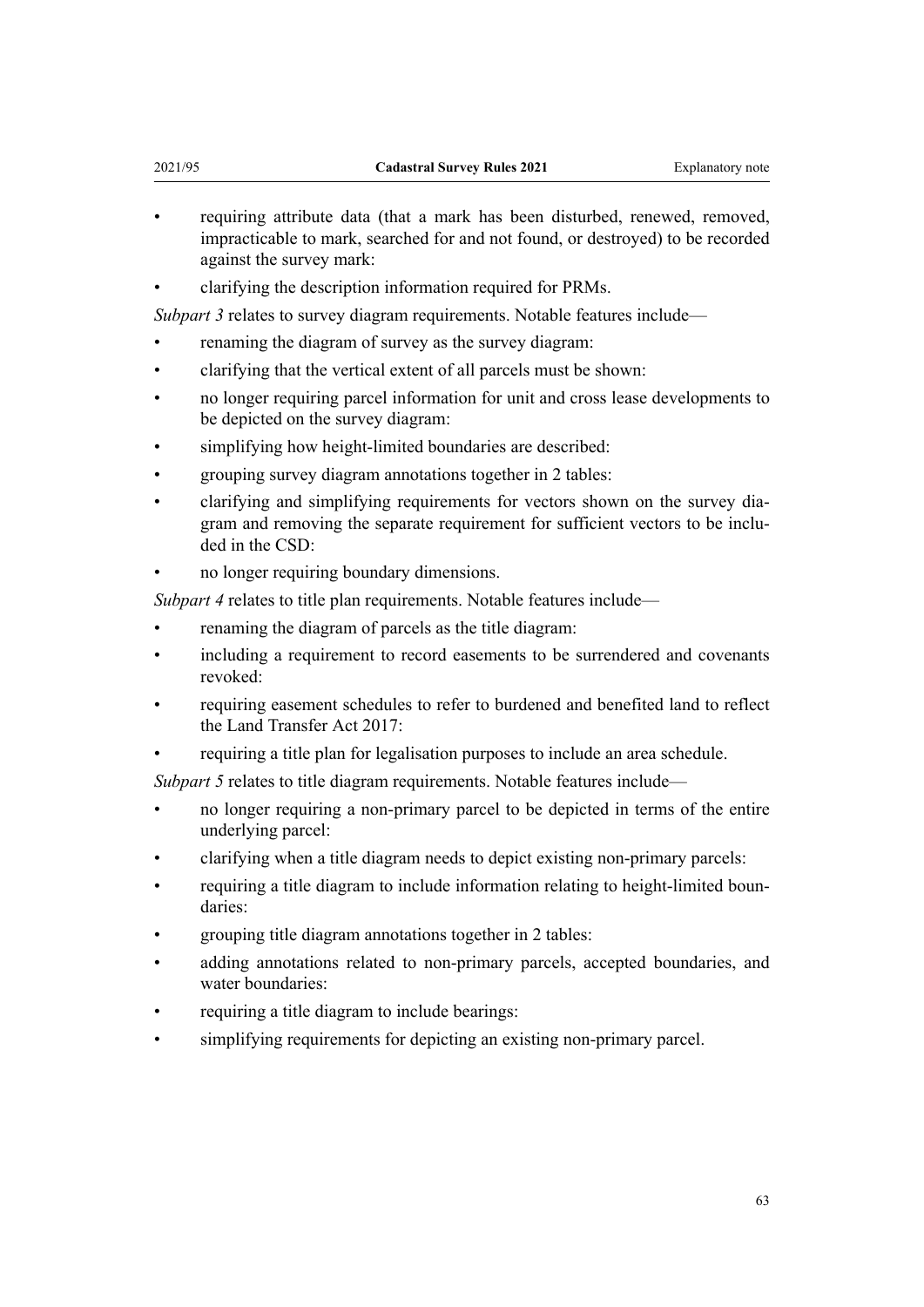# **Part 8**

# **Ground movement**

*[Part 8](#page-40-0)* simplifies the survey requirements relating to ground movement. Notable features include—

- extending the definition of the term affected to all forms of ground movement:
- replacing the definition of the term deep-seated movement with a definition of the term fault zone movement:
- requiring all affected primary parcel boundaries to be defined by survey and ground marked, unless they can be accepted:
- retaining provisions for defining non-primary parcels in greater Christchurch:
- clarifying provisions for defining non-primary parcels in other areas of ground movement:
- including all annotations relating to ground movement in the annotation tables for survey and title diagrams.

## **Part 9**

# **Boundary reinstatement**

*[Part 9](#page-42-0)* relates to boundary reinstatement. Notable features include—

- not allowing certain boundaries to be reinstated:
- allowing boundary reinstatement to be simple or complex, with specific provisions for each:
- requiring a complex boundary reinstatement to be used in specific circumstances:
- confirming that reference marks are not required for a simple reinstatement CSD:
- simplifying reporting requirements for a simple reinstatement CSD:
- reducing diagram requirements for a simple reinstatement CSD:
- adding a decision tree to illustrate where complex and simple reinstatement surveys can be used.

# **Part 10**

# **Revocation**

*[Part 10](#page-46-0)* (*[rule 122](#page-46-0)*) revokes the [Rules for Cadastral Survey 2010.](http://legislation.govt.nz/pdflink.aspx?id=DLM6960406)

## **Schedules**

*[Schedule 1](#page-47-0)* contains a savings provision relating to surveys commenced before these rules come into force. These surveys may be completed in accordance with the 2010 rules as long as the CSD is lodged before 25 February 2022.